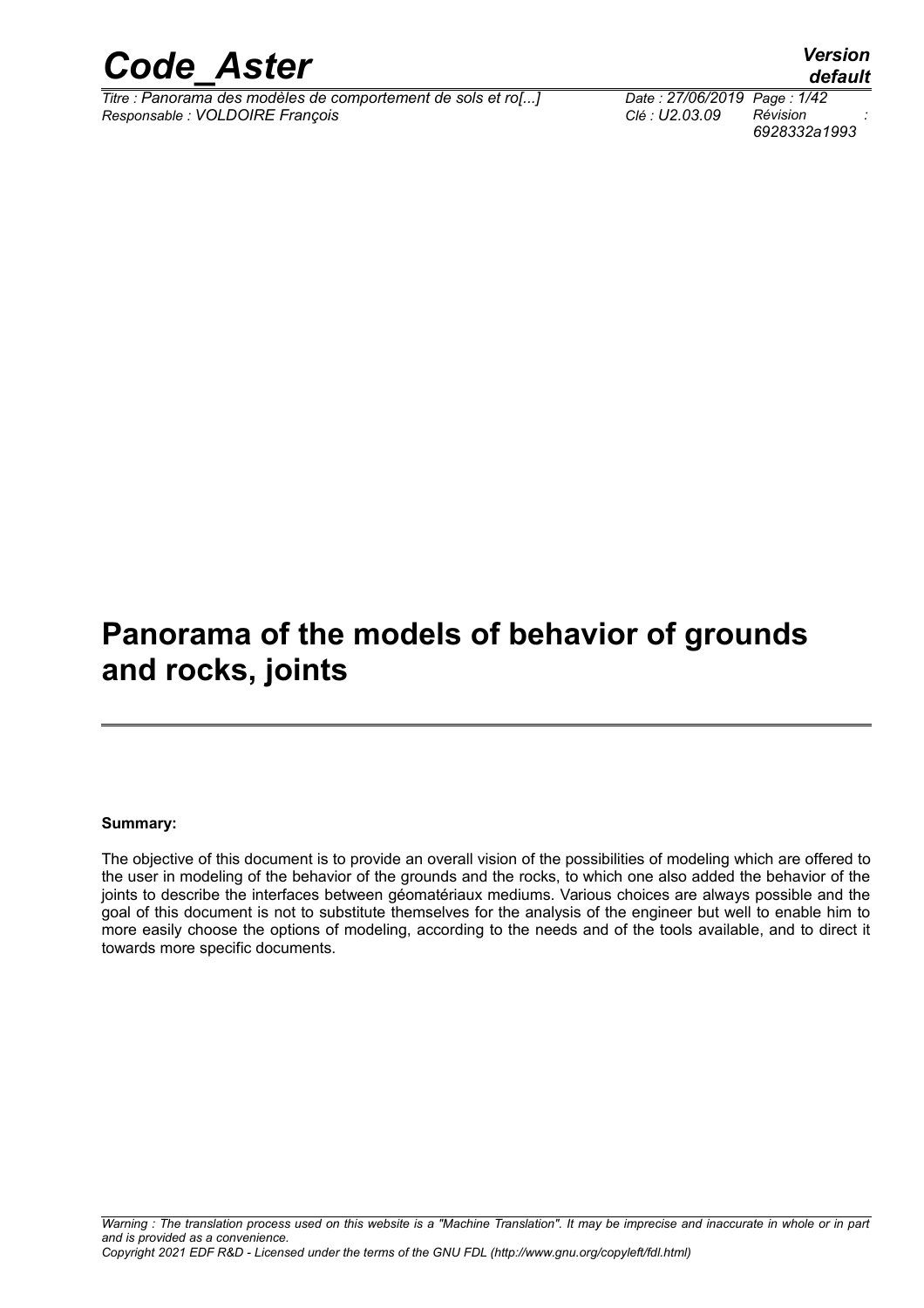*Titre : Panorama des modèles de comportement de sols et ro[...] Date : 27/06/2019 Page : 2/42*  $Responsible : VOLDOIRE$  *François* 

### **Contents**

| 1.1 General information on the behavior of the grounds and the rocks, the joints3 |  |
|-----------------------------------------------------------------------------------|--|
|                                                                                   |  |
|                                                                                   |  |
|                                                                                   |  |
|                                                                                   |  |
|                                                                                   |  |
|                                                                                   |  |
|                                                                                   |  |
|                                                                                   |  |
|                                                                                   |  |
|                                                                                   |  |
|                                                                                   |  |
|                                                                                   |  |
|                                                                                   |  |
|                                                                                   |  |
|                                                                                   |  |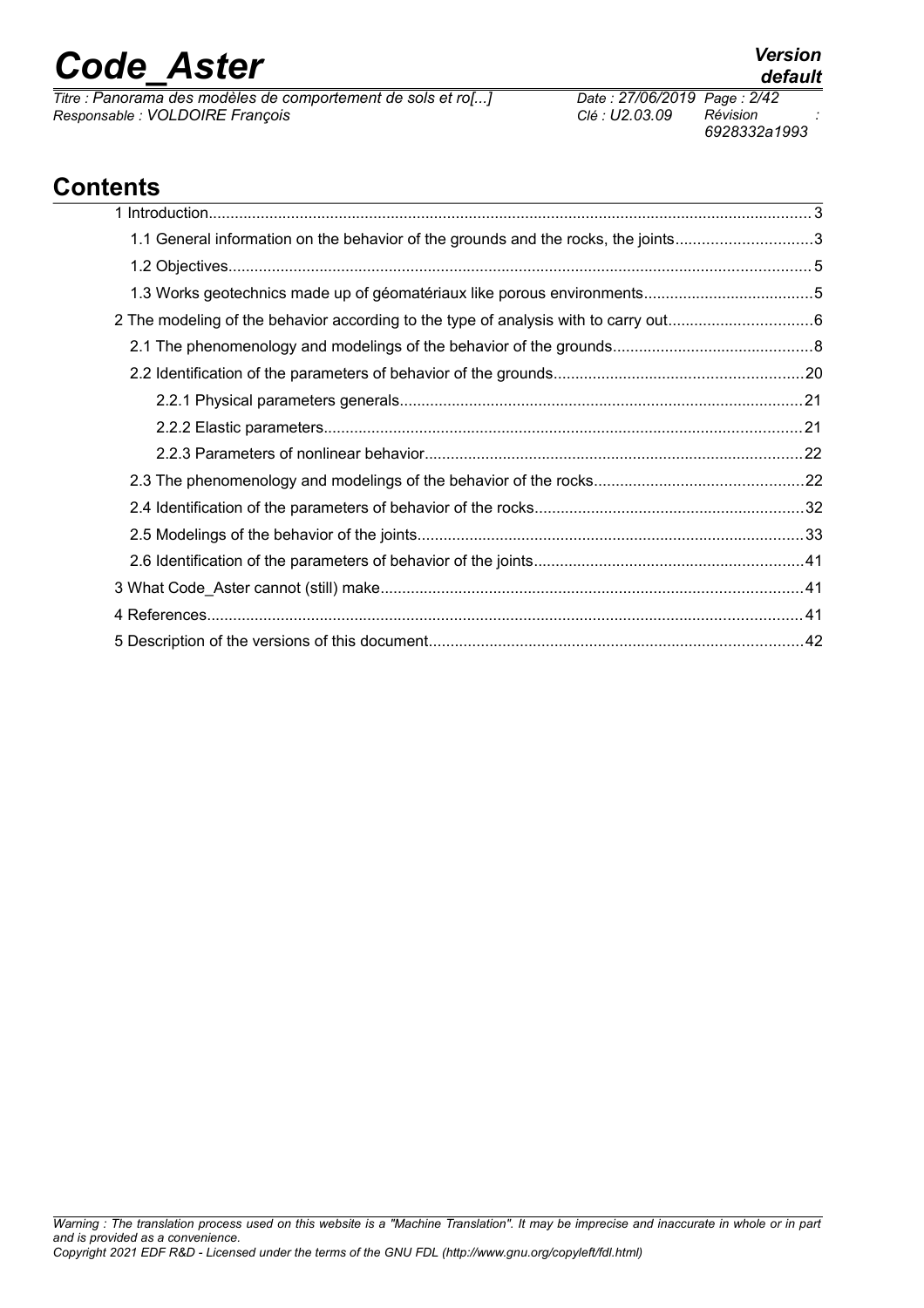*Titre : Panorama des modèles de comportement de sols et ro[...] Date : 27/06/2019 Page : 3/42 Responsable : VOLDOIRE François Clé : U2.03.09 Révision :*

*6928332a1993*

### <span id="page-2-1"></span>**1 Introduction**

### <span id="page-2-0"></span>**1.1 General information on the behavior of the grounds and the rocks, the joints**

The modeling of the behavior of the grounds and the rocks which constitute many works geotechnics seeks to represent complex phenomenologies, in particular nonlinear according to the aims of the conducted study. One can for example be interested to evaluate the capacity of bearing pressure of a foundation, the rise of the water pressures, compressings sismo-armatures, the evolution of a zone of slip, the margin available before appearance of liquefaction, the long-term behaviour of an underground work, the amplification of the waves in a sedimentary basin…

The mechanical behavior of géomatériaux is characterized by:

- an asymmetry between states of traction and compactnesses;
- irreversible evolutions, to describe by internal variables of history;
- one *consolidation*, for a way of spherical constraints, which has a strong non-linearity;
- a curve "of *state critical* ", which is a data of material, in the plan  $\log_{10} p' e$  (confining

*pressure* , known as too *average effective constraint*  $p'$   $=$   $\frac{1}{2}$  $\frac{1}{3}$ tr $(\sigma')$  – index of the vacuums e, which is connected directly to *index of density*  $\,D_{r}\,$  ) where the ground when it undergoes a pure shearing does not present any more evolution of the voluminal deformations (one has  $\epsilon_p^{\nu}=0$  ); and one reaches a plate of resistance in the confining pressure plan – constraints déviatoires  $p'$  –  $q$ . For a non-cohesive soil, the curve "of critical condition" is rather rectilinear in the plan  $\log_{10} p' - e$  while it is curved for a clay soil. At the initial state of the ground, in the plan  $\log_{10} p' - e$  the field on the left of the curve "of *state critical*" characterizes the dilating situations, while on right-hand side there is contractance:

- one *dilatancy* , i.e. a coupling between voluminal behavior and behavior deviatoric, variable during the evolution of and also the evolution impoverishment of the soil of the pore water pressures which play on *p'* . One associates the name of Roscoe with this phenomenology. The phase of dilatancy succeeds a preliminary phase in general of *contractance* ; these two phases are separated by a curve "from *characteristic state* " in the plan *p ' – q* (where one has  $\epsilon_p^{\nu}=0$  ), dependent on the cf, consolidation statement for example [feeding-bottle [27](#page-41-1) ]. *angle* of dilatancy u characterize the slope of this curve, which is always below the curve "of critical condition" or superimposed;
- one *resistance* depending on the history of loading, increasing or decreasing (positive or negative work hardening), associated with residual deformations. A dilating ground can see its resistance decreasing (*softening*) after a stage of positive work hardening, while a ground contracting can know a positive work hardening until the rupture, described by the curve "of*critical condition* " traced in the plan confining pressure – constraints déviatoires  $p' - q$ . The natural angle of repose  $\phi_{\nu}$  characterize the slope of this curve "of*critical condition*" in the plan  $p'-q$ . In the case of a clay, these situations are associated with the value of the degree of *consolidation* ground (called *OCR*), while for a sand, the initial state in the plan  $\log_{10} p' - e$  defines the lenitive characteristic and dilating or contracting nonlenitive behavior ;
- one *cohesion* initial (i.e. a resistance for a loading deviatoric) for clays, almost worthless for dry sands, even if those once saturated have a certain cohesion; the cohesion of the rocks is generally much higher;
- this phenomenology thus reflects a common characteristic: dependence of the behavior to the state of the material Dyears the plan  $\log_{10} p' - e$ . S *elastic characteristics* also depend on the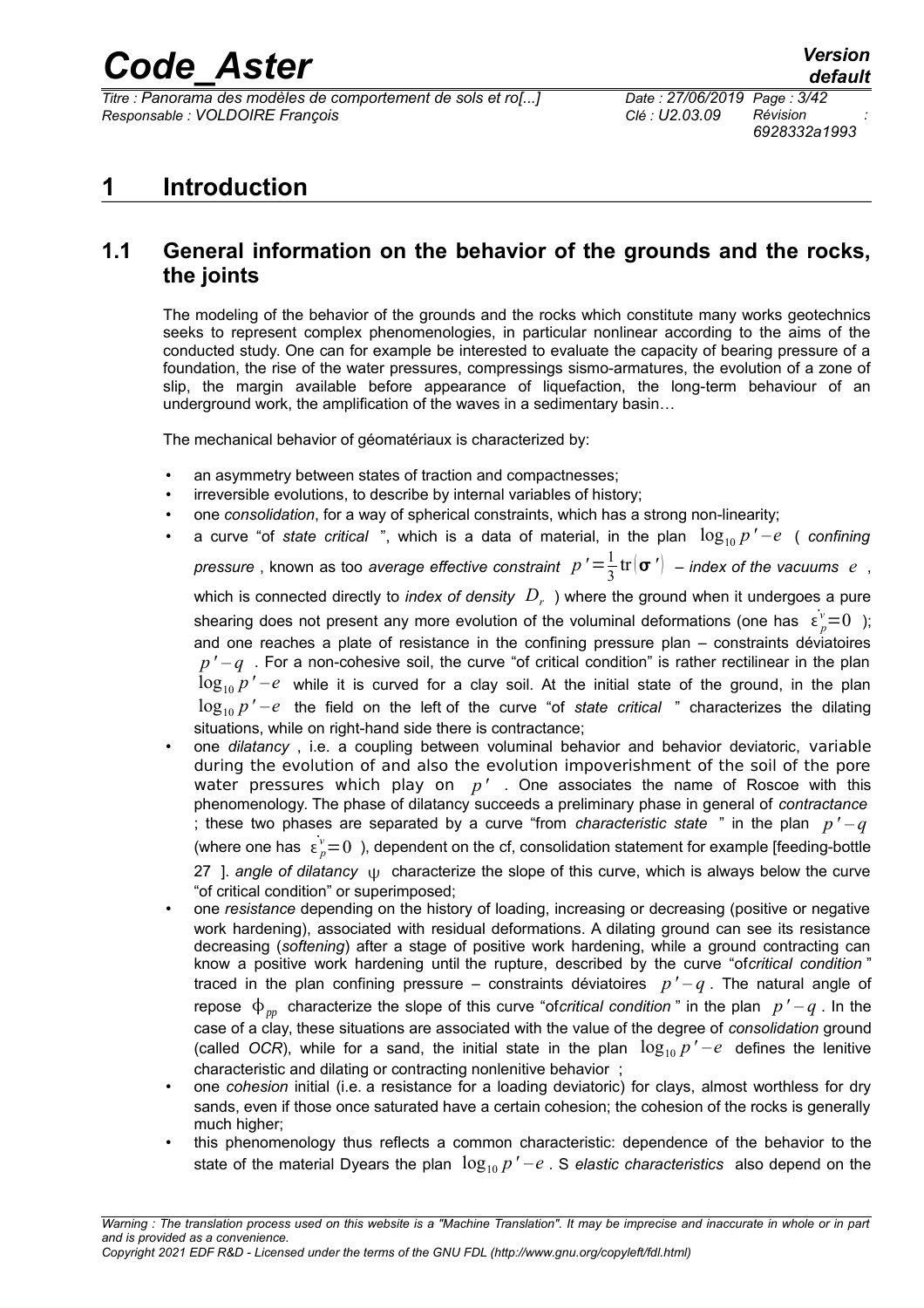*6928332a1993*

initial index of the vacuums  $|e_{0}\rangle$  and of the confining pressure: this characterizes a nonlinear law of elasticity;

- loops of*hysteresis* under cyclic loading, on which the form is also dependent on confining pressure, and of*index of plasticity*  $\,I_{\,p}\,$  *w*ho is measured in laboratory ;
- in particular a pulverulent material (sand…) under cyclic loading deviatoric controlled in deformation is made denser gradually (contractance), especially if it is *coward* at the initial state (low value of *D<sup>r</sup>* ); on the other hand if the material is *dense* (*on-consolidated*) he knows a phase of damage (dilatancy) after attack of the peak, followed by the rupture (critical condition). If the amplitude of these cycles is strong, one can observe the absence of a stabilization of the cyclic answer: there is not any more accommodation but appearance of the ratchet;
- rigidities tangent and secant depending on the history of loading;
- an influence rate loading: one *viscosity* equivalent can allow to represent this effect, even if it is difficult to quantify for sands; this characteristic is important for clays and the rocks; all the properties of behavior referred to above can be dependent the rate loading;
- and finally strong *space variability of the properties* mechanics, characteristic of a natural material.

For these common characteristics, it is advisable to define the principal differences between a ground and a rock:

- one *ground* is characterized by a generally porous medium having a behavior *furniture*, i.e. sufficiently deformable so that it can be "worked"; the law of behavior of a ground will mainly stick to characterize sound *plastic flow*, its resistance under loading *cyclic* ; a ground can be described by a porous continuous medium of granular type: the plastic flow and the long-term behavior are closely related to the problems of the variations of pore water pressures of the fluid present in porosity;
- one *rock* is characterized by a cohesion much higher than a ground, and a stiff behavior having a certain hardness; the law of behavior of a rock will mainly stick to characterize *cracking* instantaneous and differed, as well as the rupture in *tiredness*. The state of*damage* rock, at the level of a solid mass, is quantified by factor RQD (Rock'n'roll Quality Designation). It is important to take account of the discontinuous character of a rock solid mass at the level of the structure, i.e. to incorporate in modeling the taking into account of possible fractures which exceed the limits of representation of the law of behavior. A model of *joint* can prove to be relevant. The porosity of a rock is generally much lower than that of a ground, therefore the hydraulic coupling in the rocks exploits the long run especially.

*interfaces* mediums made up of géomatériaux are in general characterized also by complex behaviors: one cannot be always satisfied with a perfect modeling by simple continuity of displacements, equivalent to the continuity of the vector-constraint to the interface. One thus defines a model of *joint*. One finds the phenomena of cohesion, dilatancy as in the grounds, and moreover, the unilateral character of the rupture. The hydraulic coupling plays a crucial role in certain types of application.

The various models of behavior try to represent whole or part of these characteristics.

The parameters of the models of behavior are identified starting from laboratory tests:

- simple, triaxial shearing (consolidation with various values of containment, in situation drained or not), torsion, isotropic, œdometric compression (drained cylindrical testtube subjected to a monotonous axial compression plain, and to blocked side displacements: obtaining a curve of consolidation) ;
- these tests can be monotonous or cyclic, drained or not drained, with strain imposed or imposed stress;
- resonant column: obtaining the elastic modules;
- creep, rupture, and relieving for the rocks;

whose results must be sometimes corrected to reflect the way of real constraints in place, and in situ tests, with variable depths in the ground. These tests are supplemented by geological analyses and recognitions: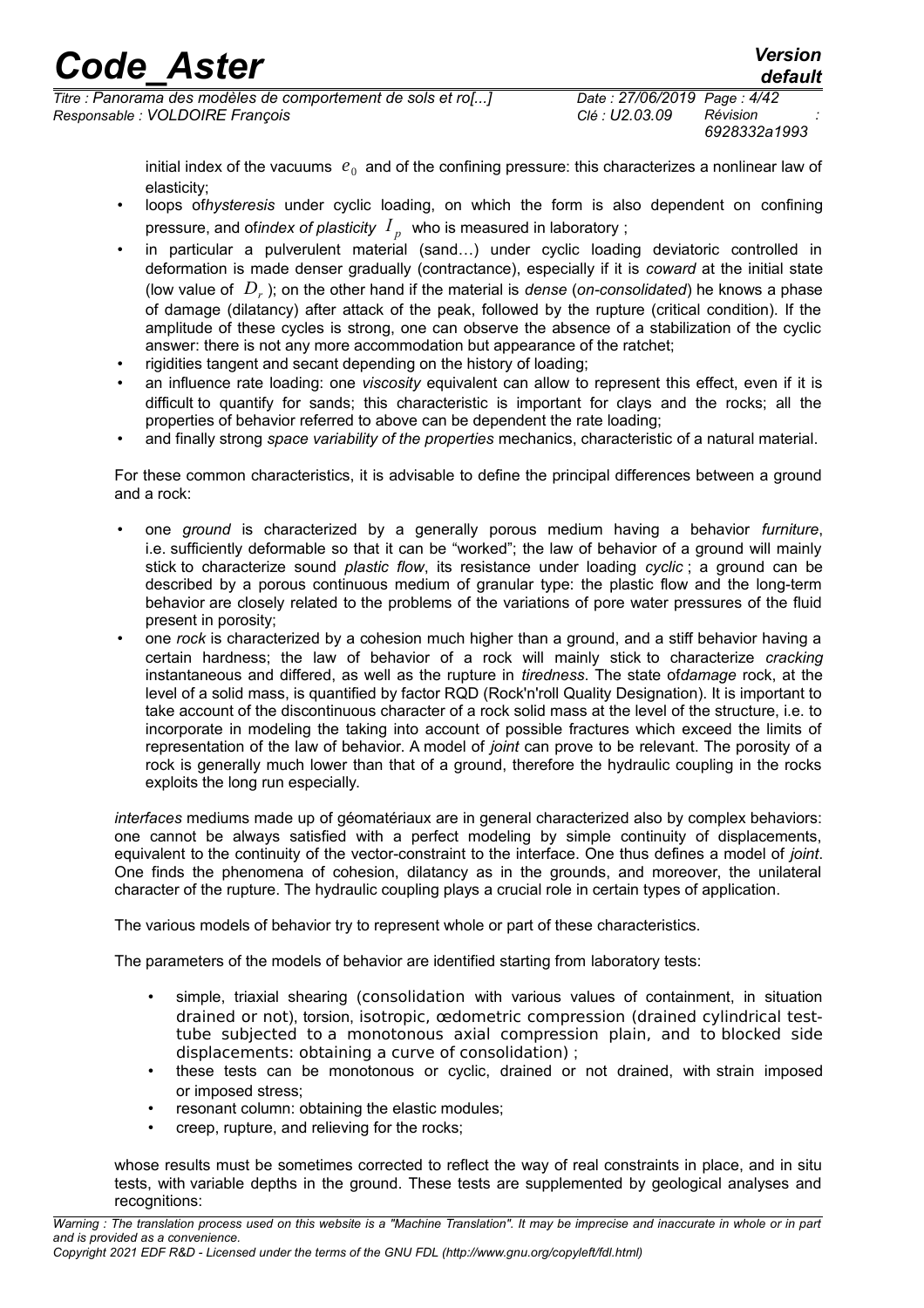| <b>Code Aster</b>                                            | <b>Version</b>              |
|--------------------------------------------------------------|-----------------------------|
|                                                              | default                     |
| Titre : Panorama des modèles de comportement de sols et ro[] | Date: 27/06/2019 Page: 5/42 |

*Titre : Panorama des modèles de comportement de sols et ro[...] Date : 27/06/2019 Page : 5/42 Responsable : VOLDOIRE François Clé : U2.03.09 Révision :*

- SPT (*standard penetration test*), test carried out by depression of a tube, which does not provide direct measurement of physical parameter;
- CPT (penetrometers), monotonous static cone penetration test inserted at constant speed, which does not provide direct measurement of physical parameter;
- pressure gauge: obtaining the elastic modules, the resistance and the modules of creep; one thus considers for example the test with the pressure gauge "Ménard" carried out by putting increasing pressure controlled in a vertical cylindrical drilling.
- CPTU (with measurement of the pore water pressure);
- celerity of the waves of shearing *V <sup>s</sup>* on low level of deformation (*cross-country race-hole*, SASW);
- test with the flat jack in order to evaluate the state of initial stresses in a rock solid mass.

These tests produce relations between many cycles and CSR (cyclic stress ratio equal to  $\tau/\sigma'{}_{\!\scriptscriptstyle(\nu}$  ), the state of surconsolidation (OCR, connected to the index of plasticity  $|I_{\overline{p}}|$ ), CRR (cyclic resistance ratio), curves of cyclic degradation  $G - \gamma$ . The elastic field of behavior of the grounds is limited to very weak deformations:  $\epsilon$  <  $10^{-5}$ .

In *Code\_Aster*, one adopted the convention of the mechanics of the structures: the constraints and deformations are positive in traction, the stresses compressive have negative values.

### **1.2 Objectives**

<span id="page-4-1"></span>The modelisator will have to find the best compromise between complexity (of the phenomena, of the calibration of the parameters…), the cost of the study, the robustness of integration, and precision or the representativeness of the results searched, according to the available data (laboratory parameters and tests) and the cases of physical validation available in the field of loading aimed by the study, by correctly choosing the type of models of behavior, knowing that a great choice of models of behavior is available in *Code\_Aster*, but also in the literature…

This document is designed to help it in this task. It gathers elements already available elsewhere in the documentation of *Code\_Aster*, and also the experience feedback of the authors having contributed to these models of behavior brings. One thus exposes in a generic way various angles of comparative analysis of these models: materials concerned, phenomenology, characteristics and type of formulation of law, modelings usable with *Code\_Aster*, number and type of parameters, procedure of identification starting from the tests available, number and type of internal variables (in a strict sense: corresponding to the mathematical formulation of the law, but also variable local useful for the analyst: sizes of interest for the engineer), Chave-tests of checking and validation, references, publications, general opinion (robustness, developpability…), prospects.

### <span id="page-4-0"></span>**1.3 Works geotechnics made up of géomatériaux like porous environments**

The geotechnical work consists of a ground, or a rock, generally porous (the solid phase is known as skeleton of ground), and this porosity is occupied by fluids: water, air, gas, air entrained, according to a variable saturation. These fluids run out within the porous environment and take part in the mechanical answer; various laws of diffusion govern these flows, to see [R7.01.11]. These laws correspond to dissipative phenomena, for example the law of Darcy which describes the flow of the phase (S) fluid (S) within the matrix porous, and parameterized by (them) the permeability (S). According to the boundary conditions of the medium imposed on (X) fluid (S), one is in situation *drained* or in situation *not drained*. One will consult documentation for the use of the models of porous environment [U2.04.05].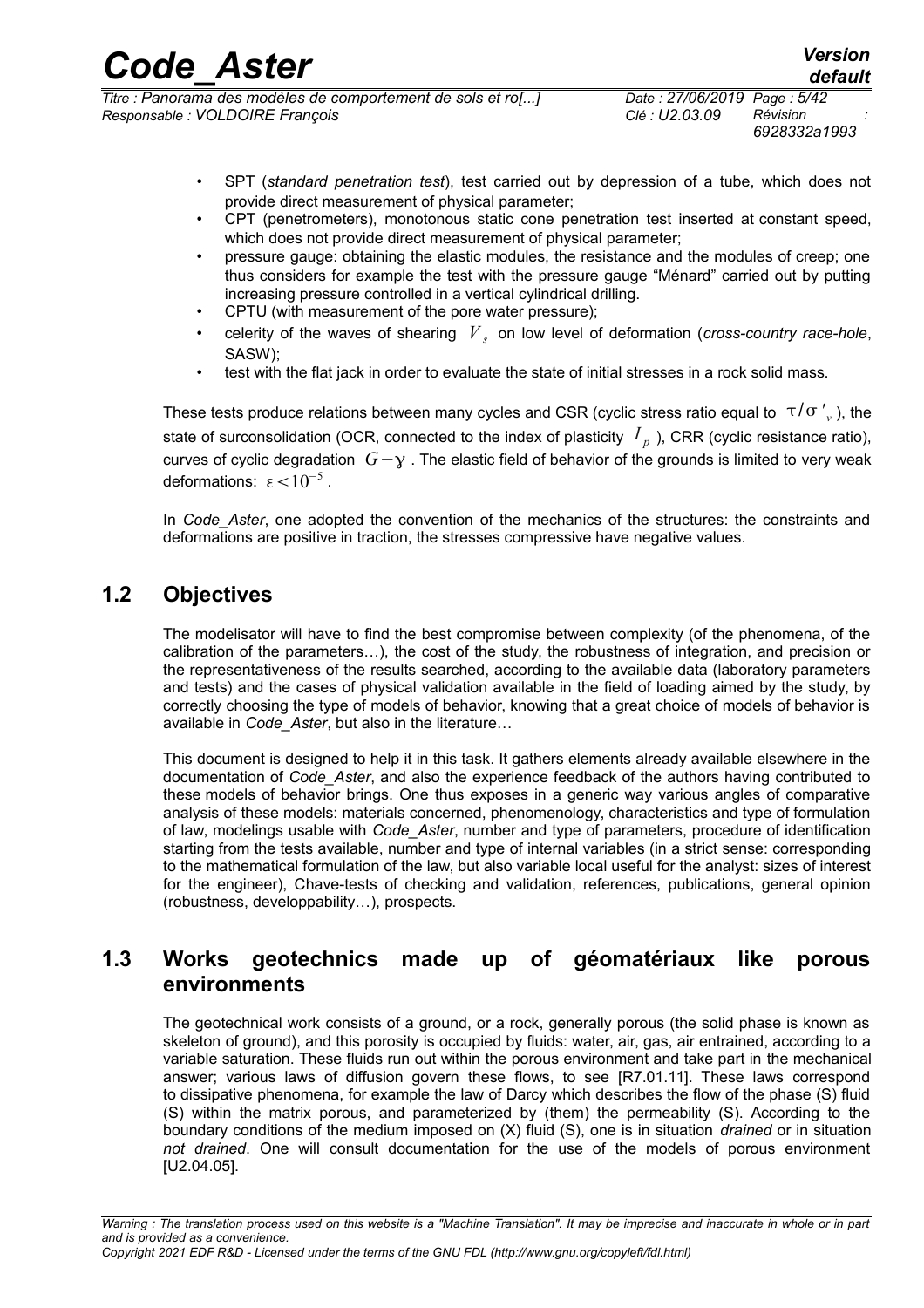| <b>Code Aster</b>                                                                               |                                               | <b>Version</b><br>default |
|-------------------------------------------------------------------------------------------------|-----------------------------------------------|---------------------------|
| Titre : Panorama des modèles de comportement de sols et ro[]<br>Responsable : VOLDOIRE François | Date: 27/06/2019 Page: 6/42<br>Clé : U2.03.09 | Révision                  |
|                                                                                                 |                                               | 6928332a1993              |

Concept of " *effective constraints* " allows to describe the contribution of the skeleton of ground the total mechanical answer of the porous environment, associated with its kinematics, described by the tensor of deformation  $\epsilon$ . It is the principle of Terzaghi which breaks up the tensor of the total constraints into effective constraints and in contribution due to (X) fluid (S) :  $\sigma = \sigma' - b.p_{lq} \text{Id}$ , where  $p_{lq}$  indicate the pressure of pore (presumedly positive in compression in *Code\_Aster*) in the monophasic case (case *saturated*),  $\sigma'$  the tensor of the "effective constraints" and *b* the coefficient of the isotropic tensor of BIOT; on the assumption of Terzaghi, one a:  $b \rightarrow 1$ .

If a gas phase is also present, one utilizes saturation in liquid  $S_{lq}$  in the following total differential  $e$ xpression:  $d$   $\bm{\sigma}$   $=$   $d$   $\bm{\sigma}$   $'$   $b$ .  $\left(d$   $p$   $_{gz}$   ${\bf Id}-S$   $_{lq}$  .  $d$   $p$   $_{c}$   ${\bf Id}\right)$  , where  $\left. p$   $_{gz}$  indicate the pressure of gas (presumedly positive in compression in *Code\_Aster*) and *pc*=*pgz*−*plq* indicate *capillary pressure* said too suction (positive with of not-saturated). L then is definedconcept has of " *clear constraints* ":  $d\tilde{\sigma} = d\sigma + b$ .  $d\mathbf{p}_g$  **Id** .

In the absence of phase water in the ground, in particular above level of the water table, one can deal with the problem of balance of the work in pure "mechanical" situation. If not, one will deal with the problem of balance in modeling (thermo) hydro-mechanical coupled, with the corresponding finite elements.

While the presence of a phase water in the ground exploits little the speed of the waves of shearing; on the contrary, that exploits the speed of the waves of pressure. For a clay soil above level of the water table, partial saturation also exploits the value of the speed of the waves of pressure.

Certain models are designed to provide a mechanical answer in "total constraints" which summon the contribution of the skeleton and that of the phase "water" and control the expression of the criteria.

A model of mechanical behavior defined in effective constraints is designed to describe them situations drained and not drained; its identification is preferentially carried out according to the type of application considered, because the models of behavior do not completely model the interaction between skeleton and liquid phase.

The transition from the case saturated to the case unsaturated is delicate, because of the management of the appearance or disappearance of a phase; Code Aster treats this transition in a transparent way using a modeling of the type  $*HH2*$  [U2.04.05]. In addition, a solution suggested in the literature to treat the situations not drained in the presence of entrained air, in the vicinity of total saturation consists in adopting an equivalent compressibility of the fluid to take account of entrained air and a corrected cohesion. This equivalent compressibility can be evaluated for example with the model of Button manufacturer, [\[25\]](#page-41-2), and selected like parameter of entry of the models of *Code\_Aster*.

The joints are characterized by a very different hydraulic behavior according to the normal direction with the joint or the tangential directions, for which the opening and the tortuosity of the joint play of essential and nonlinear manner. In opposite direction, the hydraulic flow also exploits the characteristics of rupture of the joint.

### <span id="page-5-0"></span>**2 The modeling of the behavior according to the type of analysis with to carry out**

The grounds are initially porous environments: their mechanical answer results from the behavior of the solid skeleton combined with that of the liquid phase, even the gas phase present in porosities of the ground, whose flow is characterized by the permeability.

The mechanical models for the géomatériaux ones (grounds, rocks) can for the majority being used in mechanical modelings only or modelings THM, via the keyword KIT\_HM, KIT\_HHM, KIT\_THM, KIT THHM, within the framework of the assumption of effective constraints, i.e. an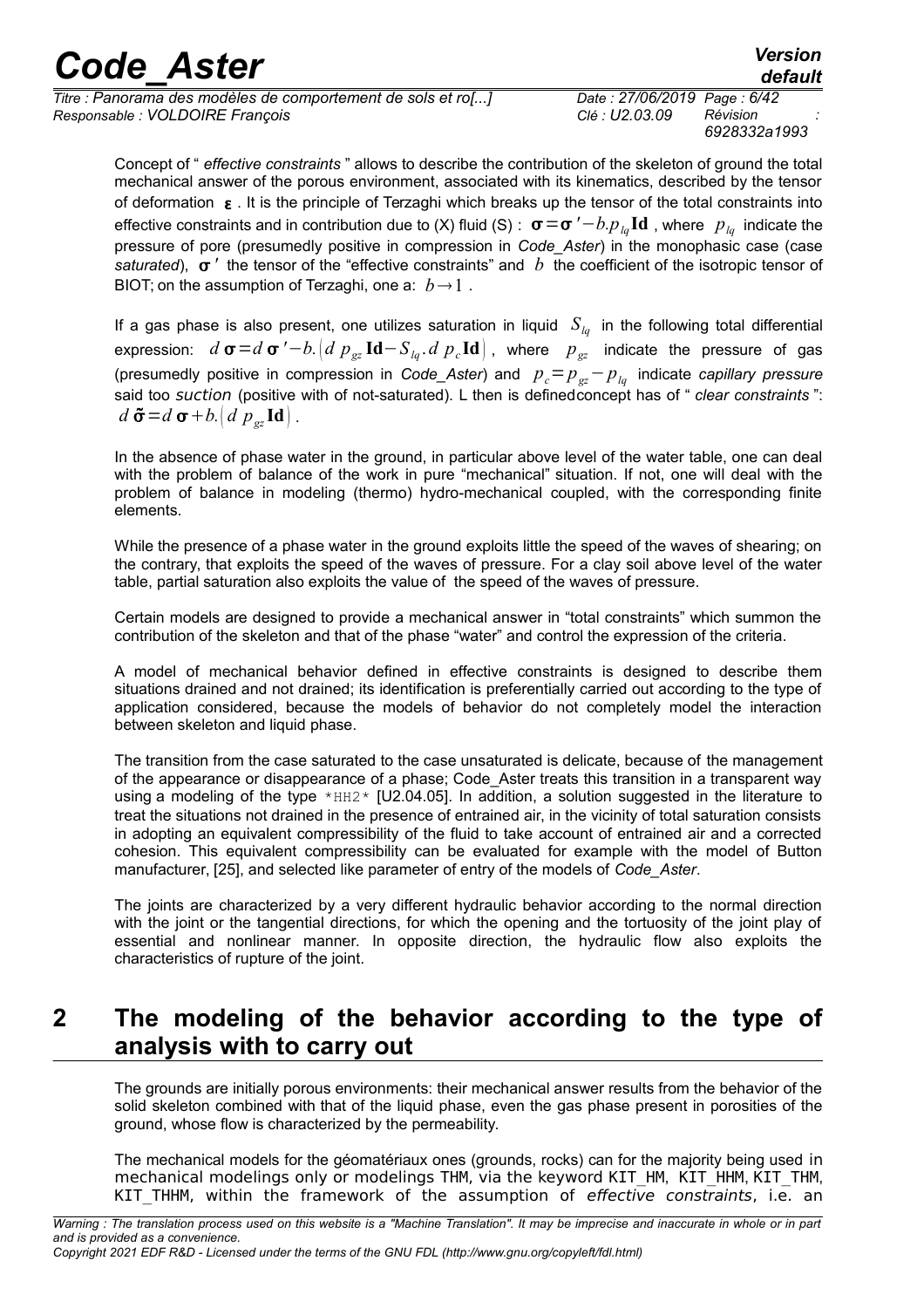*Titre : Panorama des modèles de comportement de sols et ro[...] Date : 27/06/2019 Page : 7/42 Responsable : VOLDOIRE François Clé : U2.03.09 Révision :*

*6928332a1993*

*default*

assumption which governs the contribution of the pore water pressures du/des fluid (S) present in porosities) with the balance of the porous environment, if one is in a quasisaturated situation. In the partially saturated case, certain models are formulated in total constraints, or forced clear.

A field of study of checking of a geotechnical work consists in checking its bearing capacity, in particular under the action of monotonous loadings, with respect to various modes of ruin, in particular by shearing and slip according to *rough surfaces*, or many modes of diffuse ruin in the volume of ground…

Another field of study of checking of a geotechnical work consists of the analysis of *compressings* under the action of monotonous or cyclic loadings.

For more raised cyclic loadings, for example induced by an earthquake, one must analyze the risk of *liquefaction*, by:

- *loss of resistance*, relating to the non-cohesive soils more that argillaceous fine grained soils. The rupture by liquefaction results in one *interstitial overpressure* increasing which then causes a deconsolidation of the ground (the effective pressure of consolidation of the ground approaches zero), which brutally loses its resistance in shearing and thus its bearing capacity, by the cancellation of the effective constraints. That can occur in conditions of cyclic or monotonous loading, in not drained conditions, in particular for loose sands. One distinguishes from
- *cyclic mobility*, for the fine grained soils argillaceous or dilating, coming from softening and the evolution from the pore water pressures, following the crossing of the curve of critical condition. *rupture by cyclic mobility* corresponds to a way where the effective average constraint decreases quickly, dilatancy appears and the cyclic deviatoric deformation grows and accumulates until the ruin.

A local criterion suggested is the ratio of excess of pore water pressure *r <sup>u</sup>* . This criterion has several alternatives: an alternative "engineering" where the resistance of the ground is expressed with the level of vertical constraint estimated in the work, another where this one is expressed directly using the brought up to date resistance calculated by the law of behavior. The two expressions are available according to differential" compared to an initial state or instantaneous instantaneous version a "absolute. When the value of  $r_u$  tends towards the unit, then one has "fluidization" of the ground.

One will be able to use the operator POST\_LIQUEFACTION [U4.84.41], in postprocessing of a nonlinear calculation of balance.

It is possible to use to discretize the kinematics of the medium: voluminal finite elements 3D [R3.01.00] or surface 2D, when that is possible, by resorting to simplifying assumptions such as plane deformations, plane constraints or axisymetry, with or without the taking into account of the hydraulic coupling.

In addition, to reduce the difficulties associated with the laws with behavior in dilating phase which produce a loss of unicity of solutions, Code\_Aster propose methods of regularization, in particular by first gradient of dilation voluminal, cf [R5.04.03] and the finite elements associated.

#### *Notice 1 :*

 *One will make the distinction enters* checking *and* validation *: the checking gets along within the meaning of the equations modelled and expressed in the software while the validation indicates the confrontation of the results of the model in the software compared to experimental measurements referring, in situations representative of the applications concerned.*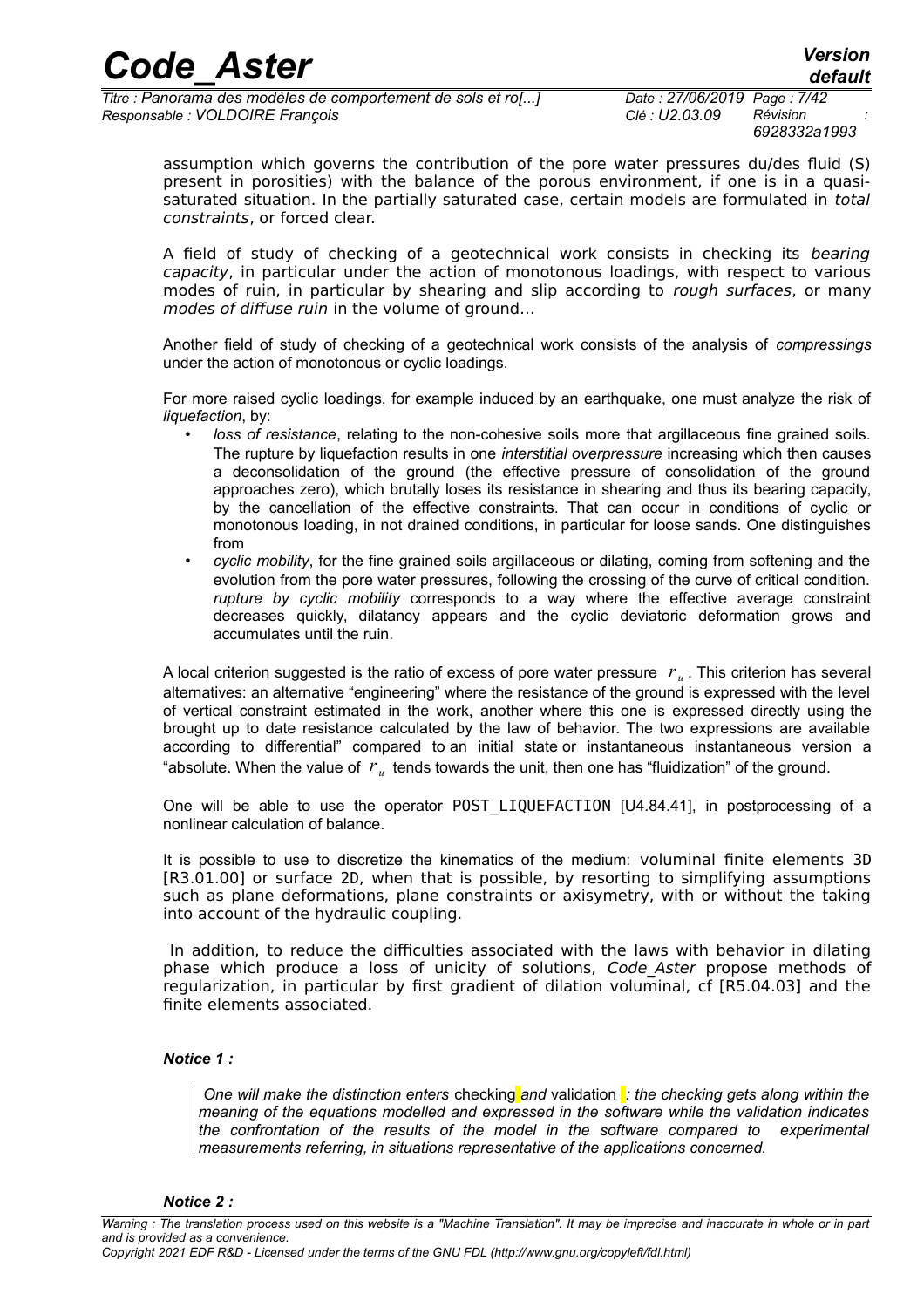*6928332a1993*

*The laws of behavior hereafter are formulated into small transformations (HP), but it is possible with Code\_Aster to use them within a framework of great transformations (model GDEF\_LOG for the large ones* plastic deformations *and GROT\_GDEP* while remaining in small deformations *) for studies in pure mechanics.*

### **2.1 The phenomenology and modelings of the behavior of the grounds**

<span id="page-7-0"></span>Here first of all a material list met in géomechanics and their phenomenology.

| <b>Materials</b>                    | Phenomenology                                                                                                                                                                                                                                                                                                                                                                                                                                                                                                                                                      |
|-------------------------------------|--------------------------------------------------------------------------------------------------------------------------------------------------------------------------------------------------------------------------------------------------------------------------------------------------------------------------------------------------------------------------------------------------------------------------------------------------------------------------------------------------------------------------------------------------------------------|
| inflating clay, bentonite           | Hydromechanics coupled.<br>isotropic nonlinear elasticity, depend on the capillary<br>pressure.                                                                                                                                                                                                                                                                                                                                                                                                                                                                    |
| non-cohesive soil, low<br>registers | Hydromechanics coupled. Elasticity (not) linear. Flow figure<br>deviatoric and voluminal, dilatancy, internal friction and<br>cohesion, critical condition. Cace of traction treated by a<br>perfect elastoplastic flow. Constraints depending on the<br>capillary pressure. Often in drained situation, because often<br>very permeable.                                                                                                                                                                                                                          |
| granular ground, sands,<br>silts    | Hydromechanics coupled. Elasticity (not) linear. Flow figure<br>deviatoric and voluminal, contractance, dilatancy, internal<br>friction and cohesion. Écrouissage mixed; critical condition.<br>Liquefaction. Cace of traction treated by a perfect<br>elastoplastic flow. Constraints depending on the capillary<br>pressure. Damping grows with the level of cyclic amplitude<br>of distortion, but it is observed that when containment<br>increases, for the same distortion, damping decreases.                                                               |
| clay soils                          | Hydromechanics coupled. Elasticity (not) linear. Flow figure<br>deviatoric and voluminal, contractance, dilatancy and<br>cohesion. Écrouissage mixed; critical condition. Cace of traction<br>treated by a perfect elastoplastic flow. Constraints<br>depending on the capillary pressure. Damping grows with<br>the level of cyclic amplitude of distortion, but it is observed<br>that when the index of plasticity $Ip$ (in %), for the same<br>distortion, damping increases decreases. The effect of the<br>surconsolidation OCR on damping seems negligible. |

The following tables describe the models of behavior:

- 'GONF\_ELAS' ;
- 'MOHR\_COULOMB' ;
- $'$ CJS';
- 'CAM\_CLAY' ;
- 'HUJEUX' ;
- 'IWAN' ;
- 'BARCELONA'.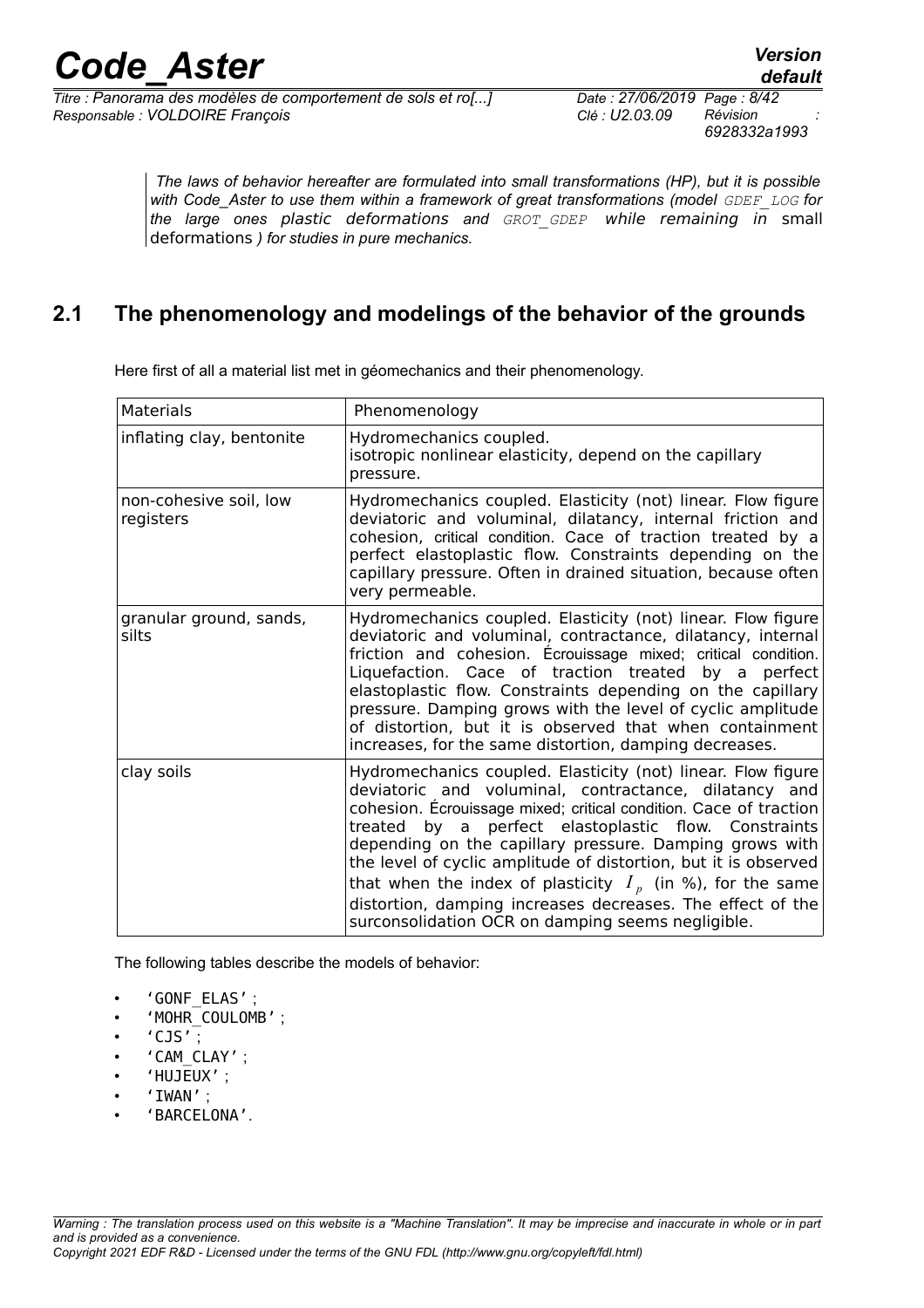*Titre : Panorama des modèles de comportement de sols et ro[...] Date : 27/06/2019 Page : 9/42*  $Responsible : VOLDOIRE$  *François* 

*6928332a1993*

| Representative<br>materials        | Phenomenologies<br><b>Name</b><br><b>Implementation Code_Aster</b><br>Code Aster and<br>type of law   |                                                 |                                                                                                                                                                      |                                                                                                                                                                                   |
|------------------------------------|-------------------------------------------------------------------------------------------------------|-------------------------------------------------|----------------------------------------------------------------------------------------------------------------------------------------------------------------------|-----------------------------------------------------------------------------------------------------------------------------------------------------------------------------------|
| standard                           | Constraint clear (                                                                                    | 'GONF ELAS'                                     | modelings supported   HHM, THHM                                                                                                                                      |                                                                                                                                                                                   |
| "inflating<br>clay"<br>(bentonite) | $d \widetilde{\sigma} = d \sigma + dP_{gz} \mathrm{Id}$ )<br>depending on the<br>pressure of swelling | isotropic<br>nonlinear rubber                   | Parameters                                                                                                                                                           | keywords ELAS (3)<br>and GONF ELAS (2)                                                                                                                                            |
|                                    | which it even<br>depends on suction                                                                   | band                                            | Variable parameters<br>with the temperature                                                                                                                          | not                                                                                                                                                                               |
|                                    | (or capillary<br>pressure).<br>Effect of thermal                                                      |                                                 | Number of internal<br>variables and<br>significance                                                                                                                  | $\mathbf 0$                                                                                                                                                                       |
| dilation.                          |                                                                                                       | <b>CAS-tests</b><br>reproducing the<br>behavior | swelling of a clay cell<br>which one saturates<br>gradually:<br>plan (wtnp119a, B,<br>$(C, D)$ ,<br>axi (wtna110a, B,<br>$(C, D)$ and $3D$<br>(wtnv136a, B, C,<br>D) |                                                                                                                                                                                   |
|                                    |                                                                                                       | CAS-tests of<br>physical validation             |                                                                                                                                                                      |                                                                                                                                                                                   |
|                                    |                                                                                                       |                                                 | References                                                                                                                                                           | Doc. [R7.01.41].<br>LAEGO.                                                                                                                                                        |
| <b>General</b><br>opinion          | Experience feedback limited.                                                                          |                                                 |                                                                                                                                                                      |                                                                                                                                                                                   |
| Robustness,<br>developpability     | Simple law.                                                                                           |                                                 |                                                                                                                                                                      |                                                                                                                                                                                   |
| Publications                       | Sofia, 2008, vol. 38, No 1-2, pp. 25-44 (definition of the law and benchmark)                         |                                                 |                                                                                                                                                                      | Gerald Radioactive P. and al., "Numerical Modelling of Coupled Mechanics and Gas Transfer<br>around Waste in Storage Length-Term" Newspaper of Theoritical and Applied Mechanics, |
| <b>EDF</b><br>publications         |                                                                                                       |                                                 |                                                                                                                                                                      |                                                                                                                                                                                   |
| Outlines                           | Not at this stage.                                                                                    |                                                 |                                                                                                                                                                      |                                                                                                                                                                                   |

*default*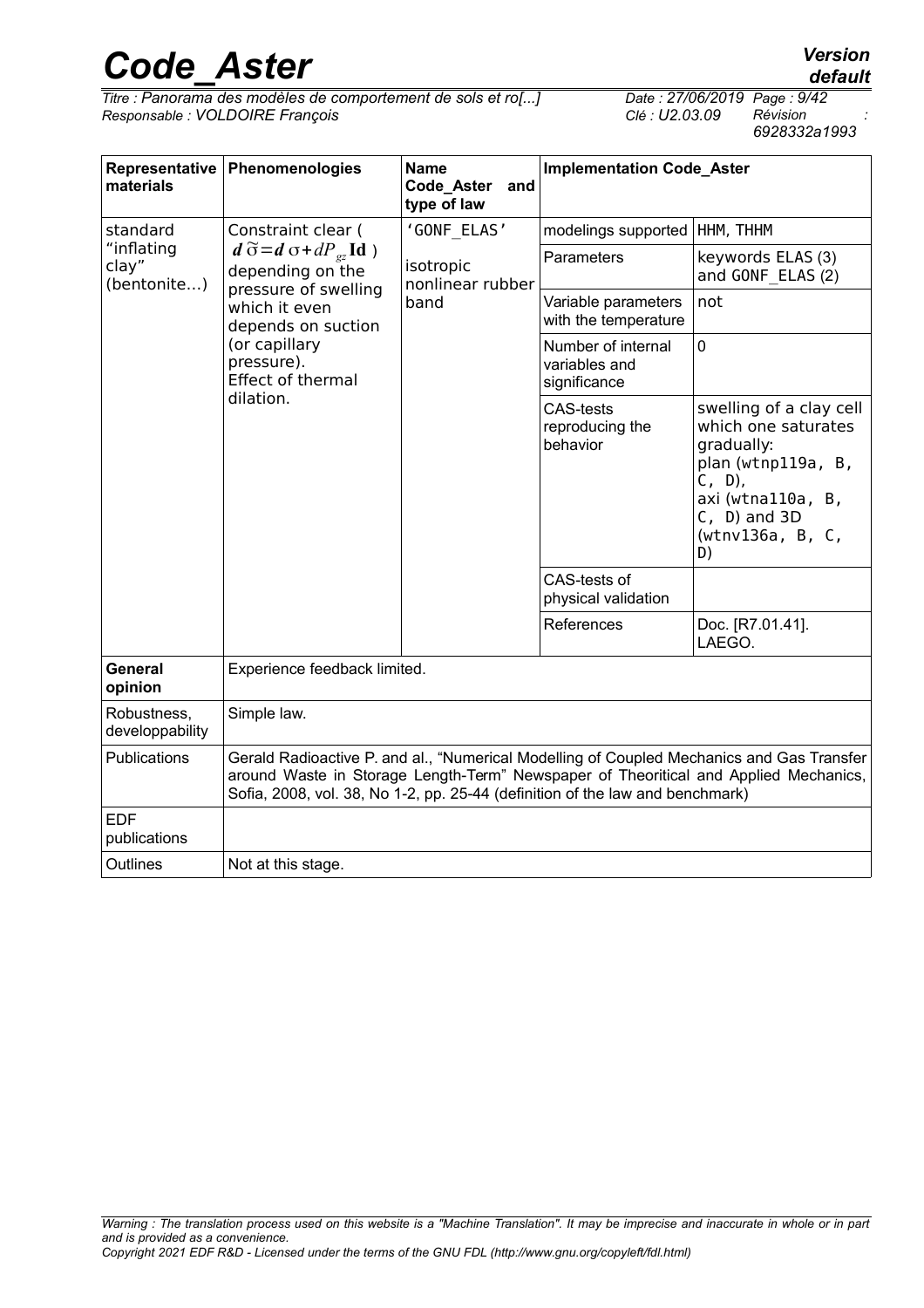*Titre : Panorama des modèles de comportement de sols et ro[...] Date : 27/06/2019 Page : 10/42*  $Responsible : VOLDOIRE$  *François* 

| Representative<br>materials    | Phenomenologies                                                                                                                                                                                                                                                                                          | <b>Name</b><br>Code_Aster<br>and<br>type of law                                                                                                                     | <b>Implementation Code_Aster</b>                    |                                                                                                                                                                                                                                                         |  |
|--------------------------------|----------------------------------------------------------------------------------------------------------------------------------------------------------------------------------------------------------------------------------------------------------------------------------------------------------|---------------------------------------------------------------------------------------------------------------------------------------------------------------------|-----------------------------------------------------|---------------------------------------------------------------------------------------------------------------------------------------------------------------------------------------------------------------------------------------------------------|--|
| standard<br>"non-cohesive      | Behavior with the<br>rupture of a ground                                                                                                                                                                                                                                                                 | 'MOHR COULOMB                                                                                                                                                       | modelings supported                                 | 3D, 2D (D PLAN,<br>C PLAN, AXIS), THM                                                                                                                                                                                                                   |  |
| soil"                          | under monotonous<br>loading.<br>Multicriterion model                                                                                                                                                                                                                                                     | in effective<br>constraints, HP                                                                                                                                     | Parameters                                          | keywords ELAS (2)<br>and MOHR COULOMB<br>(3)                                                                                                                                                                                                            |  |
|                                | characterized by the<br>intersection of 6                                                                                                                                                                                                                                                                | isotropic linear<br>elasticity,                                                                                                                                     | Variable parameters<br>with the temperature         | not                                                                                                                                                                                                                                                     |  |
|                                | plans within the<br>space of principal<br>constraints.<br>It is not limited in the<br>direction of the<br>spherical constraints<br>of compression.<br>Perfect plastic flow.                                                                                                                              | elastoplastic<br>nonassociated                                                                                                                                      | Number of internal<br>variables and<br>significance | 3<br>voluminal plastic<br>deformation $VI$ ;<br>normalizes deviatoric<br>deformations $V2$ ;<br>indicator of<br>activation of<br>plasticity (1) or not<br>$(0)$ . $V3$                                                                                  |  |
|                                | Cohesion, dilatancy<br>and internal friction.<br>Pas de<br>progressive "mobiliz<br>ation" of plasticity in<br>shearing.                                                                                                                                                                                  | Implicit integration<br>of the relations of<br>behavior.<br>Consistent<br>tangent<br>operator.<br>Two plastic<br>multipliers to<br>the maximum at<br>the same time. | <b>CAS-tests</b><br>reproducing the<br>behavior     | SSNV232 (drained<br>triaxial compression test<br>monotonous), SSNV233<br>(test of torsion drained<br>monotonous),<br>WTNV142 (triaxial<br>compression test not<br>drained monotonous),<br>COMP012 (triaxial<br>compression test<br>drained monotonous). |  |
|                                |                                                                                                                                                                                                                                                                                                          |                                                                                                                                                                     | CAS-tests of<br>physical validation                 | SSNP104 (into<br>monotonous: rigid sole<br>posed on a ground),                                                                                                                                                                                          |  |
|                                |                                                                                                                                                                                                                                                                                                          |                                                                                                                                                                     | References                                          | Doc. [R7.01.28].                                                                                                                                                                                                                                        |  |
| General<br>opinion             | Model simple, robust, of first analysis into monotonous; very used.<br>therefore they are independent of the intermediate constraint.<br>Model little used in the field of the fill and concrete dams [according to CIH].<br>Considered: development of versions modified of the models of MOHR COULOMB. |                                                                                                                                                                     |                                                     | The criteria of rupture are written according to the principal constraints major and minor,                                                                                                                                                             |  |
| Robustness,<br>developpability | The calculated tangent matrix is better than that obtained by disturbance.<br>However, it and preferable to formulate the law in terms of invariants. It is<br>planned to develop this formulation with the MFront tool.                                                                                 |                                                                                                                                                                     |                                                     |                                                                                                                                                                                                                                                         |  |
| Publications                   |                                                                                                                                                                                                                                                                                                          |                                                                                                                                                                     |                                                     |                                                                                                                                                                                                                                                         |  |
| Outlines                       | similar modelings made with Z-soil.                                                                                                                                                                                                                                                                      |                                                                                                                                                                     |                                                     | Update of the case of validation because currently the results are not in coherence with the                                                                                                                                                            |  |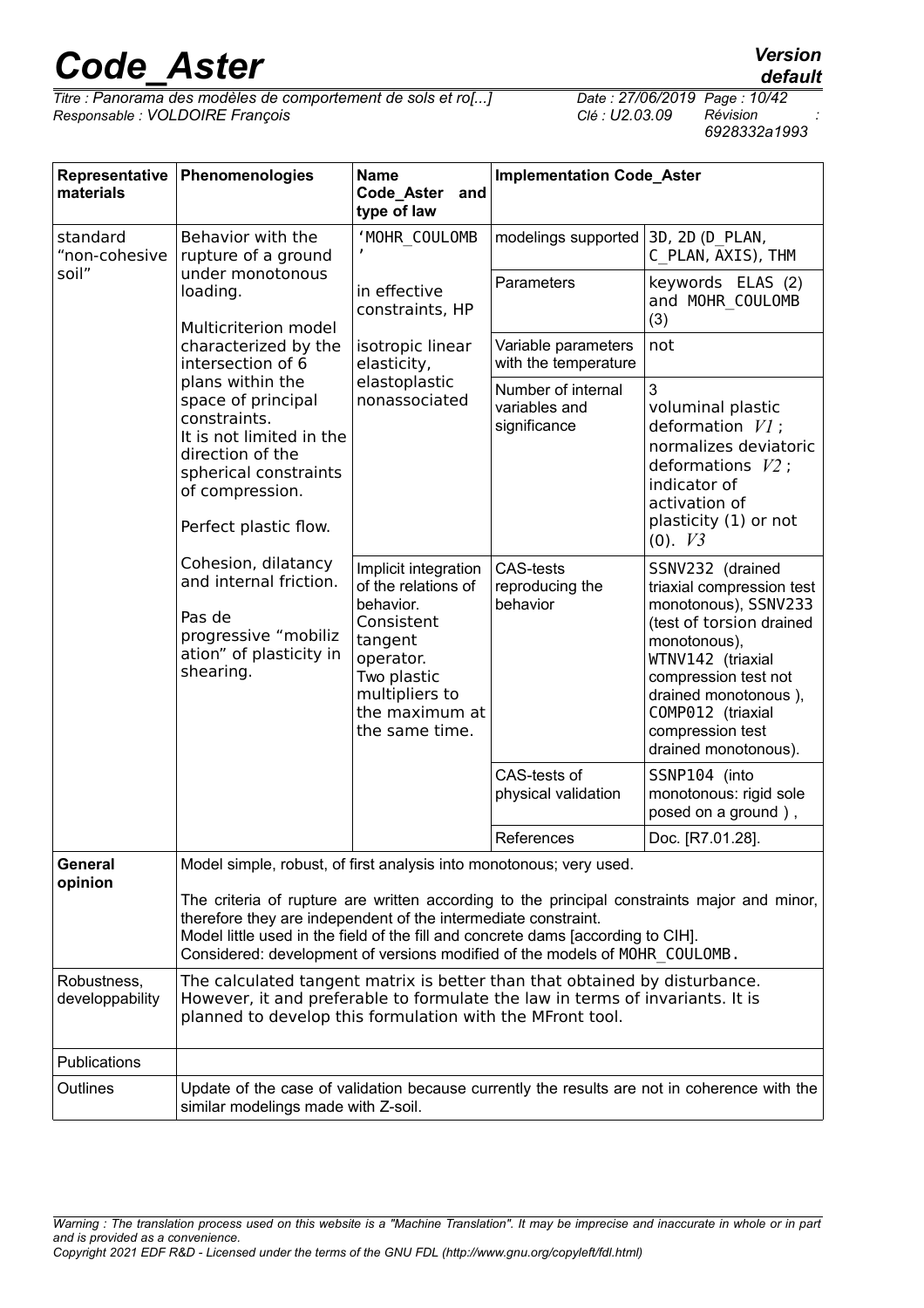*Titre : Panorama des modèles de comportement de sols et ro[...] Date : 27/06/2019 Page : 11/42*  $Responsible : VOLDOIRE$  *François* 

*6928332a1993*

| Representative<br>materials                    | Phenomenologies                                                                                                                                                                                                                                                                                                                                                                                                                                           | <b>Name</b><br>Code_Aster<br>and<br>type of law                                                                                                                                                                                                                                                                | <b>Implementation Code_Aster</b>                                                                     |                                                                                                                                                                                                                                                                                                                                                                                                                                                                                                            |
|------------------------------------------------|-----------------------------------------------------------------------------------------------------------------------------------------------------------------------------------------------------------------------------------------------------------------------------------------------------------------------------------------------------------------------------------------------------------------------------------------------------------|----------------------------------------------------------------------------------------------------------------------------------------------------------------------------------------------------------------------------------------------------------------------------------------------------------------|------------------------------------------------------------------------------------------------------|------------------------------------------------------------------------------------------------------------------------------------------------------------------------------------------------------------------------------------------------------------------------------------------------------------------------------------------------------------------------------------------------------------------------------------------------------------------------------------------------------------|
| standard "non-<br>cohesive soil,<br>granular " | Modèle multicriterion<br>and multi-mechanisms:<br>• a nonlinear elastic                                                                                                                                                                                                                                                                                                                                                                                   | 'CJS'<br>linear elasticity<br>(CJS1) or not                                                                                                                                                                                                                                                                    | modelings supported                                                                                  | 3D, 2D, THM<br>CONT PLAN,<br>CONT 1D<br>(by BORST)                                                                                                                                                                                                                                                                                                                                                                                                                                                         |
|                                                | mechanism,<br>an isotropic plastic<br>mechanism, with<br>normal flow;<br>• a plastic                                                                                                                                                                                                                                                                                                                                                                      | linear (CJS2 and<br>C <sub>J</sub> S3<br>elastoplastic<br>with work<br>hardening                                                                                                                                                                                                                               | Parameters                                                                                           | keywords ELAS (2)<br>and CJS (6 to 16,<br>according to the level of<br>the selected model)                                                                                                                                                                                                                                                                                                                                                                                                                 |
|                                                | mechanism déviatoire<br>nonassociated (with                                                                                                                                                                                                                                                                                                                                                                                                               | déviatoire<br>isotropic (CJS2)                                                                                                                                                                                                                                                                                 | Variable parameters<br>with the temperature                                                          | not                                                                                                                                                                                                                                                                                                                                                                                                                                                                                                        |
|                                                | critical condition).<br>Model arranged<br>hierarchically including<br>several levels of<br>complexity:<br>two surfaces of load:<br>isotropic requests (with<br>isotropic work<br>hardening) and<br>deviatoric requests<br>(with mixed work<br>hardening).<br>Surface of breaking<br>load by limiting values<br>associated with the<br>variables of<br>écrouissagE.<br>Model unsuited to<br>the actual position<br>under investigation<br>of liquefaction. | or kinematics<br>nonlinear<br>$(C S3)$ .<br>in effective<br>constraints, HP.                                                                                                                                                                                                                                   | Number of internal<br>variables and<br>significance                                                  | 16 in 3D and 14 in 2D.<br>isotropic<br>threshold<br>$VI$ :<br>of<br>angle<br>the<br>threshold<br>déviatoire<br>$V2$ :<br>components of the<br>tensor of work<br>hardening kinematic,<br>distance<br>standardized with the<br>threshold déviatoire,<br>relationship between<br>the threshold<br>déviatoire and the<br>threshold deviatoric<br>criticism, sign of the<br>contracted product of<br>the deviatoric<br>constraint by the<br>deviatoric plastic<br>deformation,<br>indicator of<br>activation of |
|                                                |                                                                                                                                                                                                                                                                                                                                                                                                                                                           | Implicit integration<br>of the relations of<br>behavior.<br>Tangent<br>operator of<br>speed.<br>Two plastic<br>multipliers: for the<br>isotropic one for<br>the déviatoire.<br>Method of the<br>secant for<br>elasticity<br>nonlinear.<br>Procedure of<br>relieving inside<br>iterations of<br>Newton to avoid | <b>CAS-tests</b><br>reproducing the<br>behavior<br>CAS-tests of<br>physical validation<br>References | mechanisms (0 to 3).<br>SSNV135 (Essai<br>triaxial drained<br>$CJS1$ ),<br>SSNV136 (Essai<br>triaxial drained<br>$CJS2$ ),<br>SSNV154 (Essai<br>triaxial drained<br>$CJS3$ ),<br>WTNV100 (Essai<br>triaxial not drained<br>$CJS1$ ).<br>Doc. [R7.01.13].<br>B. CAMBOU, K.                                                                                                                                                                                                                                  |

*Warning : The translation process used on this website is a "Machine Translation". It may be imprecise and inaccurate in whole or in part and is provided as a convenience.*

*Copyright 2021 EDF R&D - Licensed under the terms of the GNU FDL (http://www.gnu.org/copyleft/fdl.html)*

*default*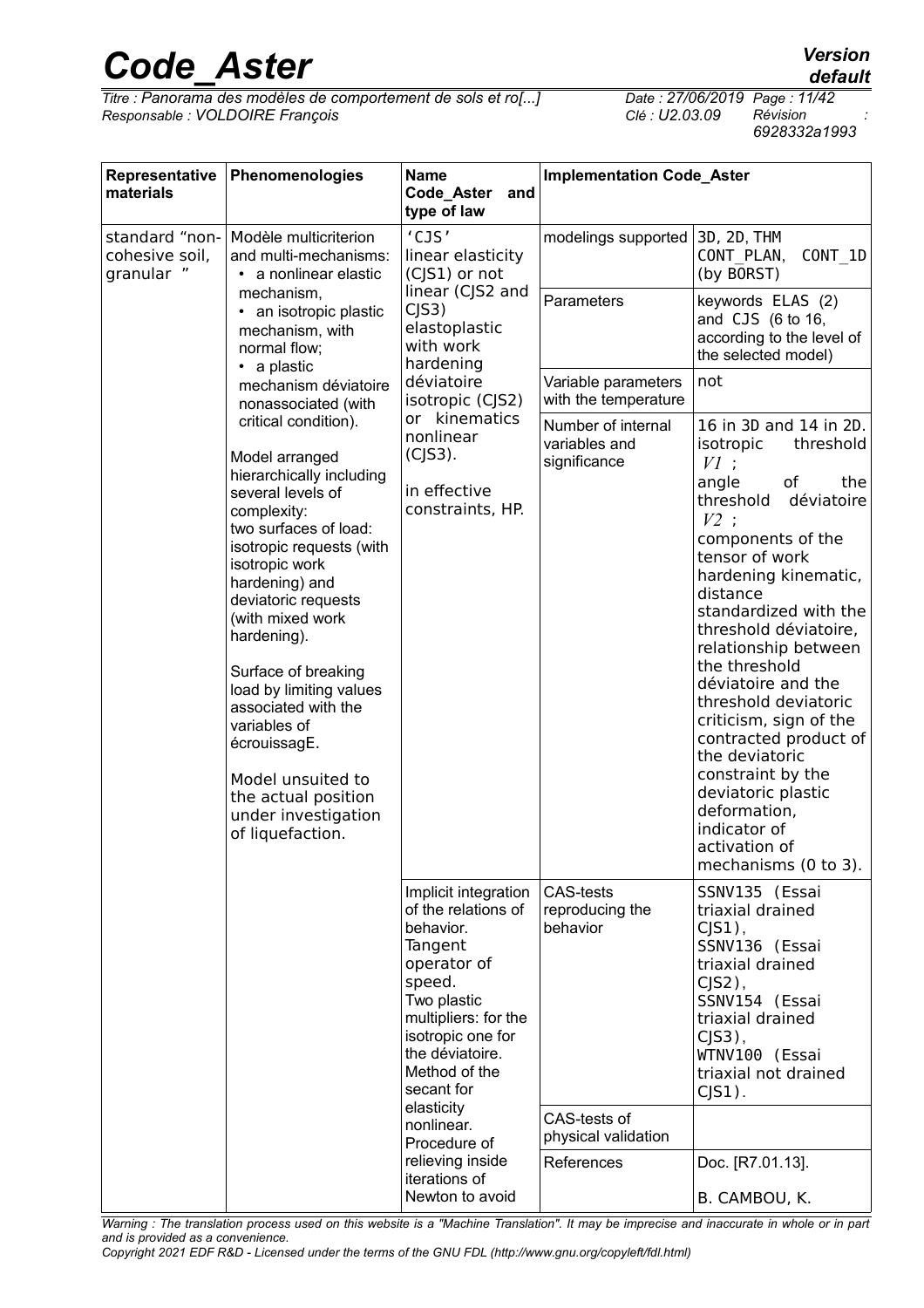*default*

*Titre : Panorama des modèles de comportement de sols et ro[...] Date : 27/06/2019 Page : 12/42*  $Responsible : VOLDOIRE$  *François* 

|                                |                                                                                                                                                                                                                                                                                                                                                                                                                                                                                                                                                                                                                                                                                                                                                                        | certain problems<br>of oscillation.<br>Procedure of<br>treatment of states<br>tensile stresses. | JAFARI, "Models<br>behavior of the non-<br>cohesive soils", Re-<br>examined Frankly.<br>Géotech. n°44, pp.<br>43-55, 1988.                                                                                                                                                                                                                                 |
|--------------------------------|------------------------------------------------------------------------------------------------------------------------------------------------------------------------------------------------------------------------------------------------------------------------------------------------------------------------------------------------------------------------------------------------------------------------------------------------------------------------------------------------------------------------------------------------------------------------------------------------------------------------------------------------------------------------------------------------------------------------------------------------------------------------|-------------------------------------------------------------------------------------------------|------------------------------------------------------------------------------------------------------------------------------------------------------------------------------------------------------------------------------------------------------------------------------------------------------------------------------------------------------------|
| General<br>opinion             | In the model CJS, the ray of rupture is correlated with the slope of maximum dilatancy.<br>Force of CJS : the calculated sizes are easily interpretable.<br>Weaknesses of CJS : how to define the elastic range (module limited to a secant module)?<br>And discharges it with this model is all the time elastic. The semi-alternate cycles are badly<br>reproduced. Curves $G - \gamma$ obtained with CJS are inadequate.<br>alternate cycles are badly reproduced).<br>establishment in Code Aster not having been available.<br>The model CJS is used little: because phenomenology is reduced. Ever used in earthquake.<br>Few publications.<br>Behavior CJS1 is equivalent to the criterion of Mohr-Coulomb and does not take account of<br>rise in temperature. |                                                                                                 | On a drained triaxial compression test then not drained, it misses an anisotropic elasticity.<br>And one liquifies too quickly into cyclic. Mixed work hardening déviatoire could be<br>improved. To also make evolve isotropic work hardening (because the semi-<br>Level CJS4 (cyclic) could not be implemented: a robust formulation at the time of the |
| Robustness,<br>developpability |                                                                                                                                                                                                                                                                                                                                                                                                                                                                                                                                                                                                                                                                                                                                                                        |                                                                                                 |                                                                                                                                                                                                                                                                                                                                                            |
| <b>Publications</b>            |                                                                                                                                                                                                                                                                                                                                                                                                                                                                                                                                                                                                                                                                                                                                                                        |                                                                                                 |                                                                                                                                                                                                                                                                                                                                                            |
| Outlines                       | It is considered the suppression of CJS in Code Aster.<br>elasto-plastic approach, Computer and Geotechnics, flight 63, pp. 33-45, 2014.<br>dissipated by the plastic mechanisms.                                                                                                                                                                                                                                                                                                                                                                                                                                                                                                                                                                                      |                                                                                                 | Up to date put formulation of the model in J. Lasted, E. Vincens, Constitutive<br>modelling of cohesionless soils and interfaces with various internal states: year<br>It would be advisable to develop the calculation of the density of power                                                                                                            |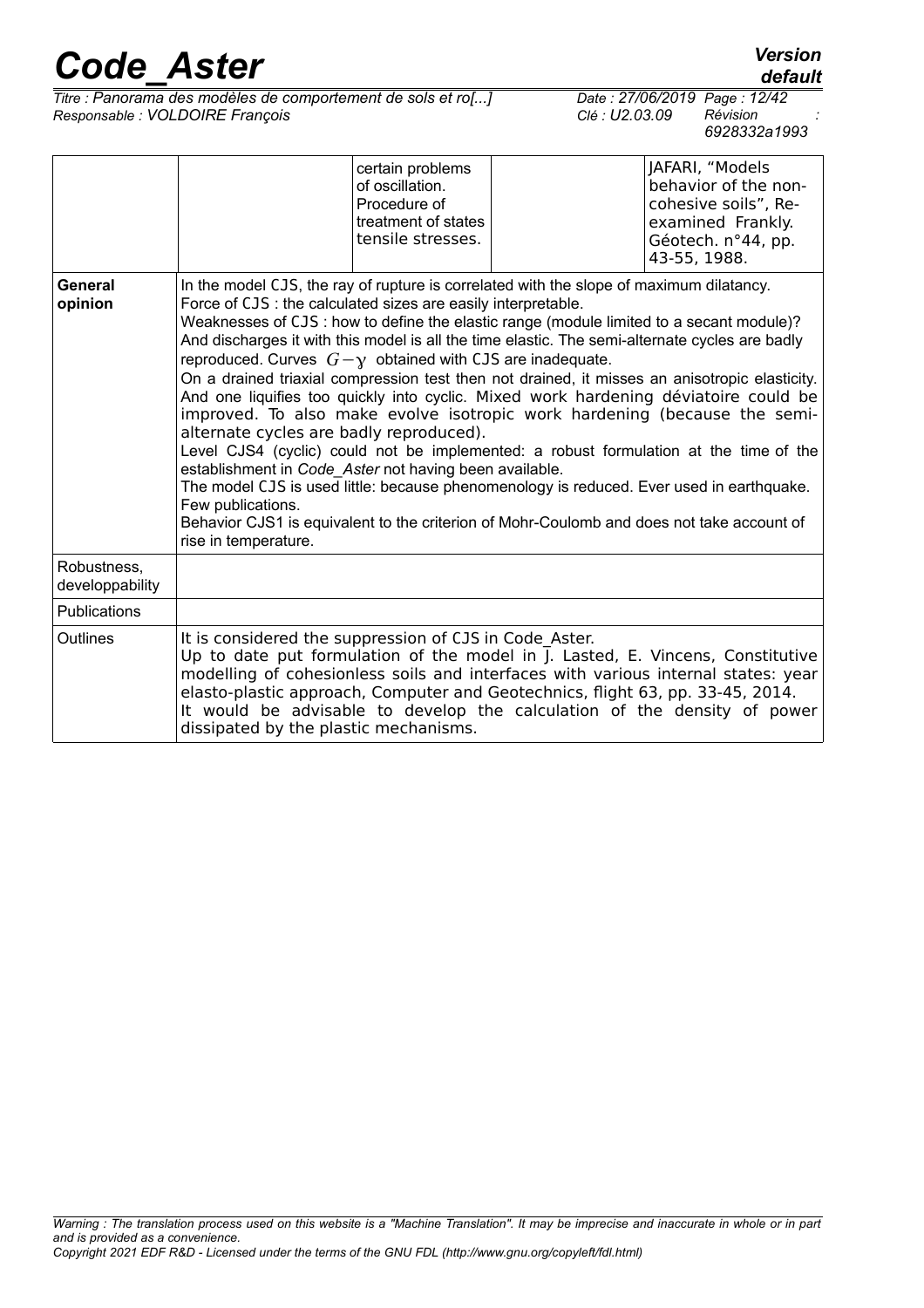*Titre : Panorama des modèles de comportement de sols et ro[...] Date : 27/06/2019 Page : 13/42*  $Responsible : VOLDOIRE$  *François* 

*6928332a1993*

| Representative<br>materials                                   | Phenomenologies                                                                                                                                                                                                                                                                                                                                                           | <b>Name</b><br>Code_Aster<br>and<br>type of law                                                                                                                                                                                                                 | <b>Implementation Code_Aster</b>                    |                                                                                                                                                                                                                                                                                                       |  |
|---------------------------------------------------------------|---------------------------------------------------------------------------------------------------------------------------------------------------------------------------------------------------------------------------------------------------------------------------------------------------------------------------------------------------------------------------|-----------------------------------------------------------------------------------------------------------------------------------------------------------------------------------------------------------------------------------------------------------------|-----------------------------------------------------|-------------------------------------------------------------------------------------------------------------------------------------------------------------------------------------------------------------------------------------------------------------------------------------------------------|--|
| type "clay<br>soils",                                         | Multicriterion model<br>and multi-                                                                                                                                                                                                                                                                                                                                        | 'CAM CLAY'                                                                                                                                                                                                                                                      | modelings<br>supported                              | 3D, 2D, THM                                                                                                                                                                                                                                                                                           |  |
| "compressible<br>", normally<br>consolidated,<br>poroplastic. | mechanisms:<br>a nonlinear<br>isotropic elastic<br>relation (left                                                                                                                                                                                                                                                                                                         | called modified<br>Camwood-Clay<br>in effective                                                                                                                                                                                                                 | Parameters                                          | keywords ELAS (2, in<br>fact not used) and<br>CAM CLAY (8)                                                                                                                                                                                                                                            |  |
|                                                               | deviatoric linear<br>and a nonlinear                                                                                                                                                                                                                                                                                                                                      | constraints, HP                                                                                                                                                                                                                                                 | Variable parameters<br>with the temperature         | not                                                                                                                                                                                                                                                                                                   |  |
|                                                               | voluminal part),<br>a mechanism<br>plastiquE isotropic<br>associated<br>a mechanism<br>plastiquE deviatoric<br>nonassociated,<br>A hammer-<br>hardenable surface<br>of load (negative and<br>positive work<br>hardening, governed<br>by only one scalar<br>variable) in the<br>shape of ellipses in<br>the diagram of the<br>first two invariants of<br>the constraints ( | isotropic<br>nonlinear<br>elasticity on the<br>directions of<br>hydrostatic and<br>linear load on<br>the deviatoric<br>directions<br>hardening or<br>lenitive<br>elastoplasticity<br>rule of normal<br>isotropic flow<br>possible<br>thermoelastic<br>dilations | Number of internal<br>variables and<br>significance | 7.<br>Critical pressure V1<br>indicator of<br>activation of<br>plasticity (1) or not<br>$(0)$ $V2$ :<br>constraint of<br>containment $V3$ :<br>equivalent constraint<br>$V4$ ; voluminal<br>plastic deformation<br>$V5$ :<br>equivalent plastic<br>deformation $V6$ ;<br>indices of vacuums<br>$V7$ . |  |
|                                                               | $tr(\boldsymbol{\sigma})$ , $\ (\boldsymbol{\sigma})\ _{VM}$ ).<br>Critical condition<br>characterized by a<br>worthless variation<br>of volume: right-<br>hand side separating<br>the zones from<br>dilatancy<br>(softening) and of                                                                                                                                      | Implicit<br>integration of<br>the relations of<br>behavior.<br>Tangent<br>of<br>operator<br>speed equal to<br>the<br>coherent<br>tangent                                                                                                                        | <b>CAS-tests</b><br>reproducing the<br>behavior     | SSNV160 (Test of<br>monotonous<br>compression<br>hydrostatic),<br>SSNV202 (Drained<br>monotonous test<br>oedometric),<br>WTNV122 (Triaxial<br>compression test not<br>drained).                                                                                                                       |  |
|                                                               | contractance<br>(hardening) of<br>material.<br>Unrecoverable                                                                                                                                                                                                                                                                                                              | operator.<br>UN alone plastic<br>multiplier.                                                                                                                                                                                                                    | CAS-tests of<br>physical validation                 | SSNP136 (Test of<br>foundation slipping by<br>into monotonous<br>drained).                                                                                                                                                                                                                            |  |
|                                                               | deformations under<br>hydrostatic loading<br>corresponding to an<br>important reduction<br>of porosity.<br>Tally of "not<br>generalized standard<br>materials"                                                                                                                                                                                                            |                                                                                                                                                                                                                                                                 | References                                          | Doc. [R7.01.14]<br>BURLAND J.B.,<br>ROSCOE K.H. "One<br>the generalized<br>stress-strain<br>behaviour of wet<br>clay",<br>Engineering<br>Plasticity,<br>Heyman-<br>Leckie,<br>Cambridge,<br>1968.                                                                                                     |  |

*Warning : The translation process used on this website is a "Machine Translation". It may be imprecise and inaccurate in whole or in part and is provided as a convenience.*

*Copyright 2021 EDF R&D - Licensed under the terms of the GNU FDL (http://www.gnu.org/copyleft/fdl.html)*

*default*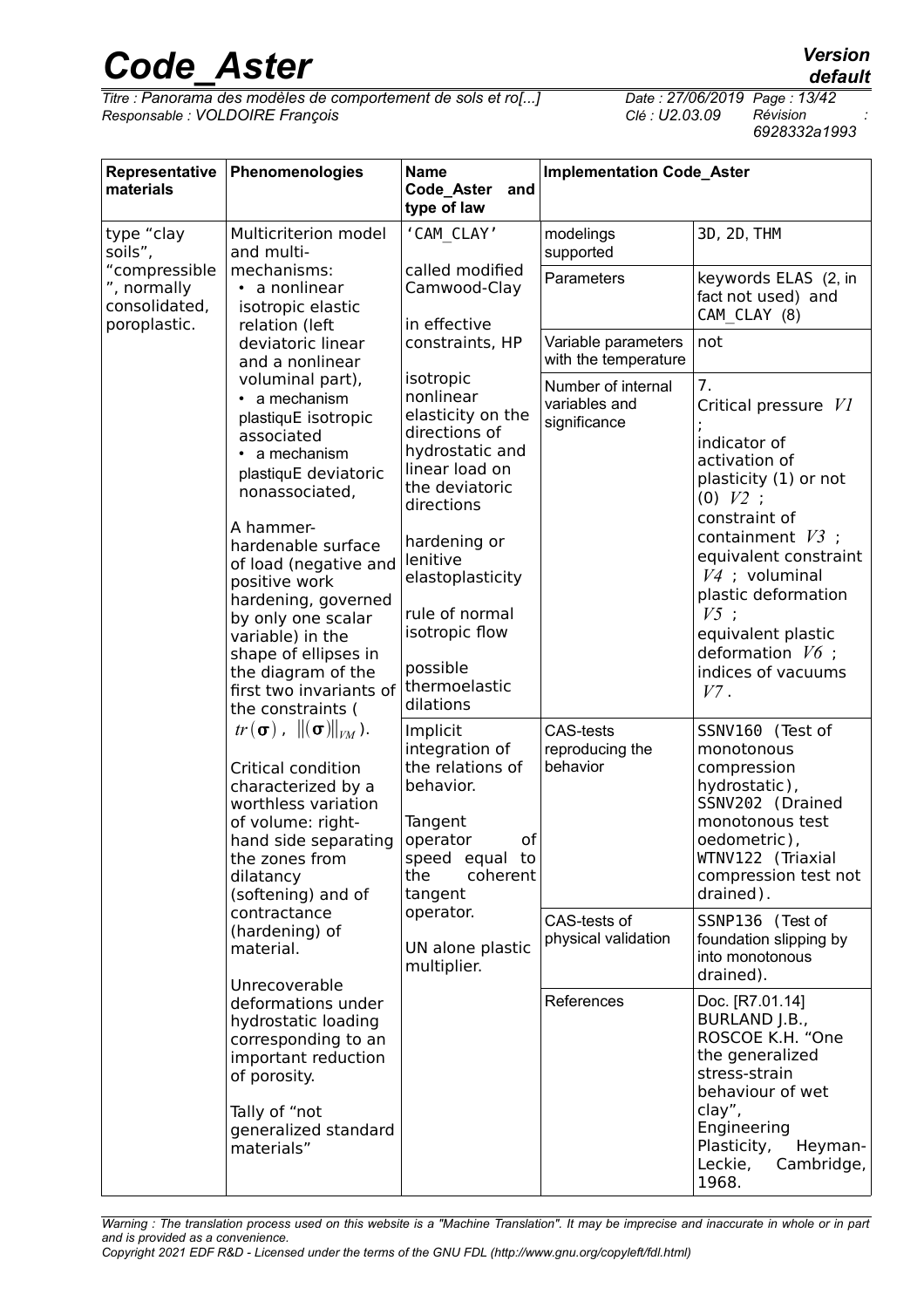*Titre : Panorama des modèles de comportement de sols et ro[...] Date : 27/06/2019 Page : 14/42*  $Responsible : VOLDOIRE$  *François* 

| General<br>opinion             | Model simple, robust, of first analysis into monotonous; very used. Not applicable for sands.<br>Number of parameters relatively low, which makes the model very easy to use.<br>Limitation of the model: the alignment of the critical points on a line of slope $M$<br>fixed: this assumption is called in question for very cohesive materials. It is<br>necessary to readjust this slope $M$ for several beaches of average constraint. It<br>is recognized that this model underestimates the deviatoric deformations for on-<br>consolidated clays.<br>The positive work hardening of material is cancelled as soon as one arrives on<br>the critical condition. Other models allow that work hardening can still be positive<br>a little beyond: model of Hujeux for example.<br>A study of validation independent carried out with the university of Liege and the<br>Lagamine code was carried out in 2012: on the case of a foundation slipping by<br>in mechanical modeling simple then HM and also on the case of the consolidation<br>of a column of ground. She concluded on the identity from the results got by the<br>two computational tools, the differences being charged to the various possible<br>choices of hydraulic finite elements and smoothness of grid, to see Doc.<br>$[U2.04.05]$ . |
|--------------------------------|---------------------------------------------------------------------------------------------------------------------------------------------------------------------------------------------------------------------------------------------------------------------------------------------------------------------------------------------------------------------------------------------------------------------------------------------------------------------------------------------------------------------------------------------------------------------------------------------------------------------------------------------------------------------------------------------------------------------------------------------------------------------------------------------------------------------------------------------------------------------------------------------------------------------------------------------------------------------------------------------------------------------------------------------------------------------------------------------------------------------------------------------------------------------------------------------------------------------------------------------------------------------------------------------------------------------|
| Robustness,<br>developpability | Current defect of Code Aster: the elastic modulus of rigidity remains constant, therefore<br>on strong levels of hydrostatic loading, the Poisson's ratio makes tighten the behavior<br>towards the incompressibility, which blocks the coupling with the pore water pressures. It is<br>necessary to check coherence initially enters the values of the modules of<br>compressibility and shearing.<br>It would be advisable to develop the calculation of the density of power<br>dissipated by the plastic mechanisms.                                                                                                                                                                                                                                                                                                                                                                                                                                                                                                                                                                                                                                                                                                                                                                                           |
| <b>Publications</b>            |                                                                                                                                                                                                                                                                                                                                                                                                                                                                                                                                                                                                                                                                                                                                                                                                                                                                                                                                                                                                                                                                                                                                                                                                                                                                                                                     |
| Outlines                       | One proposes to introduce into CAM CLAY the possibility of choosing to provide G or $\vee$ .                                                                                                                                                                                                                                                                                                                                                                                                                                                                                                                                                                                                                                                                                                                                                                                                                                                                                                                                                                                                                                                                                                                                                                                                                        |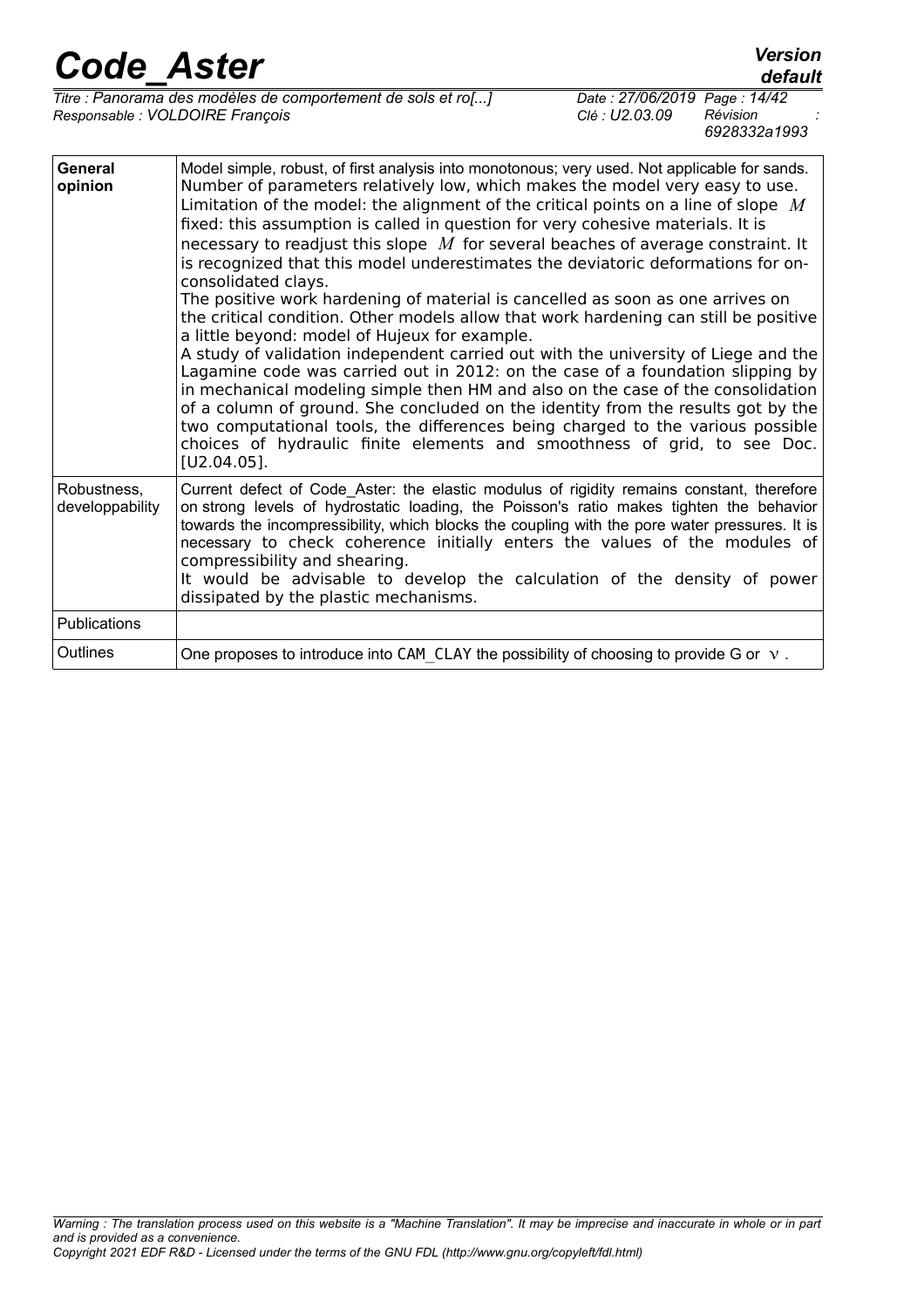*Titre : Panorama des modèles de comportement de sols et ro[...] Date : 27/06/2019 Page : 15/42*  $Responsible : VOLDOIRE$  *François* 

*default*

*6928332a1993*

| Representative<br>materials                                                                               | Phenomenologies                                                                                                                                                                                                                                                                                                                                           | <b>Name</b><br>Code_Aster<br>and<br>type of law                                                                                                                                                                                                                        | <b>Implementation Code_Aster</b>                    |                                                                                                                                                                                                                                                                                                                                                                                                                |  |
|-----------------------------------------------------------------------------------------------------------|-----------------------------------------------------------------------------------------------------------------------------------------------------------------------------------------------------------------------------------------------------------------------------------------------------------------------------------------------------------|------------------------------------------------------------------------------------------------------------------------------------------------------------------------------------------------------------------------------------------------------------------------|-----------------------------------------------------|----------------------------------------------------------------------------------------------------------------------------------------------------------------------------------------------------------------------------------------------------------------------------------------------------------------------------------------------------------------------------------------------------------------|--|
| type "silts,                                                                                              | Multicriterion model                                                                                                                                                                                                                                                                                                                                      | 'HUJEUX'                                                                                                                                                                                                                                                               | Modelings supported                                 | 3D, 2D, THM                                                                                                                                                                                                                                                                                                                                                                                                    |  |
| sands and<br>clays sand<br>spreaders,<br>normally<br>consolidated<br>or on-<br>consolidated,<br>serious " | and elastoplastic<br>multi-mechanisms<br>monotonous and<br>cyclic $(4+4)$ .<br>Nonlinear elasticity.<br>Behavior under<br>monotonous and<br>cyclic loading.                                                                                                                                                                                               | in constraints<br>EFFectives, HP<br>regular criterion<br>evolving of<br>Mohr-Coulomb<br>type to<br>Camwood-Clay<br>in each                                                                                                                                             | Parameters                                          | keywords ELAS (2)<br>and HUJEUX (16, of<br>which measurable: 6)<br>The parameter $b$ in<br>particular assistance to<br>distinguish the sandy<br>cases from the<br>argillaceous case: form<br>of the surface of load                                                                                                                                                                                            |  |
|                                                                                                           | Capacity to describe<br>the state of material                                                                                                                                                                                                                                                                                                             | orthotropic plan                                                                                                                                                                                                                                                       | Variable parameters<br>with the temperature         | not                                                                                                                                                                                                                                                                                                                                                                                                            |  |
|                                                                                                           | until liquefaction.<br>Taking into account<br>of the right-hand<br>side of critical<br>condition.<br>Taking into account<br>of the right-hand<br>side of dilatancy (or<br>right characteristic).<br>Decomposition on<br>three fixed<br>orthogonal levels (it<br>is the Cartesian<br>reference mark of<br>the model)<br>Anisotropy                         | Nonassociated<br>law of flow<br>deviatoric.<br>Law of flow of<br>associated<br>consolidation.<br>variables<br>discrete<br>mémoratrices<br>(transition from<br>mechanism).<br>Treatment of the<br>restoration of<br>the variables of<br>work hardening<br>in discharge. | Number of internal<br>variables and<br>significance | 50.<br>factors of work<br>hardening of the<br>mechanisms<br>déviatoires and<br>isotropic monotonous<br>and cyclic; voluminal<br>deformation<br>figure cumulated;<br>variables<br>mémoratrices;<br>indicators of state of<br>the monotonous and<br>cyclic mechanisms;<br>criterion of Hill<br>(density of work of<br>the second order),<br>apparent angle of<br>friction.                                       |  |
|                                                                                                           | (orthotropism)<br>induced.<br>Criterion of work<br>hardening evolving<br>of that of Mohr-<br>Coulomb to that of<br>Camwood-Clay<br>(parameter $b$ ) in<br>each plan. Phases of<br>dilatancy and<br>contractance of the<br>material (concept of<br>internal friction).<br>In the dilating field,<br>the surface of load<br>narrows.<br>Treatment of cyclic | Implicit<br>integration of<br>the relations of<br>behavior.<br>Heuristics of<br>management of<br>the predictors.<br>Elastoplastic<br>mechanism of<br>treatment of the<br>cases of traction<br>with a light work<br>hardening.                                          | <b>CAS-tests</b><br>reproducing the<br>behavior     | SSNV197 (Essai<br>triaxial drained),<br><b>SSNV204</b><br>(consolidation cyclic<br>drained),<br>SSNV205 (cyclic<br>shearing drained),<br>SSNV207 (cyclic<br>shearing with<br>microdécharge),<br>SSNV208 (biaxial test<br>drained on sand of<br>Hostun ),<br>WTNV133 (Triaxial<br>compression test not<br>drained cyclic<br>consolidation then),<br>WTNV134 (Triaxial<br>compression test not<br>drained cyclic |  |

*Warning : The translation process used on this website is a "Machine Translation". It may be imprecise and inaccurate in whole or in part and is provided as a convenience.*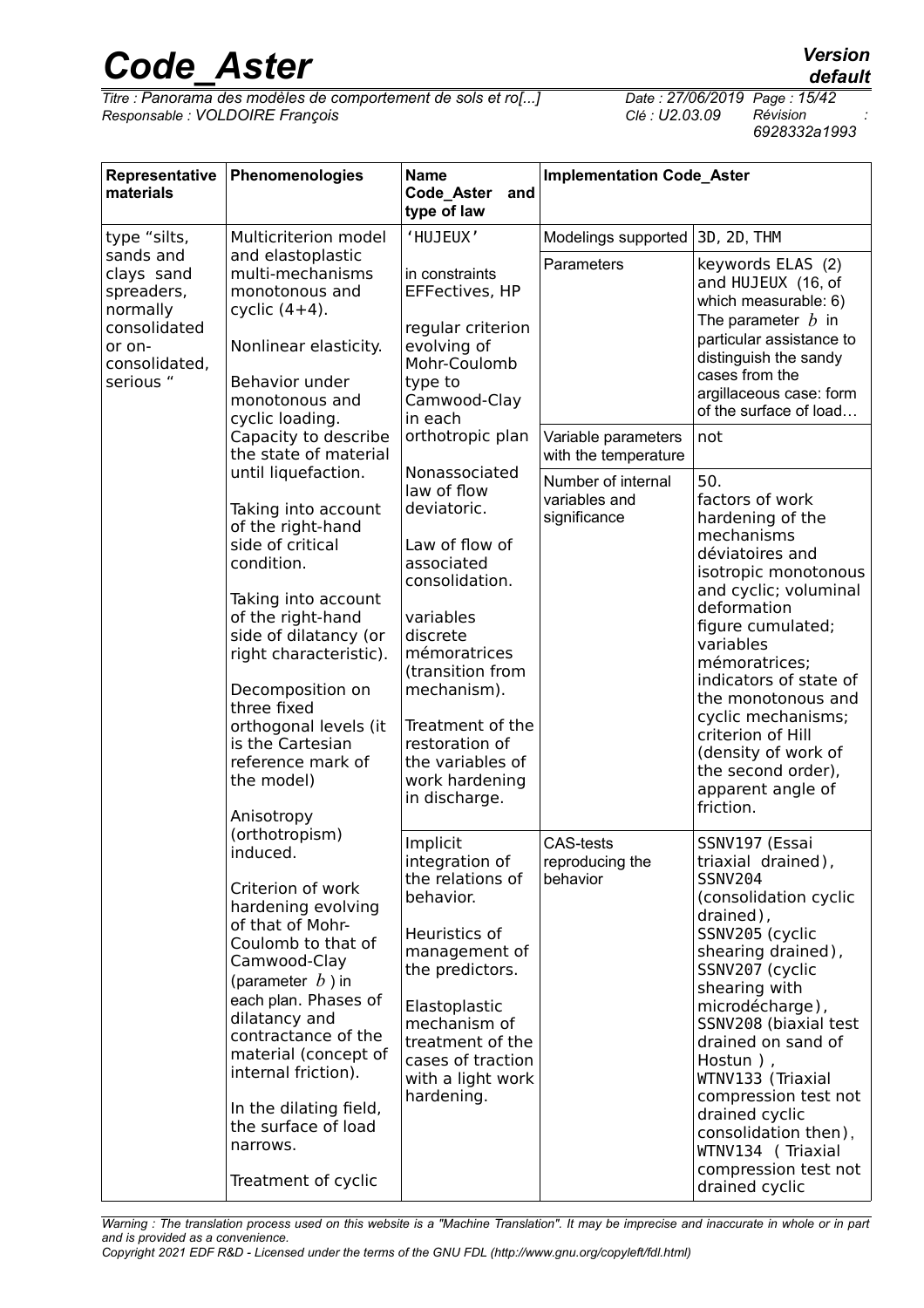| Titre : Panorama des modèles de comportement de sols et ro[] |  |
|--------------------------------------------------------------|--|
| Responsable : VOLDOIRE François                              |  |

*The : 27/06/2019 Page : 16/42*<br>*Clé : U2.03.09 Révision Responsable : VOLDOIRE François Clé : U2.03.09 Révision : 6928332a1993*

|                                | work hardening with<br>several surfaces<br>thresholds.                                                                                                                                                                                                                                                                                                                                                                                                                                                                                                                                                                                                                                                                                                                                                                                                                                                                                                                                                                                                                                                                                                                                                                                                                                                                                                                                                                                                                                                                                                                                                                                                                                                                                              |  |                                     | hydromechanics).                                                                                                                                                                                                                                                                                                               |  |  |
|--------------------------------|-----------------------------------------------------------------------------------------------------------------------------------------------------------------------------------------------------------------------------------------------------------------------------------------------------------------------------------------------------------------------------------------------------------------------------------------------------------------------------------------------------------------------------------------------------------------------------------------------------------------------------------------------------------------------------------------------------------------------------------------------------------------------------------------------------------------------------------------------------------------------------------------------------------------------------------------------------------------------------------------------------------------------------------------------------------------------------------------------------------------------------------------------------------------------------------------------------------------------------------------------------------------------------------------------------------------------------------------------------------------------------------------------------------------------------------------------------------------------------------------------------------------------------------------------------------------------------------------------------------------------------------------------------------------------------------------------------------------------------------------------------|--|-------------------------------------|--------------------------------------------------------------------------------------------------------------------------------------------------------------------------------------------------------------------------------------------------------------------------------------------------------------------------------|--|--|
|                                | Perfect elastoplastic<br>mechanism of<br>treatment of the<br>cases of traction.                                                                                                                                                                                                                                                                                                                                                                                                                                                                                                                                                                                                                                                                                                                                                                                                                                                                                                                                                                                                                                                                                                                                                                                                                                                                                                                                                                                                                                                                                                                                                                                                                                                                     |  | CAS-tests of<br>physical validation | <b>WTNV132</b><br>(construction by<br>layers of one column<br>of ground),<br>WDNP101 (construction<br>by layers of one<br>hydraulic column of<br>ground then<br>earthquake).                                                                                                                                                   |  |  |
|                                |                                                                                                                                                                                                                                                                                                                                                                                                                                                                                                                                                                                                                                                                                                                                                                                                                                                                                                                                                                                                                                                                                                                                                                                                                                                                                                                                                                                                                                                                                                                                                                                                                                                                                                                                                     |  | References                          | Doc. [R7.01.23].<br>Doc. [U2.04.08].                                                                                                                                                                                                                                                                                           |  |  |
| General<br>opinion             | Capacity to model a large range of the features observed of the behavior of the<br>grounds, in particular situations of cyclic loadings. Subjected to repeated cycles,<br>a sand is made denser: the elastic range grows towards the field of rupture: the<br>model of Hujeux makes it possible to represent this phenomenology.<br>This model introduces a dependence of the surface of load according to the<br>deviatoric deformations without modifying the voluminal rule of flow of dilatancy,<br>which makes it possible to better model the deviatoric deformations that the<br>Camwood-Clay model.<br>The function known as of "interlacing" in the regular criterion appears badly<br>selected for granular materials, but more adapted for clays $\Rightarrow$ one could choose<br>in the formulation a function power and not a function log! The curve of critical<br>condition is not right but must be curved as according to what one observes in<br>the tests. Moreover, the ultimate state is not always on the line of critical<br>condition. In addition, this model does not take into account the influence of the<br>intermediate constraint in 3D on resistance peak. The reproduction of the<br>voluminal stabilization observed during the cyclic tests in pure shearing is not<br>correct.<br>It is also observed that this model gives a damping hysteretic overestimated (on<br>the curves $D-\gamma$ ).<br>Procedures of retiming of the parameters were established, directed according to<br>the type of study concerned (dynamic cyclic for example), using triaxial<br>compression tests, of isotropic compression, and cyclic shearing. The model<br>requires the presence of an initial state of consolidation. |  |                                     |                                                                                                                                                                                                                                                                                                                                |  |  |
| Robustness,<br>developpability | of local integration is proposed.<br>coupled mechanisms.<br>Weak developmental perspectives.                                                                                                                                                                                                                                                                                                                                                                                                                                                                                                                                                                                                                                                                                                                                                                                                                                                                                                                                                                                                                                                                                                                                                                                                                                                                                                                                                                                                                                                                                                                                                                                                                                                        |  |                                     | The complexity of the management of the mechanisms makes the resolution<br>expensive in computing times and thus penalizing for industrial studies. Some<br>problems of lack of robustness were raised, but better heuristics of management<br>One observes difficulties of management during the digital integration of the 4 |  |  |
| Publications                   | with mechanisms for cyclic soil behavior. Int. Symp. one Numerical<br>Geomechanics, Zurich, p.3-13, 1982.                                                                                                                                                                                                                                                                                                                                                                                                                                                                                                                                                                                                                                                                                                                                                                                                                                                                                                                                                                                                                                                                                                                                                                                                                                                                                                                                                                                                                                                                                                                                                                                                                                           |  |                                     | D. Aubry, JC Hujeux, F. Lassoudière and Y. Meimon. With multiple double memory model<br>Models in                                                                                                                                                                                                                              |  |  |
| <b>EDF</b><br>publications     | Memories of doctorate:<br>techniques of regularization. June 2010. https://tel.archives-ouvertes.fr/tel-00534665.<br>earthquakes. April 2016. https://tel.archives-ouvertes.fr/tel-01329628.                                                                                                                                                                                                                                                                                                                                                                                                                                                                                                                                                                                                                                                                                                                                                                                                                                                                                                                                                                                                                                                                                                                                                                                                                                                                                                                                                                                                                                                                                                                                                        |  |                                     | Foucault A. Modélisation of the cyclic behavior of the ground works integrating of the<br>Rapti I. Numerical modeling of liquefaction-induced failure of geostructures subjected to                                                                                                                                            |  |  |

*Warning : The translation process used on this website is a "Machine Translation". It may be imprecise and inaccurate in whole or in part and is provided as a convenience.*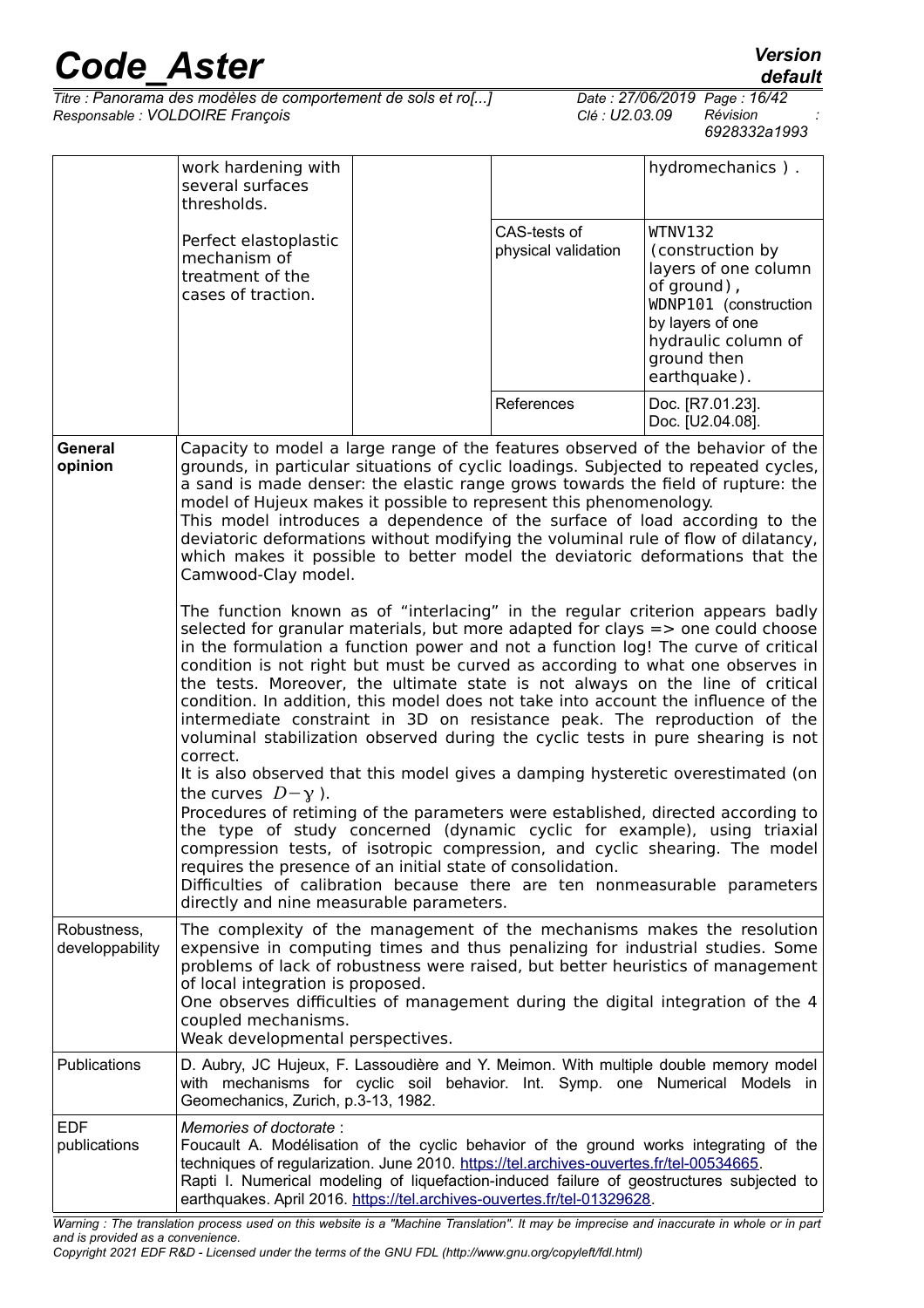| <b>Code Aster</b>               |                                                                                              |                                                | <b>Version</b><br>default |
|---------------------------------|----------------------------------------------------------------------------------------------|------------------------------------------------|---------------------------|
| Responsable : VOLDOIRE François | Titre : Panorama des modèles de comportement de sols et ro[]                                 | Date: 27/06/2019 Page: 17/42<br>Clé : U2.03.09 | Révision<br>6928332a1993  |
|                                 | Articles:<br>Modaressi A Foucault A Lonez-Caballero E Voldoire E Coupled S-P wave<br>Ranti I |                                                |                           |

|          | Rapti, I., Modaressi, A., Foucault, A., Lopez-Caballero, F., Voldoire F. Coupled S-P wave<br>propagation in nonlinear regularized micromorphic media. Volume 77, July 2016, Pages 106-<br>114.<br>Rapti, I., Lopez-Caballero, F., Modaressi, A., Foucault, A., Voldoire F. Liquefaction analysis<br>and ramming evaluation of structures embankment-type. Recorded Geotechnica, 2/2018,<br>DOI: 10.1007/s11440-018-0631-z.<br>Conferences:<br>Kham, Mr., Kolmayer, pH., Lopez-Caballero, F., Mondoloni, A. Numerical Modelling of<br>dynamic answer and pore toilets presses build-up in earthdams subjected to strong seismic<br>loadings. 7 <sup>HT</sup> ICEGE Conference, Roma, 2019.<br>Benchmarks:<br>CFBR/JCOLD, Prenolin |
|----------|----------------------------------------------------------------------------------------------------------------------------------------------------------------------------------------------------------------------------------------------------------------------------------------------------------------------------------------------------------------------------------------------------------------------------------------------------------------------------------------------------------------------------------------------------------------------------------------------------------------------------------------------------------------------------------------------------------------------------------|
| Outlines | Coupling permeability – anisotropy, impoverishment of the soil. Influence of nonsaturation on<br>the modes of rupture and potential of liquefaction.<br>It would be advisable to develop the calculation of the density of power<br>dissipated by the plastic mechanisms.<br>It is planned to currently introduce an elastoplastic flow in traction with a light<br>artificial isotropic work hardening instead of perfect plasticity in place, in order to<br>facilitate the convergence of difficult increments of loading.                                                                                                                                                                                                    |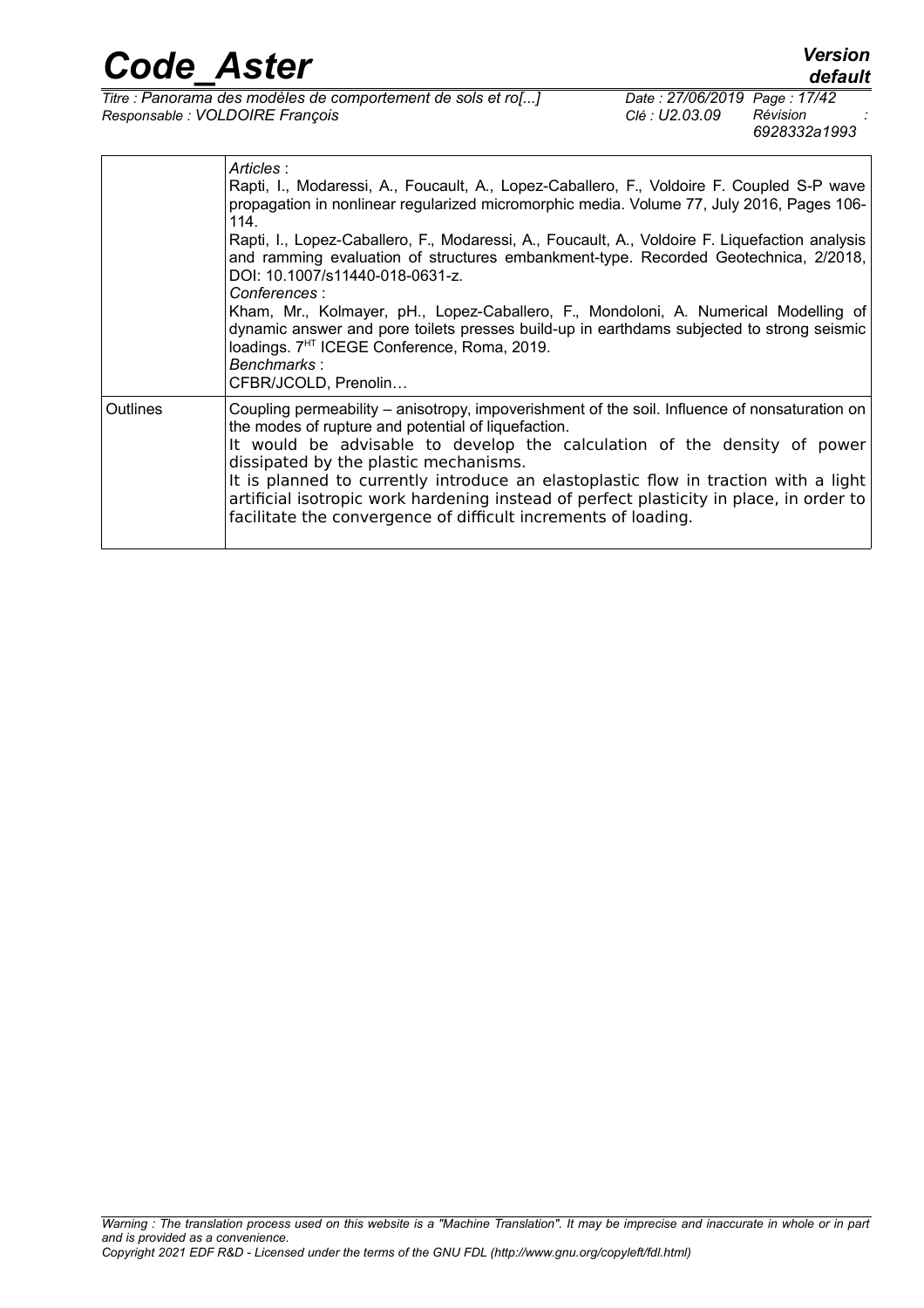*Titre : Panorama des modèles de comportement de sols et ro[...] Date : 27/06/2019 Page : 18/42*  $Responsible : VOLDOIRE$  *François* 

*6928332a1993*

| Representative<br>materials                                                                                                                                                                                                                                                                                     | Phenomenologies                                                                                                                                                                                                                                                                                                                      | <b>Name</b><br>Code_Aster<br>and<br>type of law                                                                                                                                                                                                                                                                                                                                                                                                                                                                     | <b>Implementation Code_Aster</b>                    |                                                                                                                                                                                                                                                                                                    |  |  |
|-----------------------------------------------------------------------------------------------------------------------------------------------------------------------------------------------------------------------------------------------------------------------------------------------------------------|--------------------------------------------------------------------------------------------------------------------------------------------------------------------------------------------------------------------------------------------------------------------------------------------------------------------------------------|---------------------------------------------------------------------------------------------------------------------------------------------------------------------------------------------------------------------------------------------------------------------------------------------------------------------------------------------------------------------------------------------------------------------------------------------------------------------------------------------------------------------|-----------------------------------------------------|----------------------------------------------------------------------------------------------------------------------------------------------------------------------------------------------------------------------------------------------------------------------------------------------------|--|--|
| "granular"                                                                                                                                                                                                                                                                                                      | Isotropic material.                                                                                                                                                                                                                                                                                                                  | ' IWAN'                                                                                                                                                                                                                                                                                                                                                                                                                                                                                                             | modelings supported                                 | 3D, D PLAN                                                                                                                                                                                                                                                                                         |  |  |
| Cyclic behavior<br>type and clay<br>in a range of<br>deviatoric and<br>loading far<br>degradation of the<br>away from the<br>modulus of rigidity.<br>ruin<br><b>Voluminal answer</b><br>linear rubber band<br>(not of voluminal<br>mechanism,<br>therefore not<br>adapted in the<br>presence of coupling<br>HM) |                                                                                                                                                                                                                                                                                                                                      | in effective<br>constraints, HP                                                                                                                                                                                                                                                                                                                                                                                                                                                                                     | Parameters                                          | keywords ELAS (2)<br>and IWAN (4, from<br>including the two elastic<br>modules from which one<br>deduces constant<br>compressibility and two<br>which describes the<br>degradation of the<br>modulus of rigidity, from<br>which one deduces the<br>parameters from<br>kinematic work<br>hardening) |  |  |
|                                                                                                                                                                                                                                                                                                                 | Rheological<br>formulation parallel                                                                                                                                                                                                                                                                                                  |                                                                                                                                                                                                                                                                                                                                                                                                                                                                                                                     | Variable parameters<br>with the temperature         | not                                                                                                                                                                                                                                                                                                |  |  |
|                                                                                                                                                                                                                                                                                                                 | series from where<br>additive<br>decomposition of the<br>deformations<br>12 mechanisms of<br>linear kinematic<br>work hardening<br>(Prager), each one<br>for various ranges of<br>deviatoric<br>deformation.<br>Fixed thresholds.<br>Do not represent<br>dilatancy; no line of<br>critical condition.<br>Rule of associated<br>flow. |                                                                                                                                                                                                                                                                                                                                                                                                                                                                                                                     | Number of internal<br>variables and<br>significance | 103.<br>components of the<br>tensor of elastic<br>strain; scalar plastic<br>multipliers of<br>surfaces of load;<br>components of the<br>tensors of kinematic<br>work hardening;<br>values of 12 surfaces<br>of the load.                                                                           |  |  |
|                                                                                                                                                                                                                                                                                                                 |                                                                                                                                                                                                                                                                                                                                      | Implicit<br>integration of<br>the relations of<br>behavior.<br>Tangent<br>operator.<br>With Mfront.                                                                                                                                                                                                                                                                                                                                                                                                                 | <b>CAS-tests</b><br>reproducing the<br>behavior     | COMP012 (cyclic<br>shearing with<br>CALC ESSAI GEOMECA<br>),<br>SSNV205 (cyclic<br>shearing drained),<br>SSNV207 (cyclic<br>shearing with<br>microdécharge)                                                                                                                                        |  |  |
|                                                                                                                                                                                                                                                                                                                 |                                                                                                                                                                                                                                                                                                                                      |                                                                                                                                                                                                                                                                                                                                                                                                                                                                                                                     | CAS-tests of<br>physical validation                 | SDLS128 (column of<br>ground under cyclic<br>shearing)                                                                                                                                                                                                                                             |  |  |
|                                                                                                                                                                                                                                                                                                                 |                                                                                                                                                                                                                                                                                                                                      |                                                                                                                                                                                                                                                                                                                                                                                                                                                                                                                     | References                                          | Doc. [R7.01.38]                                                                                                                                                                                                                                                                                    |  |  |
| General<br>opinion                                                                                                                                                                                                                                                                                              |                                                                                                                                                                                                                                                                                                                                      | It is about a simple model of behavior making it possible to reproduce the curves of<br>degradation of the modulus of rigidity during cycles. However, the curves of damping are<br>equivalent are not always satisfactory. Facility of calibration and use.<br>This model does not make it possible to represent the rupture by liquefaction of the grounds:<br>compressibility remains constant. This model does not make it possible to represent cyclic<br>mobility, because there is no function of dilatancy. |                                                     |                                                                                                                                                                                                                                                                                                    |  |  |
| Robustness,<br>developpability                                                                                                                                                                                                                                                                                  | Robust model.<br>model of Prévost.                                                                                                                                                                                                                                                                                                   | The aspects of voluminal behavior and rupture can be developed: for example of                                                                                                                                                                                                                                                                                                                                                                                                                                      |                                                     |                                                                                                                                                                                                                                                                                                    |  |  |

*Warning : The translation process used on this website is a "Machine Translation". It may be imprecise and inaccurate in whole or in part and is provided as a convenience.*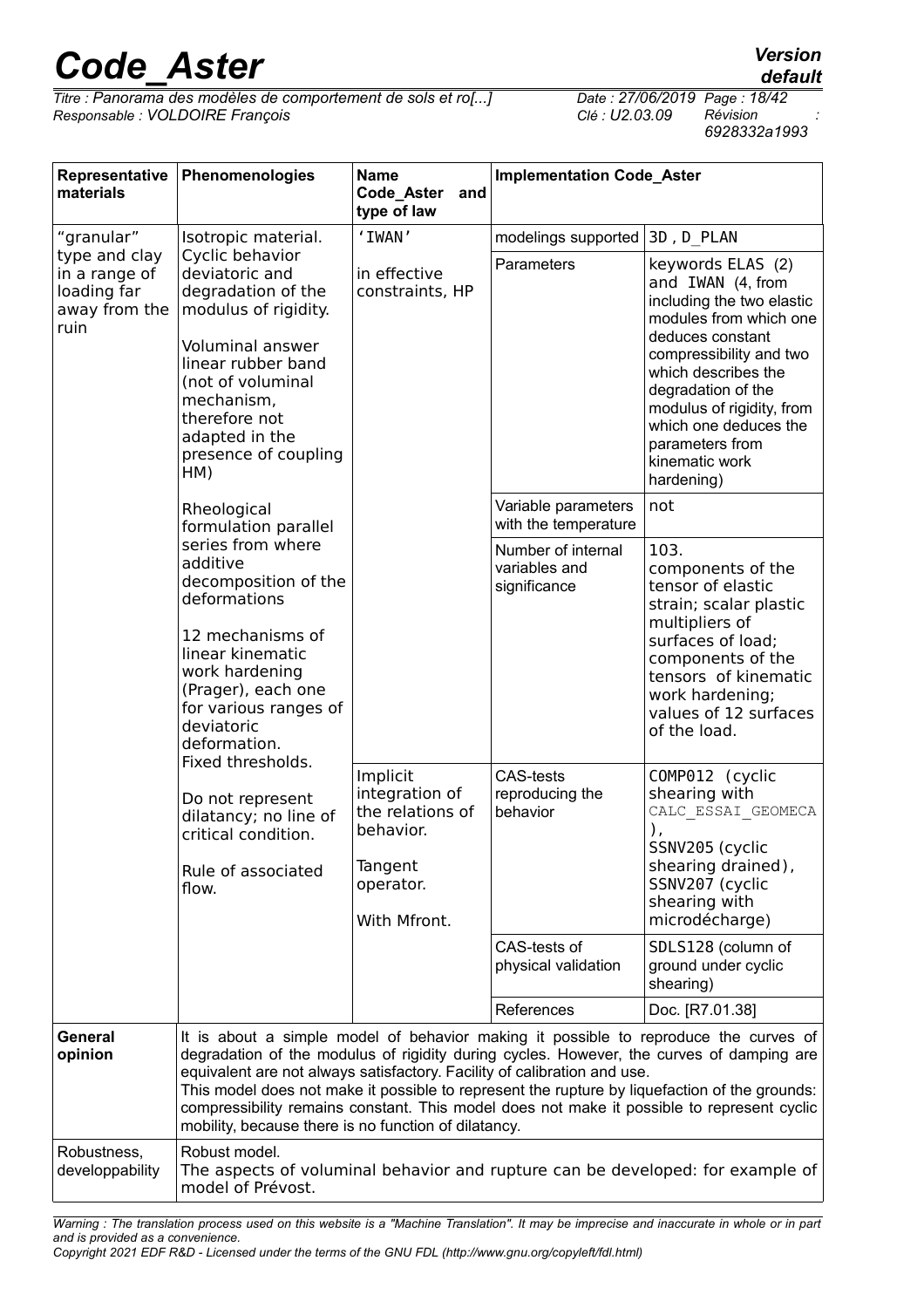| <b>Code Aster</b>                                            |                              | <b>Version</b><br>default |  |
|--------------------------------------------------------------|------------------------------|---------------------------|--|
| Titre : Panorama des modèles de comportement de sols et ro[] | Date: 27/06/2019 Page: 19/42 |                           |  |
| Responsable : VOLDOIRE François                              | Clé : U2.03.09               | Révision                  |  |

EDF

publications

Thessaloniki, Greece.

dissipated by the plastic mechanisms.

Naked must be provided to two places.

Publications | IWAN W.D., One has class of models for the yielding behaviour of continuous and composite systems, Newspaper of Applied Mechanics, 89 (13), pp. 612-617, 1967.

Outlines It would be advisable to develop the calculation of the density of power

deviatoric load, with a criterion 3D of the type van Eekelen or Prévost.

Alves Fernandes, V., Caudron, Mr., Vandeputte, D. Impact of Nonlinear 1D Site Effects Estimated From Measurements And Numerical Simulations At the KiK-Net KSRH10 Site. 16th European Conference one Earthquake Engineering (16<sup>HT</sup> ECEE), 18-21 June 2018,

It would be possible to take into account average pressure in the function of

It would be also useful to improve ergonomics: the moduli of elasticity E and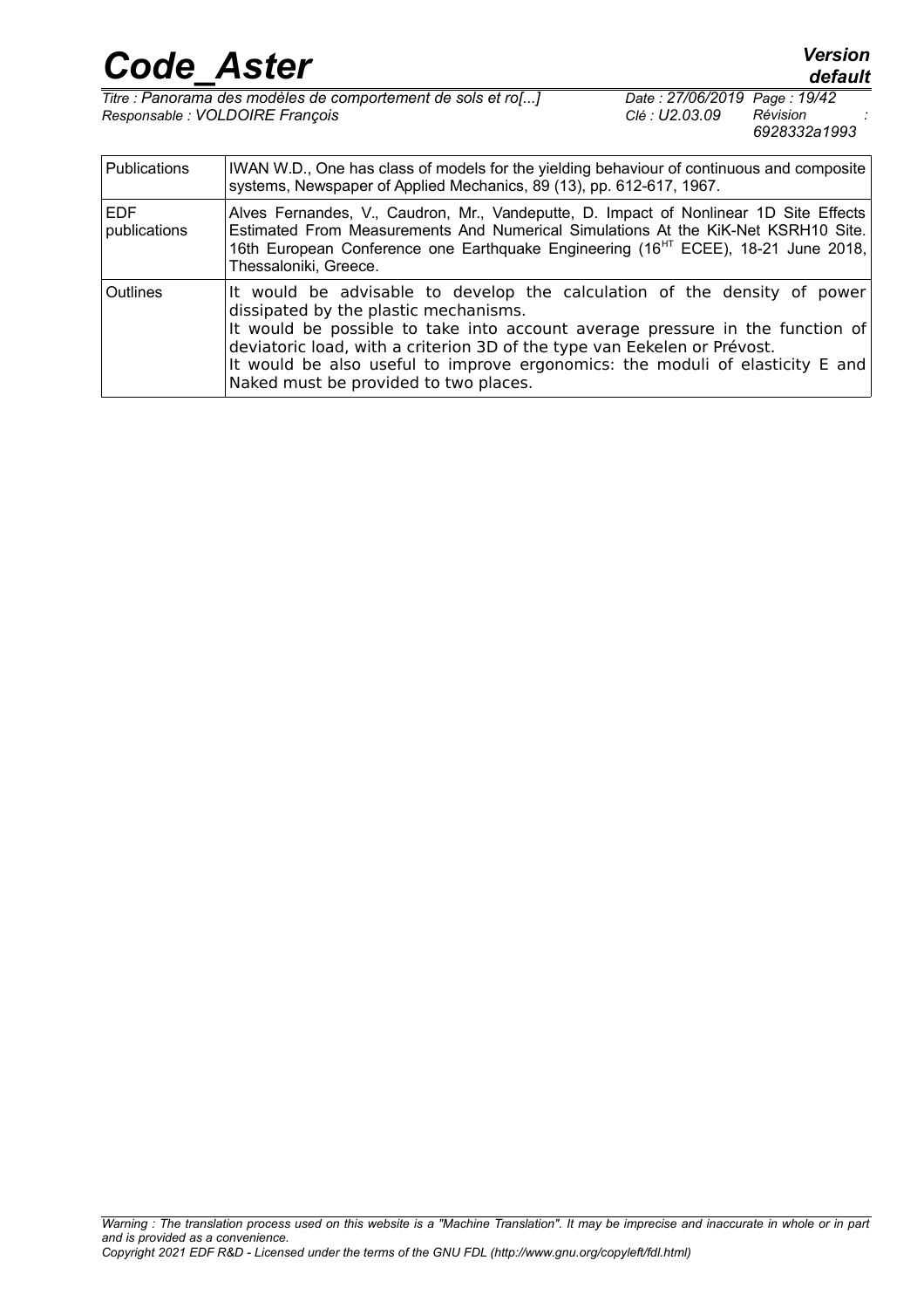*Titre : Panorama des modèles de comportement de sols et ro[...] Date : 27/06/2019 Page : 20/42 Responsable : VOLDOIRE François Clé : U2.03.09 Révision :*

*6928332a1993*

| Representative<br>materials    | Phenomenologies                                                                                                                       | <b>Name</b><br>Code_Aster<br>and<br>type of law                        | <b>Implementation Code_Aster</b>                    |                                                                                                                                                                                                       |  |
|--------------------------------|---------------------------------------------------------------------------------------------------------------------------------------|------------------------------------------------------------------------|-----------------------------------------------------|-------------------------------------------------------------------------------------------------------------------------------------------------------------------------------------------------------|--|
| type                           | Elastoplasticity. In                                                                                                                  | 'BARCELONA'                                                            |                                                     | modelings supported   KIT HHM KIT THHM                                                                                                                                                                |  |
| "unsaturated<br>grounds"       | the saturated case,<br>it is the model<br>Camwood-Clay.                                                                               | in total<br>constraints, HP                                            | Parameters                                          | keywords ELAS (2),<br>CAM CLAY (6) and<br>BARCELONA (14)                                                                                                                                              |  |
|                                | Two criteria:<br>a mechanical                                                                                                         |                                                                        | Variable parameters<br>with the temperature         | not                                                                                                                                                                                                   |  |
|                                | criterion of plasticity<br>(that of Camwood-<br>Clay) and a hydrous<br>criterion controlled<br>by suction (or<br>capillary pressure). |                                                                        | Number of internal<br>variables and<br>significance | 5.<br>Critical pressure VI<br>; indicator of<br>activation of<br>plasticity (1) or not<br>(0) $V2$ ; hydrous<br>threshold $V3$ ;<br>hydrous indicator of<br>irreversibility $V4$ ;<br>cohesion $V5$ . |  |
|                                |                                                                                                                                       | Implicit<br>integration of<br>the relations of<br>behavior.<br>Tangent | <b>CAS-tests</b><br>reproducing the<br>behavior     | WTNV123 (Triaxial<br>compression test<br>with fixed suction);<br>WTNV124 (Test of<br>désaturation-<br>consolidation);                                                                                 |  |
|                                |                                                                                                                                       | operator.                                                              | CAS-tests of<br>physical validation                 | WTNV126 (Mixed<br>Ways of saturation-<br>consolidation)                                                                                                                                               |  |
|                                |                                                                                                                                       |                                                                        | References                                          | Doc. [R7.01.17]                                                                                                                                                                                       |  |
| General<br>opinion             | This model functions only in unsaturated. Experience feedback limited.                                                                |                                                                        |                                                     |                                                                                                                                                                                                       |  |
| Robustness,<br>developpability | the Camwood-clay model.                                                                                                               |                                                                        |                                                     | There exists in the literature a version in effective constraints, starting from the formulation of                                                                                                   |  |
| Publications                   | Geotechnical, 40 (1990), 405-430                                                                                                      |                                                                        |                                                     | Alonso, E. People, A., Josa, A. "with constitutive Model for Partially Saturated Soils"                                                                                                               |  |
| <b>EDF</b><br>publications     |                                                                                                                                       |                                                                        |                                                     |                                                                                                                                                                                                       |  |
| Outlines                       | dissipated by the plastic mechanisms.                                                                                                 |                                                                        |                                                     | It would be advisable to develop the calculation of the density of power                                                                                                                              |  |

### **2.2 Identification of the parameters of behavior of the grounds**

<span id="page-19-0"></span>One uses tests on test-tubes of ground: compression tests triaxial (shearing, field of average and high deformations), tests œdometric (measurement of compressibility and the consolidation), tests of compression isotropic (even if they are more difficult to realize), cyclic, alternate and semi-alternate tests, tests with the resonant column (field of the weak deformations  $\leq 5.10^{-4}$ ). It is advisable to establish the link between the parameters of the models of behavior resulting from experimental measurements and the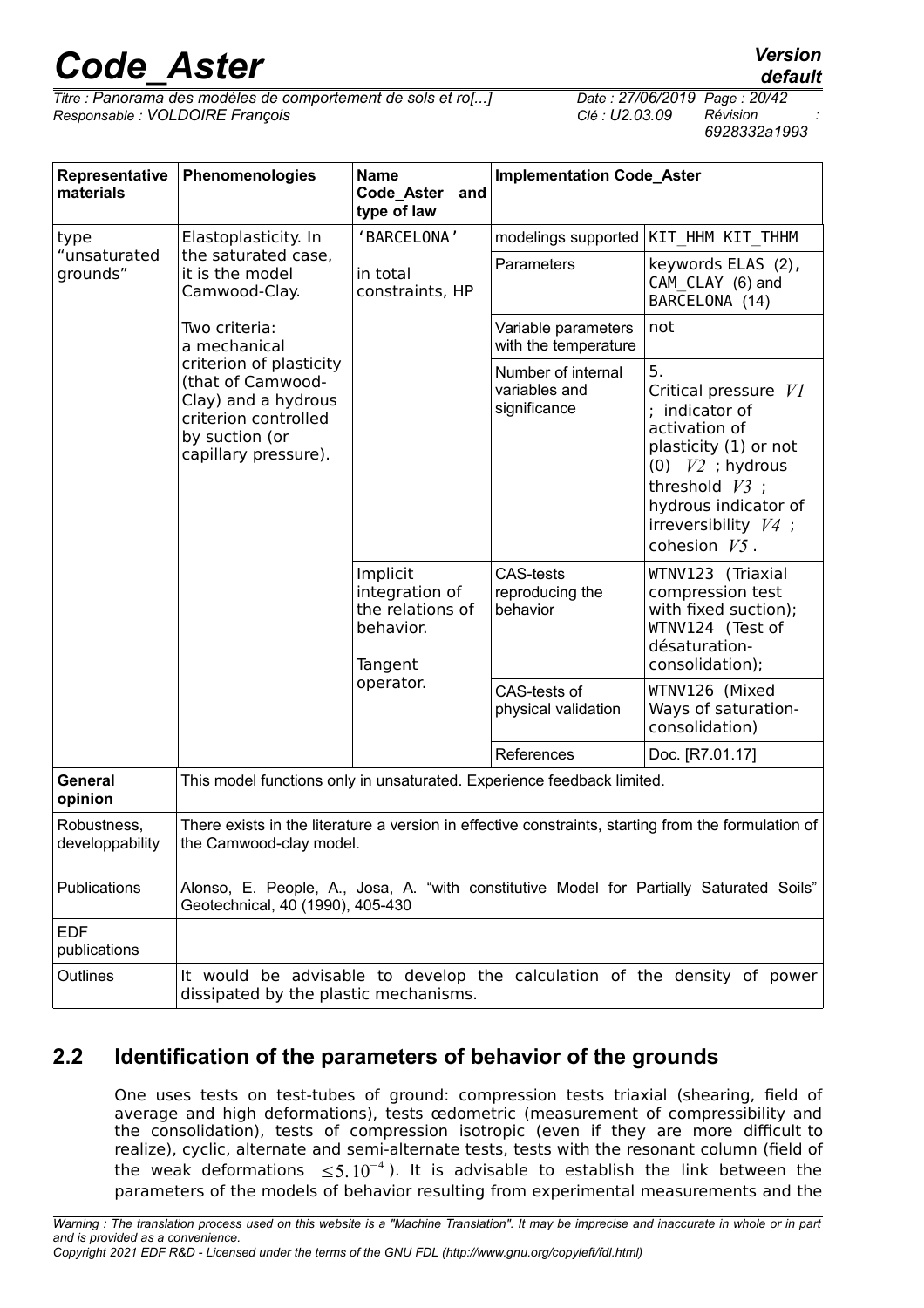*Titre : Panorama des modèles de comportement de sols et ro[...] Date : 27/06/2019 Page : 21/42 Responsable : VOLDOIRE François Clé : U2.03.09 Révision :*

*6928332a1993*

*default*

measured parameters of interest in-situ for the engineer such as "the index of plasticity", "the index of the vacuums", cyclic resistance to liquefaction (CSR), resistance to cone (CPT)…

The tests must be realized with varied indices of density  $\left\langle D_r\right\rangle$  (partners with the index of the vacuums  $e_0$ ) and various confining pressures (for identifying the critical condition well in particular) and drained and not drained condition.

#### **2.2.1 Physical parameters generals**

<span id="page-20-1"></span>A first class of physical parameters generals characterizes material:

- density of the dry ground  $\rho_s$ ,
- density of the water-logged soil,
- initial porosity  $\Phi_0$ ,
- index of the vacuums  $e_0=$  $\overline{\varphi}_0$  $1-\phi_0$ or index of density *D<sup>r</sup>* ,
- arading curve.
- $\bullet$   $\quad$  initial degree of saturation  $\ S_{\rm 0}$  ,
- index of plasticity  $I_p$ , related to the natural angle of repose  $\phi_{pp}$  and with the limits of Atterberg,
- permeability to the liquid and/or gas.

#### **2.2.2 Elastic parameters**

<span id="page-20-0"></span>The second stage consists of the identification of the elastic parameters provided to Code\_Aster (module of compressibility drained  $\,K_0\,$  , modulus of rigidity  $\,G_0\,$  in drained situation), very dependent on the confining pressure  $P_{ref}$  or average constraint (via the index of vacuums). The data of the coefficient of the grounds at rest  $\;k_0^{}\;$  assistance to establish the initial elasticity of material in place.

It is pointed out that the Young modulus and the Poisson's ratio are expressed by:

$$
E_0 = \frac{9K_0G_0}{3K_0+G_0}
$$
 and 
$$
v_0 = \frac{3K_0-2G_0}{6K_0+2G_0}
$$

expressions in drained situation utilize the coefficient of Biot and distinguish the drained compressibility of the porous environment and the compressibility of the solid matter constituents *K<sup>s</sup>* :

$$
\frac{1}{K_s} = \frac{1-b}{K_0}
$$

For a ground made up of grains (sands, low registers), it can be necessary to provide a parameter describing the nonlinear dependence between rigidity and the pressure applied.

#### **Note:**

• the confrontation of digital predictions to a measurement carried out in-situ on the work, for loadings on low level (in geophysics: exploitation of the ambient noise for example), constitutes a relevant approach for an analysis of existing work.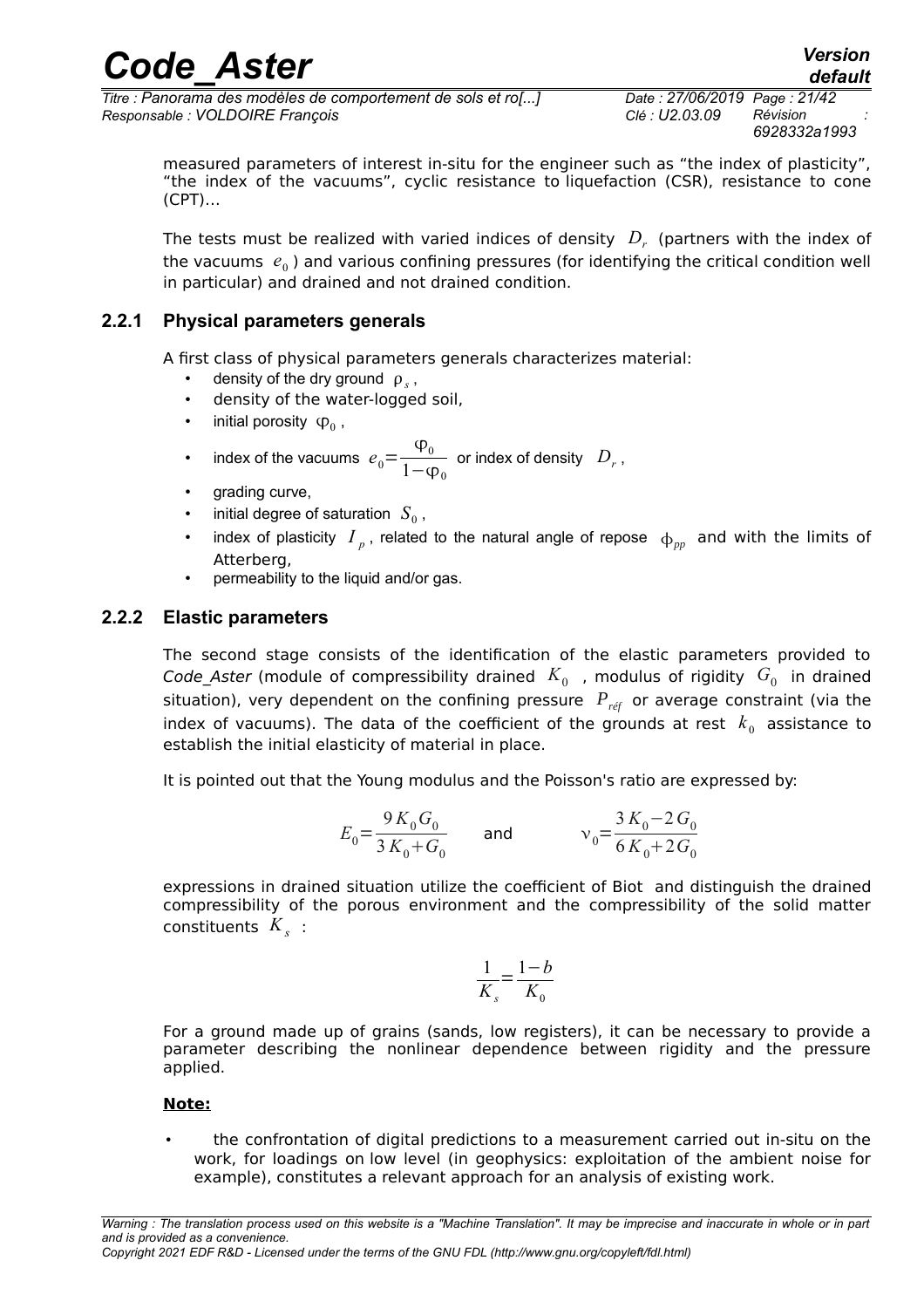*Titre : Panorama des modèles de comportement de sols et ro[...] Date : 27/06/2019 Page : 22/42 Responsable : VOLDOIRE François Clé : U2.03.09 Révision :*

*6928332a1993*

• it is however difficult to evaluate the initial anisotropic characteristics, related to the geological formation of the grounds in place.

The tests carried out in-situ are carried out for example using a pressure gauge (radial dilation), dynamic penetrometers.

### **2.2.3 Parameters of nonlinear behavior**

<span id="page-21-1"></span>The following stages consist of the identification of the parameters associated with the description of cohesion of resistance (criterion of rupture) and of work hardening, of the fields of contractance and dilatancy, dependent on the consolidation (case "normally consolidated", "on-consolidated"). In particular it is pointed out that the angle of dilatancy  $\psi$  is lower or equal to the natural angle of repose  $\phi_{\nu}$  It will be noted that the natural balance of a slope made up of a noncohesive and saturated or dry material imposes that the angle of friction  $\phi_{nn}$  that is to say higher than that of the slope.

Into cyclic, one seeks to identify the curves of *degradation G*−γ, *D*−γ and the CSR.

*Code\_Aster* propose an ordering specific of assistance to the identification of the parameters of behavior of the grounds: CALC\_ESSAI\_GEOMECA, cf [U4.90.21]. It makes it possible to simulate for a point material various ways of loading characteristic of usual tests géomechanics in laboratory, monotonous/cyclic, drained/not drained, and post-to treat the got results.

For its use, it is advisable to choose the behavior, the parameters material necessary, and the data of loading of the test considered.

### **2.3 The phenomenology and modelings of the behavior of the rocks**

<span id="page-21-0"></span>The rocks are primarily classified according to their level of resistance in compression simple (Unconfined Compressive Strength: UCS), itself associated with their geological history (formation) and with porosity. The table below summarizes their phenomenology.

| <b>Materials</b>        | Phenomenology                                                                                               |
|-------------------------|-------------------------------------------------------------------------------------------------------------|
| Rock, rock solid masses | Elasticity (not) linear. Flow (visco-) plastic (creep)<br>deviatoric and voluminal, cohesion and dilatancy. |
| Basalt, granite, marble | Strong resistance in simple compression ( $>100 MPa$ )                                                      |
| Limestone, schist       | Resistance in median simple compression ( $25-100 MPa$ )                                                    |
| Chalk, faded rock       | Resistance in weak simple compression $5-25 MPa$ )                                                          |
| mudstone (quasi rock)   | Elasticity (not) linear. Viscoplastic flow (creep) deviatoric<br>and voluminal,                             |

#### **Figure 2.3-1: Phenomenology of intact rocks [\[28\]](#page-41-3)**

The following tables describe the models:

- 'DRUCK\_PRAGER'
- 'DRUCK\_PRAGER\_N\_A'
- 'VISC\_DRUCK\_PRAG'

*Warning : The translation process used on this website is a "Machine Translation". It may be imprecise and inaccurate in whole or in part and is provided as a convenience. Copyright 2021 EDF R&D - Licensed under the terms of the GNU FDL (http://www.gnu.org/copyleft/fdl.html)*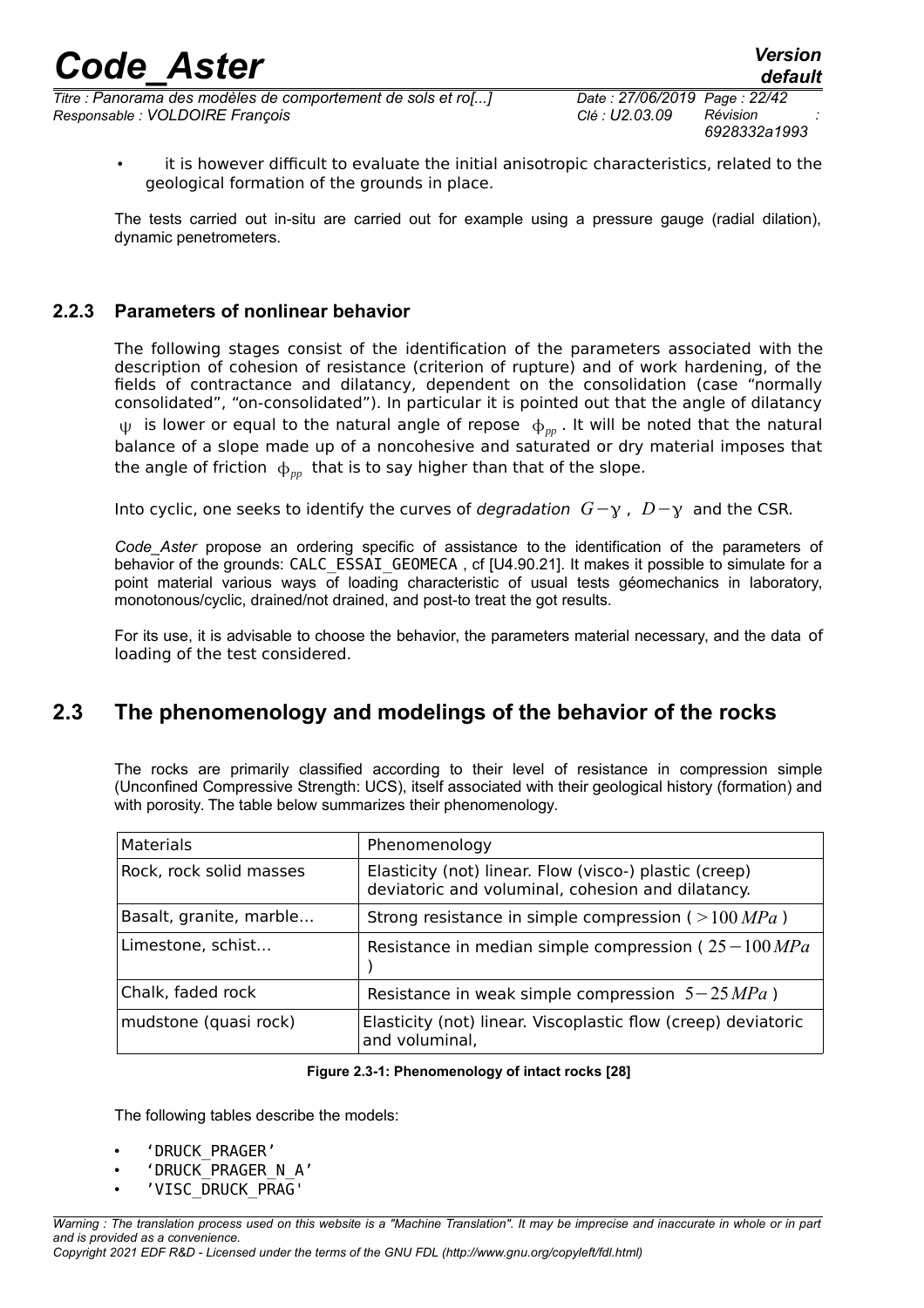*Titre : Panorama des modèles de comportement de sols et ro[...] Date : 27/06/2019 Page : 23/42*  $Responsible : VOLDOIRE$  *François* 

- 'HOEK\_BROWN' ;
- $\cdot$  'LAIGLE';
- 'LETK' ;
- 'LKR' .

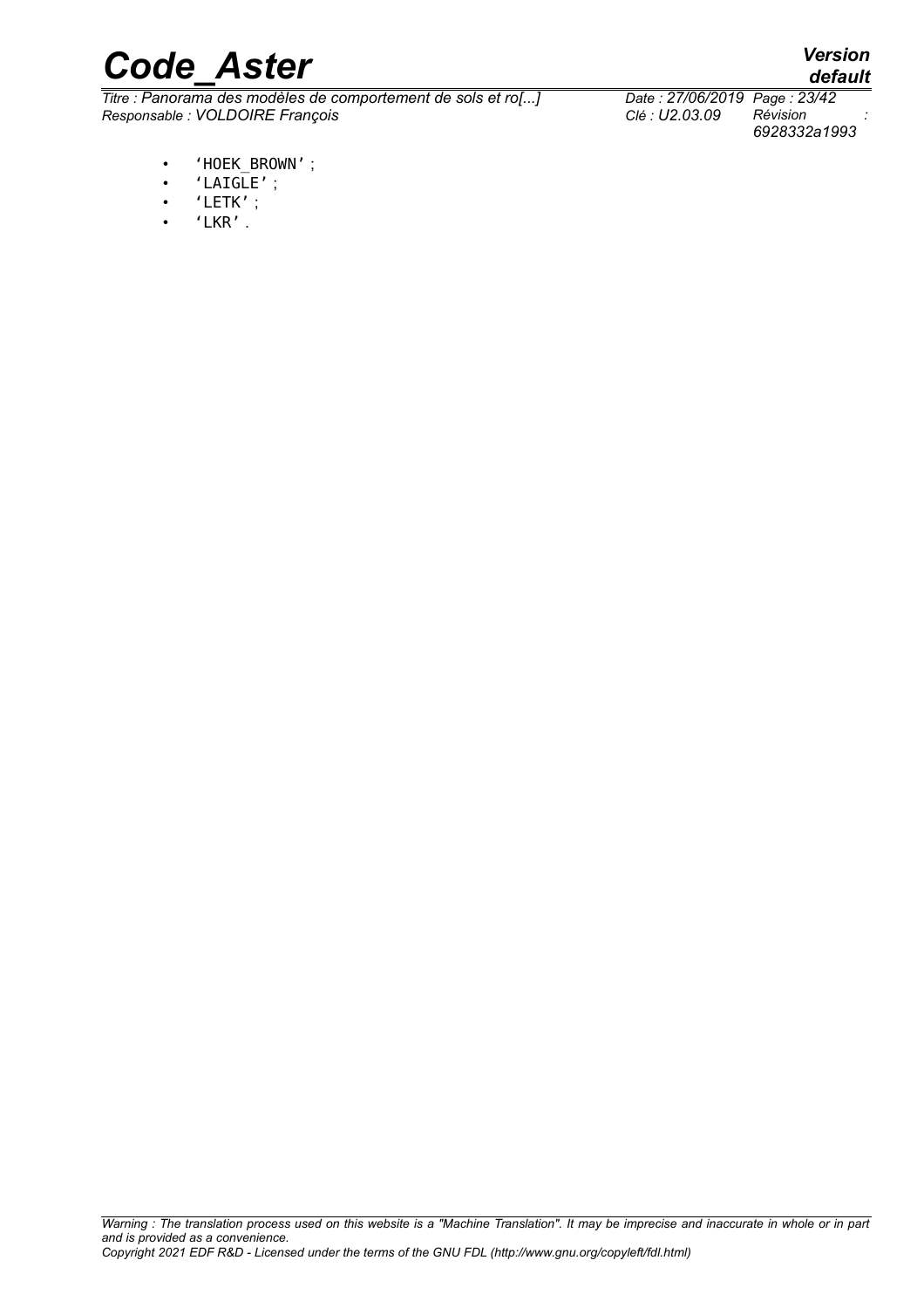*Titre : Panorama des modèles de comportement de sols et ro[...] Date : 27/06/2019 Page : 24/42*  $Responsible : VOLDOIRE$  *François* 

| Representative<br>materials    | Phenomenologies                                                                                                                                                                                                    | <b>Name</b><br>Code Aster and<br>type of law                                                      | <b>Implementation Code_Aster</b>                    |                                                                                                                                                                                                                                                                                                                                                                           |
|--------------------------------|--------------------------------------------------------------------------------------------------------------------------------------------------------------------------------------------------------------------|---------------------------------------------------------------------------------------------------|-----------------------------------------------------|---------------------------------------------------------------------------------------------------------------------------------------------------------------------------------------------------------------------------------------------------------------------------------------------------------------------------------------------------------------------------|
| standard                       | Isotropic material.                                                                                                                                                                                                | 'DRUCK_PRAGER                                                                                     | modelings supported                                 | 3D, 2D, THM                                                                                                                                                                                                                                                                                                                                                               |
| "rock"                         | Cohesion and work<br>hardening, either<br>linear or parabolic<br>(with ultimate                                                                                                                                    | in effective<br>constraints, HP                                                                   | Parameters                                          | keywords ELAS (2)<br>and DRUCK_PRAGER<br>(6)                                                                                                                                                                                                                                                                                                                              |
|                                | constraint), internal<br>friction (dilatancy).                                                                                                                                                                     |                                                                                                   | Variable parameters<br>with the temperature         | not                                                                                                                                                                                                                                                                                                                                                                       |
|                                | Only one mechanism<br>of associated plastic<br>flow.<br>The criterion of<br>resistance combines<br>the spherical and<br>deviatoric<br>contribution<br>constraints. It is not<br>limited in the<br>direction of the |                                                                                                   | Number of internal<br>variables and<br>significance | 3.<br>Cumulated deviatoric<br>plastic deformation<br>$VI$ :<br>Cumulated voluminal<br>plastic deformation<br>$V2$ ;<br>indicator of<br>activation of<br>plasticity (1) or not<br>$(0)$ $V3$ .                                                                                                                                                                             |
|                                | spherical constraints<br>of compression.<br>Linear form of the<br>criterion in<br>$J_2, tr(\boldsymbol{\sigma})$ .                                                                                                 | Analytical<br>implicit<br>integration of<br>the relations of<br>behavior.<br>Tangent<br>operator. | <b>CAS-tests</b><br>reproducing the<br>behavior     | SSND104 (case in<br>plane deformations,<br>monotonous<br>loading).<br>SSNP124 (Biaxial<br>test drained with a<br>lenitive behavior).<br>SSNV168 (Triaxial<br>compression test<br>drained with a<br>lenitive behavior),<br>WTNA101 (Triaxial<br>compression test not<br>drained with a<br>lenitive behavior).                                                              |
|                                |                                                                                                                                                                                                                    |                                                                                                   | CAS-tests of<br>physical validation                 |                                                                                                                                                                                                                                                                                                                                                                           |
|                                |                                                                                                                                                                                                                    |                                                                                                   | References                                          | Doc. [R7.01.16]                                                                                                                                                                                                                                                                                                                                                           |
| General<br>opinion             | state).<br>experimental results.                                                                                                                                                                                   |                                                                                                   |                                                     | It is about a simple model of behavior, to use for predimensioning before use of more<br>complicated models of checking. The criterion is a cone registered in the pyramid of the<br>criterion of MOHR-COULOMB: it is thus regular, except at the top of the cone (pure hydrostatic<br>This model can be employed for rocks, but its rheology is rather far away from the |
| Robustness,<br>developpability | of minimization, which leads to a robust resolution.                                                                                                                                                               |                                                                                                   |                                                     | This model has a rule of associated flow: the incremental problem is thus a convex problem                                                                                                                                                                                                                                                                                |
| Publications                   | of Applied Mathematics 10,157-165. 1952.                                                                                                                                                                           |                                                                                                   |                                                     | D.C.DRUCKER, W.PRAGER, Soil mechanics and plastic analysis for limit design. Quarterly                                                                                                                                                                                                                                                                                    |
| <b>EDF</b><br>publications     |                                                                                                                                                                                                                    |                                                                                                   |                                                     |                                                                                                                                                                                                                                                                                                                                                                           |

*Warning : The translation process used on this website is a "Machine Translation". It may be imprecise and inaccurate in whole or in part and is provided as a convenience.*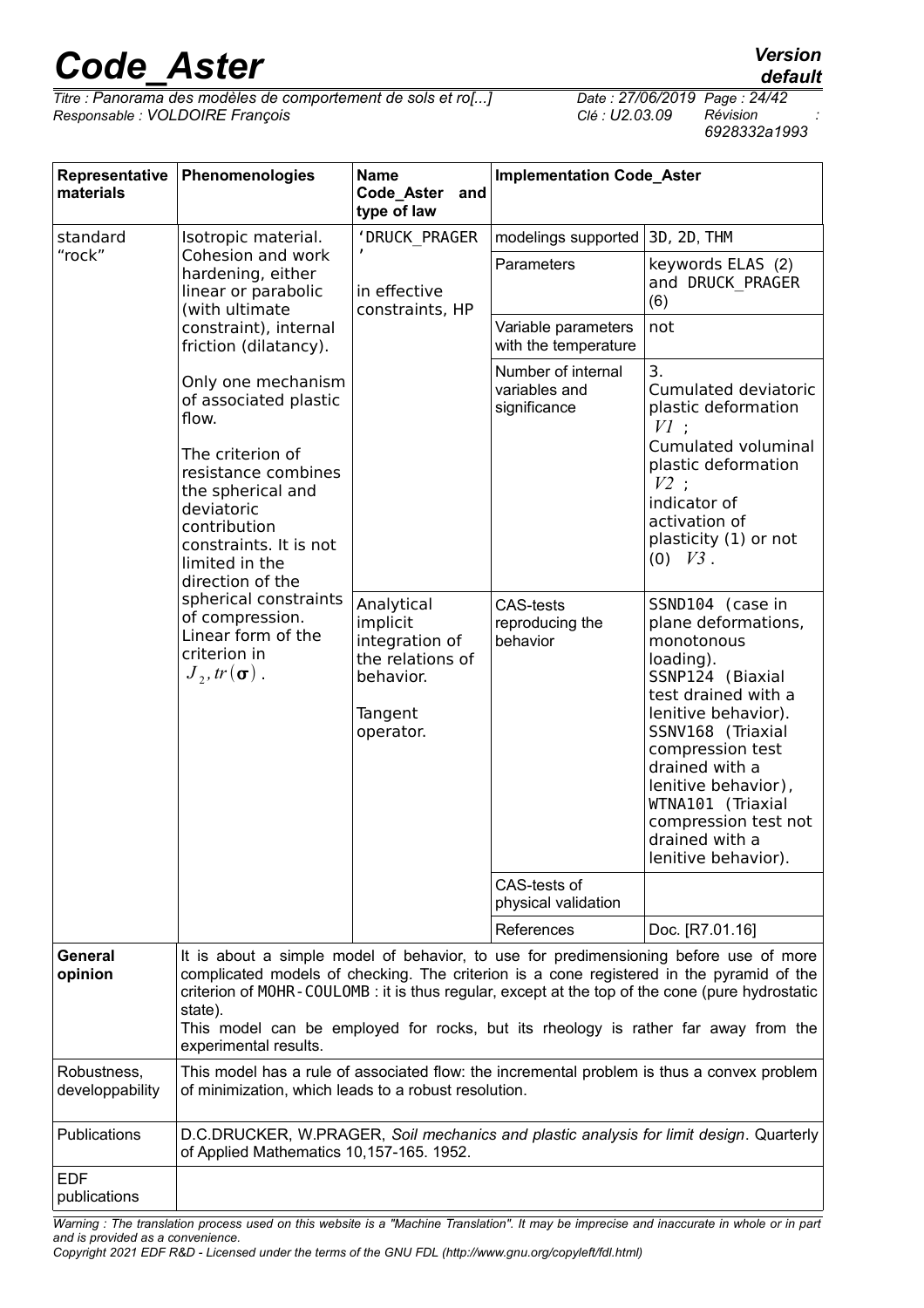*Titre : Panorama des modèles de comportement de sols et ro[...] Date : 27/06/2019 Page : 25/42*  $Responsible : VOLDOIRE$  *François* 

| <b>Outlines</b> |  |                                       |  | It would be advisable to develop the calculation of the density of power |  |  |  |
|-----------------|--|---------------------------------------|--|--------------------------------------------------------------------------|--|--|--|
|                 |  | dissipated by the plastic mechanisms. |  |                                                                          |  |  |  |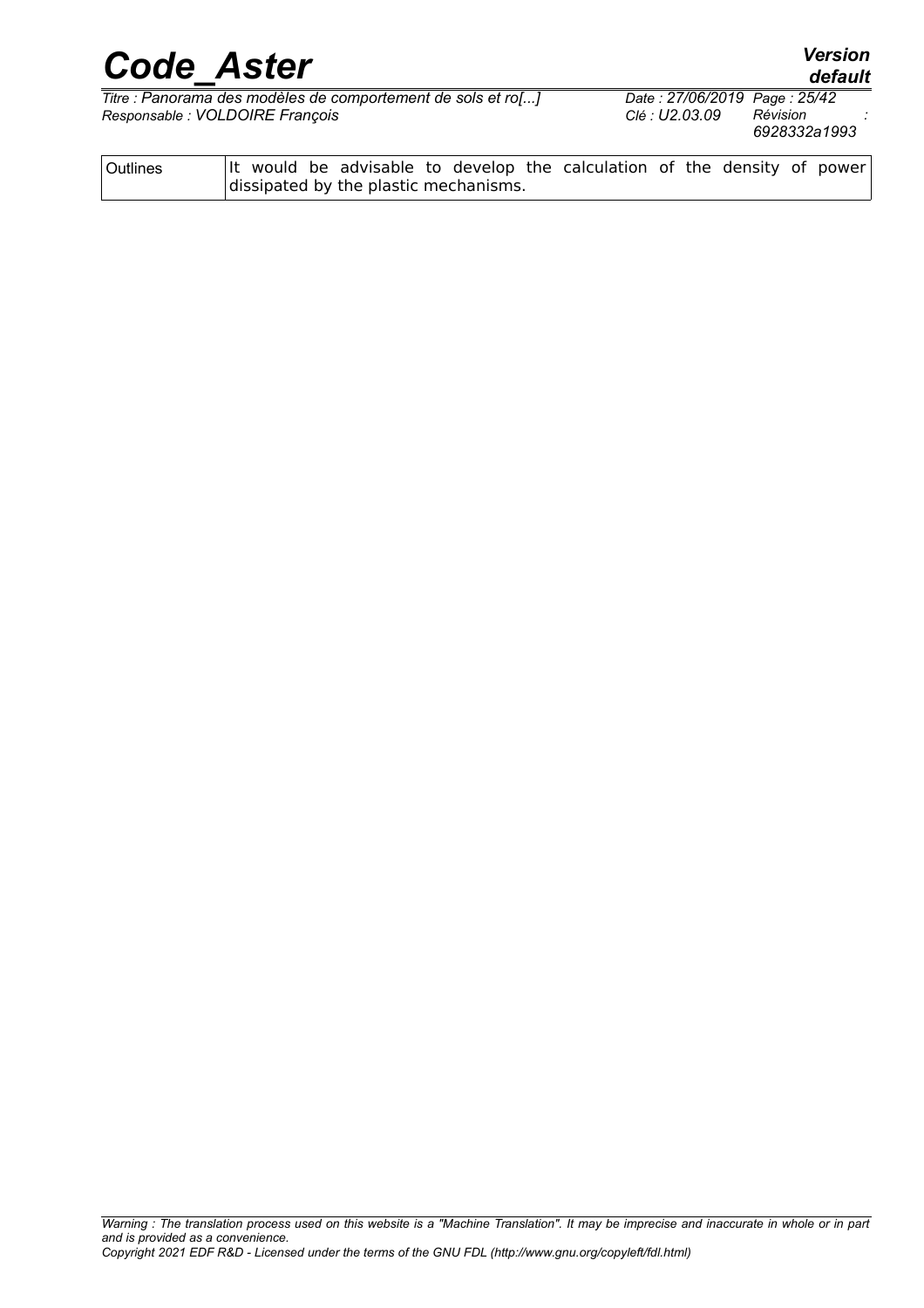*Titre : Panorama des modèles de comportement de sols et ro[...] Date : 27/06/2019 Page : 26/42*  $Responsible : VOLDOIRE$  *François* 

| Representative<br>materials    | Phenomenologies                                                                                                                                                                              | <b>Name</b><br>Code_Aster<br>and<br>type of law                                     | <b>Implementation Code_Aster</b>                    |                                                                                                                |
|--------------------------------|----------------------------------------------------------------------------------------------------------------------------------------------------------------------------------------------|-------------------------------------------------------------------------------------|-----------------------------------------------------|----------------------------------------------------------------------------------------------------------------|
| Standard                       | Isotropic material.                                                                                                                                                                          | 'DRUCK PRAGER                                                                       | modelings supported                                 | 3D, 2D, THM                                                                                                    |
| "rock"                         | Only one mechanism<br>of nonassociated<br>plastic flow, which<br>makes it possible to<br>better represent<br>dilatancy: the angle<br>of dilatancy varies<br>with the plastic<br>deformation. | N A'<br>in effective<br>constraints, HP                                             | Parameters                                          | keywords ELAS (3)<br>and DRUCK PRAGER<br>(8)                                                                   |
|                                |                                                                                                                                                                                              |                                                                                     | Variable parameters<br>with the temperature         | not                                                                                                            |
|                                |                                                                                                                                                                                              |                                                                                     | Number of internal<br>variables and<br>significance | 3.<br>Cumulated deviatoric<br>plastic deformation<br>$VI$ :                                                    |
|                                | The criterion of<br>resistance combines<br>the spherical and<br>deviatoric<br>contribution<br>constraints.                                                                                   |                                                                                     |                                                     | cumulated voluminal<br>plastic deformation<br>$V2$ :<br>indicator of<br>activation of<br>plasticity (1) or not |
|                                | The plastic potential<br>is thus different from<br>the surface of load.<br>Linear or parabolic                                                                                               |                                                                                     |                                                     | $(0)$ $V3$ .                                                                                                   |
|                                |                                                                                                                                                                                              | Implicit<br>integration of<br>the relations of<br>behavior.<br>Tangent<br>operator. | <b>CAS-tests</b><br>reproducing the<br>behavior     | SSND104 (case in<br>plane deformations,<br>monotonous<br>loading).                                             |
|                                | work hardening.<br>Thermal dilation                                                                                                                                                          |                                                                                     | CAS-tests of<br>physical validation                 |                                                                                                                |
|                                | coefficient constant.                                                                                                                                                                        |                                                                                     | References                                          | Doc. [R7.01.16]                                                                                                |
| General opinion                | more complicated models of checking. Unutilised with the CIH.                                                                                                                                |                                                                                     |                                                     | It is about a simple model of behavior, to use for predimensioning before use of                               |
| Robustness,<br>developpability | convergence.                                                                                                                                                                                 |                                                                                     |                                                     | This model has a rule of nonassociated flow: the incremental problem can have problems of                      |
| Publications                   |                                                                                                                                                                                              |                                                                                     |                                                     |                                                                                                                |
| <b>EDF</b><br>publications     |                                                                                                                                                                                              |                                                                                     |                                                     |                                                                                                                |
| Outlines                       | dissipated by the plastic mechanisms.                                                                                                                                                        |                                                                                     |                                                     | It would be advisable to develop the calculation of the density of power                                       |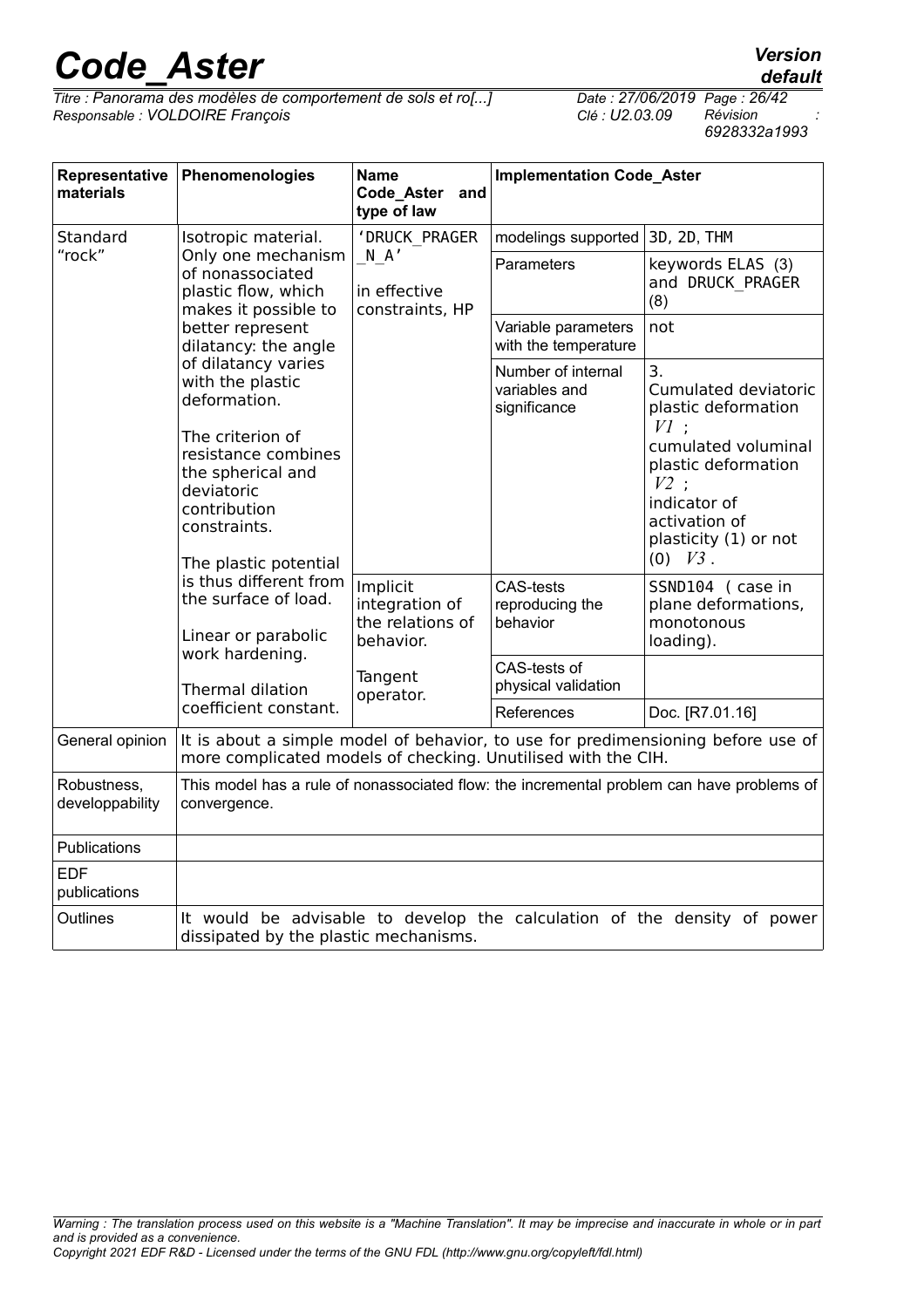*Titre : Panorama des modèles de comportement de sols et ro[...] Date : 27/06/2019 Page : 27/42*  $Responsible : VOLDOIRE$  *François* 

*default*

| Representative<br>materials    | Phenomenologies                                                                                                                                                                                                                                                                                                                                                        | <b>Name</b><br>Code_Aster<br>and<br>type of law                             | <b>Implementation Code_Aster</b>                    |                                                                                                                                                                                                                                                          |  |
|--------------------------------|------------------------------------------------------------------------------------------------------------------------------------------------------------------------------------------------------------------------------------------------------------------------------------------------------------------------------------------------------------------------|-----------------------------------------------------------------------------|-----------------------------------------------------|----------------------------------------------------------------------------------------------------------------------------------------------------------------------------------------------------------------------------------------------------------|--|
| standard                       | 'VISC DRUCK P<br>Isotropic material.                                                                                                                                                                                                                                                                                                                                   |                                                                             | modelings supported                                 | 3D, 2D, THM                                                                                                                                                                                                                                              |  |
| "mudstone"                     | Only one viscoplastic<br>mechanism.<br>Cohesion, dilatancy<br>and linear isotropic<br>work hardening per<br>pieces (with<br>threshold of peak<br>and ultimate<br>threshold).<br>Nonassociated flow.<br>Potential of<br>viscoplastic flow<br>distinct from<br>viscoplastic surface<br>of load.<br>With viscoplastic law<br>of creep (law power<br>of the Perzyna type). | RAG'<br>in effective<br>constraints, HP                                     | Parameters                                          | keywords ELAS (2)<br>and<br>VISC DRUC PRAG (14)                                                                                                                                                                                                          |  |
|                                |                                                                                                                                                                                                                                                                                                                                                                        |                                                                             | Variable parameters<br>with the temperature         | not                                                                                                                                                                                                                                                      |  |
|                                |                                                                                                                                                                                                                                                                                                                                                                        | Implicit<br>integration of<br>behavior.<br>Coherent<br>tangent<br>operator. | Number of internal<br>variables and<br>significance | 4.<br>Viscoplastic<br>deformation<br>deviatoric cumulated<br>$VI$ :<br>indicator of<br>activation of<br>plasticity (1) or not<br>$(0)$ $V2$ ;<br>position of the point<br>of load compared to<br>the threshold $V3$ ;<br>iteration count local<br>$V4$ . |  |
|                                |                                                                                                                                                                                                                                                                                                                                                                        |                                                                             | <b>CAS-tests</b><br>reproducing the<br>behavior     | SSNV211 (Drained<br>triaxial compression<br>test),<br>WTNV137 (Drained<br>triaxial compression<br>test),<br>WTNV138 (Triaxial<br>compression test not<br>drained).                                                                                       |  |
|                                |                                                                                                                                                                                                                                                                                                                                                                        |                                                                             | CAS-tests of<br>physical validation                 |                                                                                                                                                                                                                                                          |  |
|                                |                                                                                                                                                                                                                                                                                                                                                                        |                                                                             | References                                          | Doc. [R7.01.22]                                                                                                                                                                                                                                          |  |
| General<br>opinion             | models of more complicated checking. Unutilised with the CIH.                                                                                                                                                                                                                                                                                                          |                                                                             |                                                     | It is about a model of simple behavior, to use for predimensioning before use of                                                                                                                                                                         |  |
| Robustness,<br>developpability |                                                                                                                                                                                                                                                                                                                                                                        |                                                                             |                                                     |                                                                                                                                                                                                                                                          |  |
| Publications                   |                                                                                                                                                                                                                                                                                                                                                                        |                                                                             |                                                     |                                                                                                                                                                                                                                                          |  |
| <b>EDF</b><br>publications     |                                                                                                                                                                                                                                                                                                                                                                        |                                                                             |                                                     |                                                                                                                                                                                                                                                          |  |
| Outlines                       | deformation.                                                                                                                                                                                                                                                                                                                                                           |                                                                             |                                                     | It would be advisable to develop the calculation of the density of power<br>dissipated by the plastic mechanisms and also the cumulated voluminal plastic                                                                                                |  |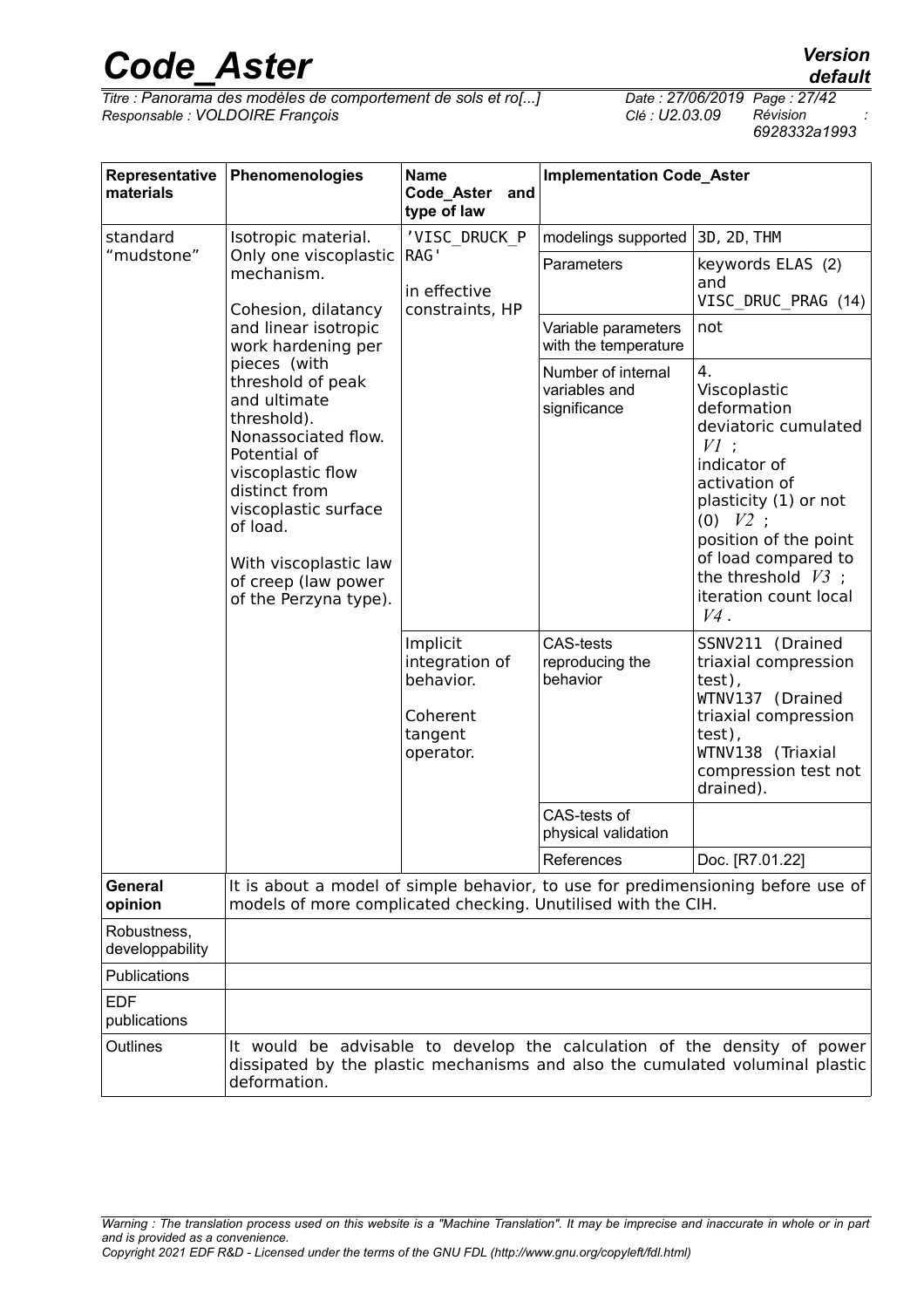*Titre : Panorama des modèles de comportement de sols et ro[...] Date : 27/06/2019 Page : 28/42*  $Responsible : VOLDOIRE$  *François* 

| Representative<br>materials    | Phenomenologies                                                                                                                                                                                                                                                                                                                                                                                      | <b>Name</b><br>Code_Aster<br>and<br>type of law                                                                                                                                                                     | <b>Implementation Code_Aster</b>                    |                                                                                                                                                                                                                                     |  |  |
|--------------------------------|------------------------------------------------------------------------------------------------------------------------------------------------------------------------------------------------------------------------------------------------------------------------------------------------------------------------------------------------------------------------------------------------------|---------------------------------------------------------------------------------------------------------------------------------------------------------------------------------------------------------------------|-----------------------------------------------------|-------------------------------------------------------------------------------------------------------------------------------------------------------------------------------------------------------------------------------------|--|--|
| type "rocks"                   | Linear isotropic<br>elasticity,                                                                                                                                                                                                                                                                                                                                                                      | 'HOEK BROWN'                                                                                                                                                                                                        |                                                     | modelings supported 3D, 2D D PLAN, AXI,<br><b>THM</b>                                                                                                                                                                               |  |  |
|                                | elastoplasticity with<br>positive work<br>hardening then                                                                                                                                                                                                                                                                                                                                             | HP<br>Version in                                                                                                                                                                                                    | Parameters                                          | keywords ELAS (3)<br>and HOEK BROWN (11)                                                                                                                                                                                            |  |  |
|                                | negative (hardening<br>pre-peak then                                                                                                                                                                                                                                                                                                                                                                 | effective<br>constraints:                                                                                                                                                                                           | Variable parameters<br>with the temperature         | not                                                                                                                                                                                                                                 |  |  |
|                                | softening post-peak).<br>FF',<br>Transition<br>contractance-<br>dilatancy earlier<br>than the peak from<br>resistance.<br>Criteria of rupture<br>written according to<br>0 <sup>T</sup><br>the principal<br>constraints major<br>and minor.<br>Quadratic form of<br>the criterion in<br>$J_{\gamma}$ , tr $(\sigma)$ .<br>Potential of plastic<br>flow nonassociated<br>with Drücker-Prager<br>type. | 'HOEK BROWN E<br>For a coupling<br>formulated in<br>total<br>constraints, to<br>use the version<br>'HOEK BROWN T<br>Implicit<br>integration of<br>the relations of<br>behavior.<br>Coherent<br>tangent<br>operator. | Number of internal<br>variables and<br>significance | 3<br>major unrecoverable<br>deformation;<br>cumulated plastic<br>voluminal<br>deformation;<br>indicator of<br>activation of<br>plasticity (1) or not<br>(0).                                                                        |  |  |
|                                |                                                                                                                                                                                                                                                                                                                                                                                                      |                                                                                                                                                                                                                     | <b>CAS-tests</b><br>reproducing the<br>behavior     | <b>SSNA116</b><br>(Axisymmetric<br>triaxial compression<br>test);<br>SSNV184 (Triaxial<br>compression test);<br>WTNV128 (Test not<br>drained in effective<br>constraints);<br>WTNV129 (Test not<br>drained in total<br>constraints) |  |  |
|                                | <b>Effect of thermal</b><br>dilation.                                                                                                                                                                                                                                                                                                                                                                |                                                                                                                                                                                                                     | CAS-tests of<br>physical validation                 |                                                                                                                                                                                                                                     |  |  |
|                                |                                                                                                                                                                                                                                                                                                                                                                                                      |                                                                                                                                                                                                                     | References                                          | Doc. [R7.01.18]                                                                                                                                                                                                                     |  |  |
| General<br>opinion             | the criterion of rupture, which is contrary with the experimental observation.                                                                                                                                                                                                                                                                                                                       |                                                                                                                                                                                                                     |                                                     | It is the simplest law in rock mechanics and of which the use is most widespread among the<br>experts. It is noted however that the intermediate constraint principal does not intervene in                                         |  |  |
| Robustness,<br>developpability |                                                                                                                                                                                                                                                                                                                                                                                                      |                                                                                                                                                                                                                     |                                                     |                                                                                                                                                                                                                                     |  |  |
| Publications                   | E. Hoek and E.T. Brown. The Hoek-Brown failure criterion 1988 update has. In J. Curran,<br>editor, Proceedings of the 15 <sup>HT</sup> Canadian Rock'n'roll Mechanics Symposium, pages 31-38,<br>1988.                                                                                                                                                                                               |                                                                                                                                                                                                                     |                                                     |                                                                                                                                                                                                                                     |  |  |
| <b>EDF</b><br>publications     |                                                                                                                                                                                                                                                                                                                                                                                                      |                                                                                                                                                                                                                     |                                                     |                                                                                                                                                                                                                                     |  |  |
| Outlines                       | dissipated by the plastic mechanisms.                                                                                                                                                                                                                                                                                                                                                                |                                                                                                                                                                                                                     |                                                     | It would be advisable to develop the calculation of the density of power                                                                                                                                                            |  |  |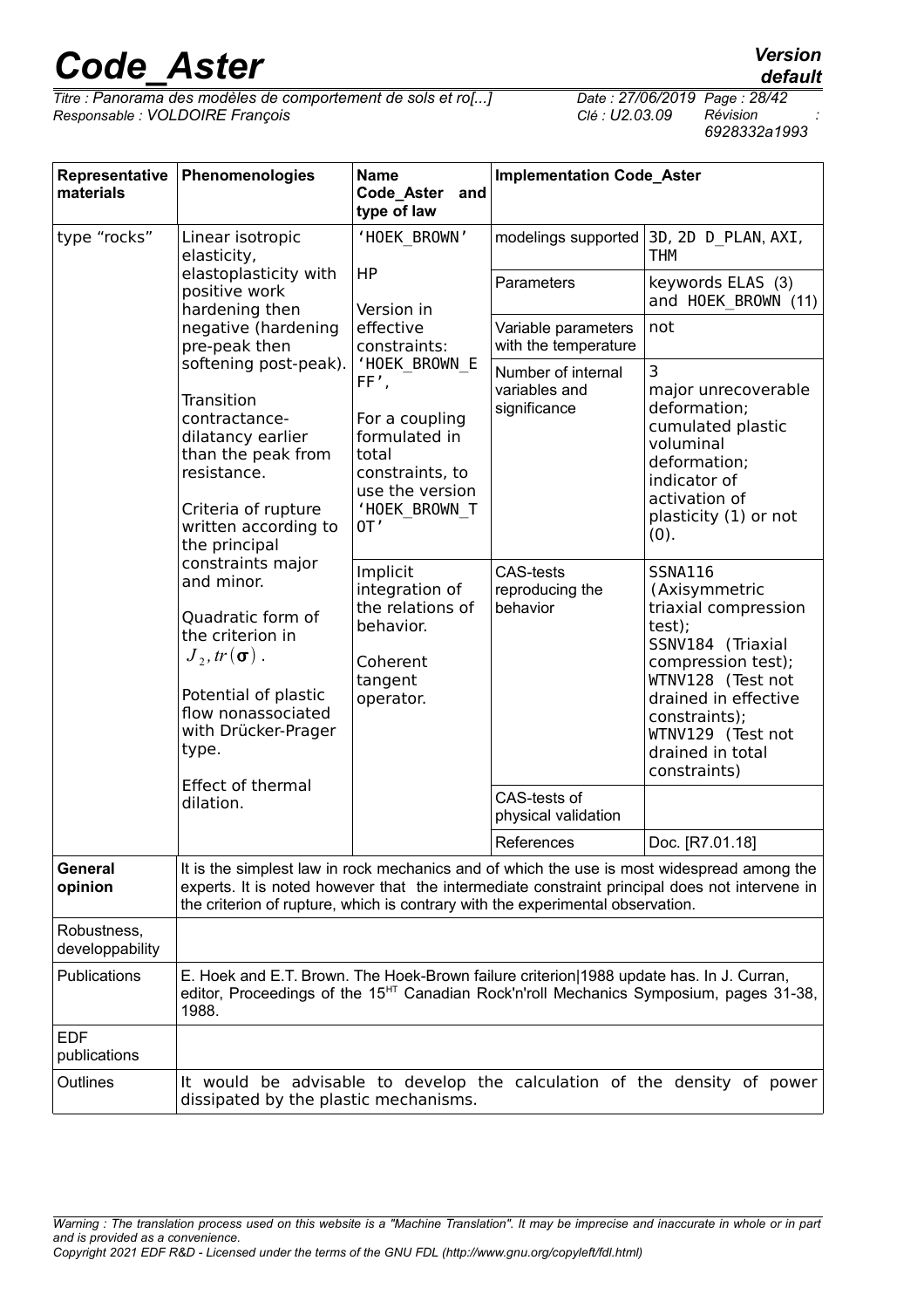*Titre : Panorama des modèles de comportement de sols et ro[...] Date : 27/06/2019 Page : 29/42*  $Responsible : VOLDOIRE$  *François* 

*default*

*6928332a1993*

| Representative<br>materials                | Phenomenologies                                                                                                                              | <b>Name</b><br>Code_Aster<br>and<br>type of law                                     | <b>Implementation Code_Aster</b>                    |                                                                                                              |
|--------------------------------------------|----------------------------------------------------------------------------------------------------------------------------------------------|-------------------------------------------------------------------------------------|-----------------------------------------------------|--------------------------------------------------------------------------------------------------------------|
| type "rocks"<br>Cohesion and<br>dilatancy. |                                                                                                                                              | 'LAIGLE'<br>in effective<br>constraints, HP                                         | modelings supported                                 | 3D, 2D D PLAN, AXI,<br><b>THM</b>                                                                            |
|                                            | Deviatoric plasticity.<br>Work hardening.                                                                                                    |                                                                                     | Parameters                                          | keywords ELAS (2)<br>and LAIGLE (14)                                                                         |
|                                            | Taking into account                                                                                                                          |                                                                                     | Variable parameters<br>with the temperature         | not                                                                                                          |
|                                            | of cohesion and<br>dilatancy.<br><b>Effect of thermal</b>                                                                                    |                                                                                     | Number of internal<br>variables and<br>significance |                                                                                                              |
|                                            | dilation.                                                                                                                                    | Implicit<br>integration of<br>the relations of<br>behavior.<br>Tangent<br>operator. | <b>CAS-tests</b><br>reproducing the<br>behavior     | SSNV158 (Drained<br>triaxial compression<br>test);<br>SSNV158 (Triaxial<br>Compression test not<br>drained); |
|                                            |                                                                                                                                              |                                                                                     | CAS-tests of<br>physical validation                 |                                                                                                              |
|                                            |                                                                                                                                              |                                                                                     | References                                          | Doc. [R7.01.15]                                                                                              |
| General opinion                            | post-peak).                                                                                                                                  |                                                                                     |                                                     | This model enriches the phenomenology described by the model 'HOEK BROWN' (behavior                          |
| Robustness,<br>developpability             | The experience feedback is correct in Code Aster.                                                                                            |                                                                                     |                                                     |                                                                                                              |
| <b>Publications</b>                        | F. Laigle. Conceptual model for the Development of Lois de Comportement adapted to the<br>Design of the Underground Works. PhD thesis, 2004. |                                                                                     |                                                     |                                                                                                              |
| <b>EDF</b><br>publications                 |                                                                                                                                              |                                                                                     |                                                     |                                                                                                              |
| Outlines                                   | dissipated by the plastic mechanisms.                                                                                                        |                                                                                     |                                                     | It would be advisable to develop the calculation of the density of power                                     |

*Warning : The translation process used on this website is a "Machine Translation". It may be imprecise and inaccurate in whole or in part and is provided as a convenience. Copyright 2021 EDF R&D - Licensed under the terms of the GNU FDL (http://www.gnu.org/copyleft/fdl.html)*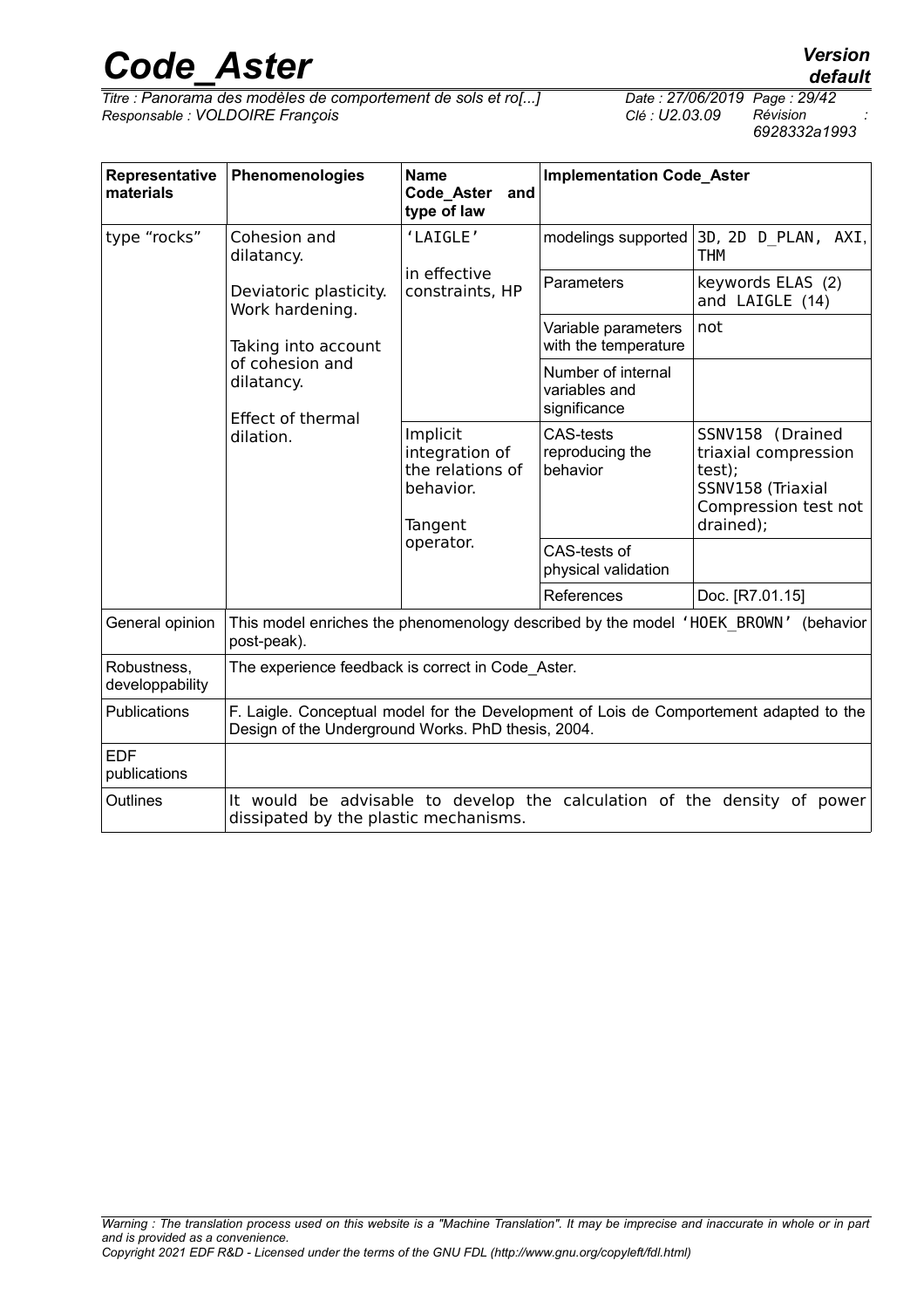*Titre : Panorama des modèles de comportement de sols et ro[...] Date : 27/06/2019 Page : 30/42*  $Responsible : VOLDOIRE$  *François* 

| Representative<br>materials      | Phenomenologies                                                                                                                                                                                                                                                                                                                                                                                                                                                                        | <b>Name</b><br>Code_Aster<br>and<br>type of law                                                           | <b>Implementation Code_Aster</b>                    |                                                                                                                                                                                                   |  |
|----------------------------------|----------------------------------------------------------------------------------------------------------------------------------------------------------------------------------------------------------------------------------------------------------------------------------------------------------------------------------------------------------------------------------------------------------------------------------------------------------------------------------------|-----------------------------------------------------------------------------------------------------------|-----------------------------------------------------|---------------------------------------------------------------------------------------------------------------------------------------------------------------------------------------------------|--|
| rock<br>"massive" typ            | Viscoplastic behavior<br>élasto: two coupled                                                                                                                                                                                                                                                                                                                                                                                                                                           | 'LETK'                                                                                                    | modelings supported                                 | 3D, 2D D PLAN, AXI,<br><b>THM</b>                                                                                                                                                                 |  |
| e<br>compared to a<br>continuous | irreversible<br>mechanisms.<br>Nonlinear elasticity.                                                                                                                                                                                                                                                                                                                                                                                                                                   | in effective<br>constraints, HP                                                                           | Parameters                                          | keywords ELAS (2)<br>and LETK (28)                                                                                                                                                                |  |
| medium                           | For a way of purely                                                                                                                                                                                                                                                                                                                                                                                                                                                                    |                                                                                                           | Variable parameters<br>with the temperature         | not                                                                                                                                                                                               |  |
|                                  | hydrostatic<br>constraint, the<br>behavior remains<br>elastic nonlinear.<br>Criterion of cleavage.<br>Fragile or ductile<br>according to<br>containment;<br>dilatancy (definition<br>of a characteristic<br>state).<br>positive work<br>hardening in pre<br>peak and a negative<br>work hardening in<br>post-peak with<br>dilatancy.<br>Kinetics of creep.<br>Standard<br>viscoplasticity                                                                                              |                                                                                                           | Number of internal<br>variables and<br>significance | 7.<br>variables of<br>elastoplastic work<br>hardening and élasto<br>viscoplastic;<br>indicator of<br>contractance (0) or<br>dilatancy (1);<br>indicators of<br>plasticity and<br>viscoplasticity. |  |
|                                  |                                                                                                                                                                                                                                                                                                                                                                                                                                                                                        | Integrations<br>implicit or<br>clarifies<br>relations of<br>behavior.<br>Tangent<br>operator.<br>Perzyna. | <b>CAS-tests</b><br>reproducing the<br>behavior     | SSNV206A (Triaxial<br>compression test);<br>WTNV135A (Drained<br>triaxial compression<br>test).                                                                                                   |  |
|                                  |                                                                                                                                                                                                                                                                                                                                                                                                                                                                                        |                                                                                                           | CAS-tests of<br>physical validation                 |                                                                                                                                                                                                   |  |
|                                  |                                                                                                                                                                                                                                                                                                                                                                                                                                                                                        |                                                                                                           | References                                          | Kleine, Laigle, 2007<br>Doc. [R7.01.24]                                                                                                                                                           |  |
| General<br>opinion               | This model constitutes the law of behavior of reference, used for the dimensioning<br>instantaneous and differed from the underground works. Dilatancy and viscosity is essential<br>to describe the behavior of the rocks.<br>Form and parameters of surface and the thresholds are based on the model Hoek & Brown,<br>with addition of the intermediate constraint, of a piloting of resistance in shearing by the<br>extension and compression in the expression of the threshold. |                                                                                                           |                                                     |                                                                                                                                                                                                   |  |
| Robustness,<br>developpability   | The implicit version is much more robust than the explicit version.                                                                                                                                                                                                                                                                                                                                                                                                                    |                                                                                                           |                                                     |                                                                                                                                                                                                   |  |
| <b>Publications</b>              | Approach. PhD thesis, LaEGO, INPL, 2007.                                                                                                                                                                                                                                                                                                                                                                                                                                               |                                                                                                           |                                                     | A. Kleine. Digital modeling of the Behavior of the Underground Works by a Viscoplastic                                                                                                            |  |
| EDF<br>publications              |                                                                                                                                                                                                                                                                                                                                                                                                                                                                                        |                                                                                                           |                                                     |                                                                                                                                                                                                   |  |
| Outlines                         | advanced version of this model.                                                                                                                                                                                                                                                                                                                                                                                                                                                        |                                                                                                           |                                                     | It would be advisable to develop the calculation of the density of power<br>dissipated by the plastic mechanisms. The model 'LKR' constitute a more                                               |  |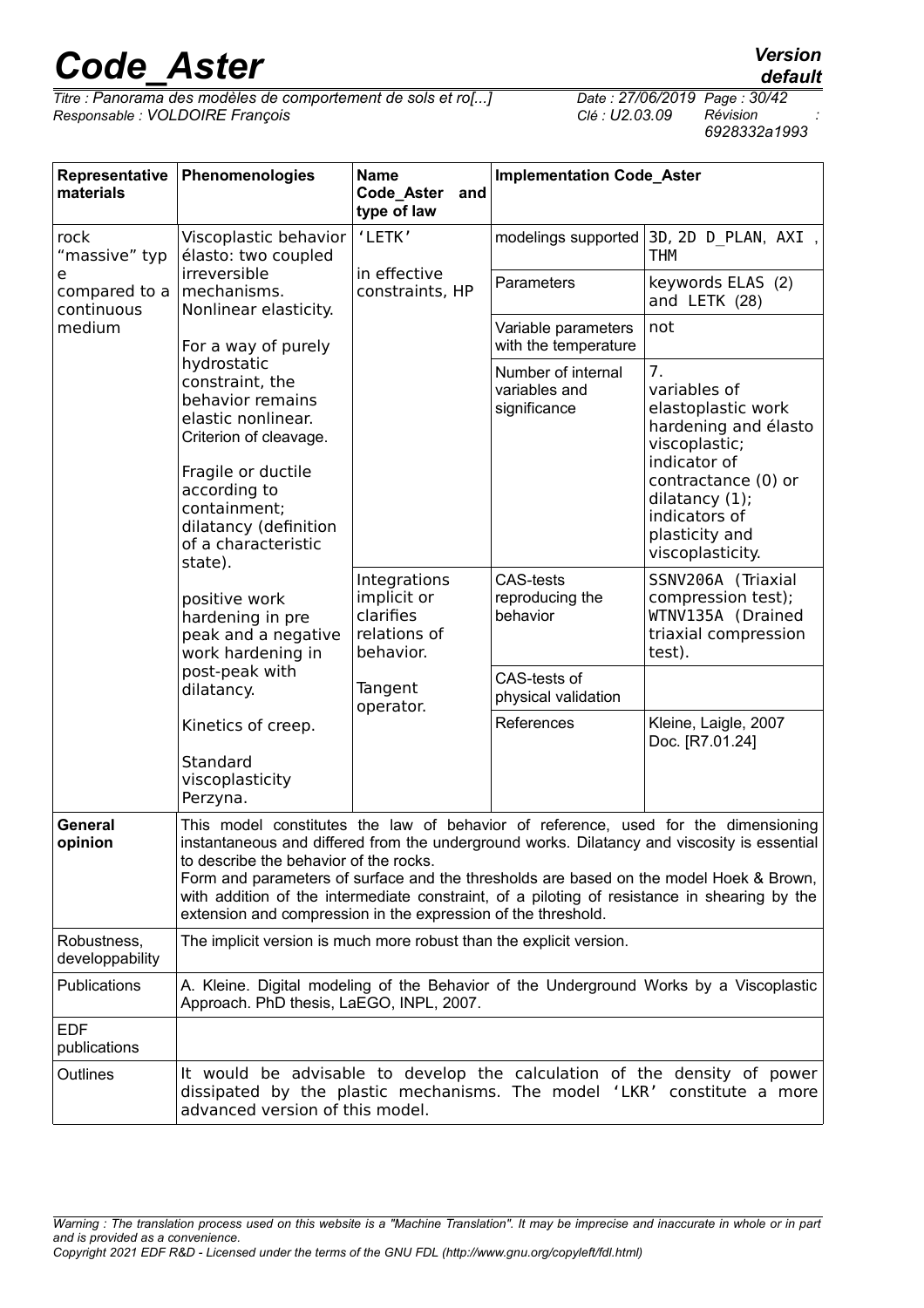*Titre : Panorama des modèles de comportement de sols et ro[...] Date : 27/06/2019 Page : 31/42*  $Responsible : VOLDOIRE$  *François* 

*6928332a1993*

| Representative<br>materials      | Phenomenologies                                                                                                                                                                                                                                                                                                                                                                                                                                                                                                                               | <b>Name</b><br>Code_Aster<br>and<br>type of law                                                                                            | <b>Implementation Code_Aster</b>                    |                                                                                                                                                                                                                                                                                                                                                      |
|----------------------------------|-----------------------------------------------------------------------------------------------------------------------------------------------------------------------------------------------------------------------------------------------------------------------------------------------------------------------------------------------------------------------------------------------------------------------------------------------------------------------------------------------------------------------------------------------|--------------------------------------------------------------------------------------------------------------------------------------------|-----------------------------------------------------|------------------------------------------------------------------------------------------------------------------------------------------------------------------------------------------------------------------------------------------------------------------------------------------------------------------------------------------------------|
| rock<br>"massive" typ            | Covered<br>phenomenology<br>takes again that of<br>the model 'LETK'.                                                                                                                                                                                                                                                                                                                                                                                                                                                                          | 'LKR'<br>in effective<br>constraints, HP<br>Implicit<br>integration of<br>the relations of<br>behavior.<br>Complete<br>coherent<br>tangent | modelings supported                                 | 3D, 2D D PLAN, AXI,<br>THM                                                                                                                                                                                                                                                                                                                           |
| e<br>compared to a<br>continuous |                                                                                                                                                                                                                                                                                                                                                                                                                                                                                                                                               |                                                                                                                                            | Parameters                                          | keywords ELAS (2)<br>and LKR $(27)$                                                                                                                                                                                                                                                                                                                  |
| medium                           | The plastic mechanism<br>is characterized by a                                                                                                                                                                                                                                                                                                                                                                                                                                                                                                |                                                                                                                                            | Variable parameters<br>with the temperature         | yes                                                                                                                                                                                                                                                                                                                                                  |
|                                  | positive in mode pre-<br>peak and negative work<br>hardening in mode<br>post-peak.<br>The residual critical<br>condition is purely<br>rubbing: there is no<br>more cohesion and the<br>angle of dilatancy is<br>cancelled.<br>One can activate or not<br>the coupling between<br>the mechanisms plastic<br>and viscoplastic<br>deviatoric (via the<br>internal variables of<br>work hardening).                                                                                                                                               |                                                                                                                                            | Number of internal<br>variables and<br>significance | 12<br>variables of work<br>hardening of the<br>mechanisms plastic<br>and viscoplastic;<br>equivalent plastic<br>deformation;<br>indicator of<br>contractance (0) or<br>dilatancy (1);<br>indicator of<br>viscoplasticity;<br>deformations figure<br>and viscoplastic,<br>equivalent and<br>voluminal; indicator<br>of the pre modes or<br>post-peak. |
|                                  | The temperature<br>influences work<br>hardenings plastic<br>and viscoplastic.                                                                                                                                                                                                                                                                                                                                                                                                                                                                 |                                                                                                                                            | <b>CAS-tests</b><br>reproducing the<br>behavior     | SSNV206 (triaxial<br>compression test),<br>WTNV135 (drained<br>triaxial compression<br>test),                                                                                                                                                                                                                                                        |
|                                  | <b>Thermal dilation</b><br>coefficient constant.                                                                                                                                                                                                                                                                                                                                                                                                                                                                                              |                                                                                                                                            | CAS-tests of<br>physical validation                 |                                                                                                                                                                                                                                                                                                                                                      |
|                                  |                                                                                                                                                                                                                                                                                                                                                                                                                                                                                                                                               | operator.                                                                                                                                  | References                                          | Doc. [R7.01.40]                                                                                                                                                                                                                                                                                                                                      |
| General<br>opinion               | This model constitutes the law of behavior of reference for the studies of behaviour of<br>dimensioning instantaneous and differed from the underground works Dilatancy and<br>viscosity is essential to describe the behavior of the rocks with dependence at the<br>temperature.<br>Form and parameters of surface and the thresholds are based on the model Hoek & Brown,<br>with addition of the intermediate constraint, of a piloting of resistance in shearing by the<br>extension and compression in the expression of the threshold. |                                                                                                                                            |                                                     |                                                                                                                                                                                                                                                                                                                                                      |
| Robustness,<br>developpability   | Good experience feedback in Code_Aster. Rather robust digital convergence because<br>implicit integration of the law.                                                                                                                                                                                                                                                                                                                                                                                                                         |                                                                                                                                            |                                                     |                                                                                                                                                                                                                                                                                                                                                      |
| <b>EDF</b><br>publications       |                                                                                                                                                                                                                                                                                                                                                                                                                                                                                                                                               |                                                                                                                                            |                                                     |                                                                                                                                                                                                                                                                                                                                                      |
| Publications                     | Raude S. Prise in account of the thermal requests on the behaviors instantaneous and<br>differed from the géomatériaux one. PhD thesis, UL, 2015.<br>Raude, S & Laigle, F & Giot, R & Fernandes, R. (2015). With unified<br>thermoplastic/viscoplastic constitutive model for geomaterials. Geotechnica recorded. 11.<br>10.1007/s11440-015-0396-6.                                                                                                                                                                                           |                                                                                                                                            |                                                     |                                                                                                                                                                                                                                                                                                                                                      |
| Outlines                         | It would be advisable to develop the calculation of the density of power                                                                                                                                                                                                                                                                                                                                                                                                                                                                      |                                                                                                                                            |                                                     |                                                                                                                                                                                                                                                                                                                                                      |

*Warning : The translation process used on this website is a "Machine Translation". It may be imprecise and inaccurate in whole or in part and is provided as a convenience.*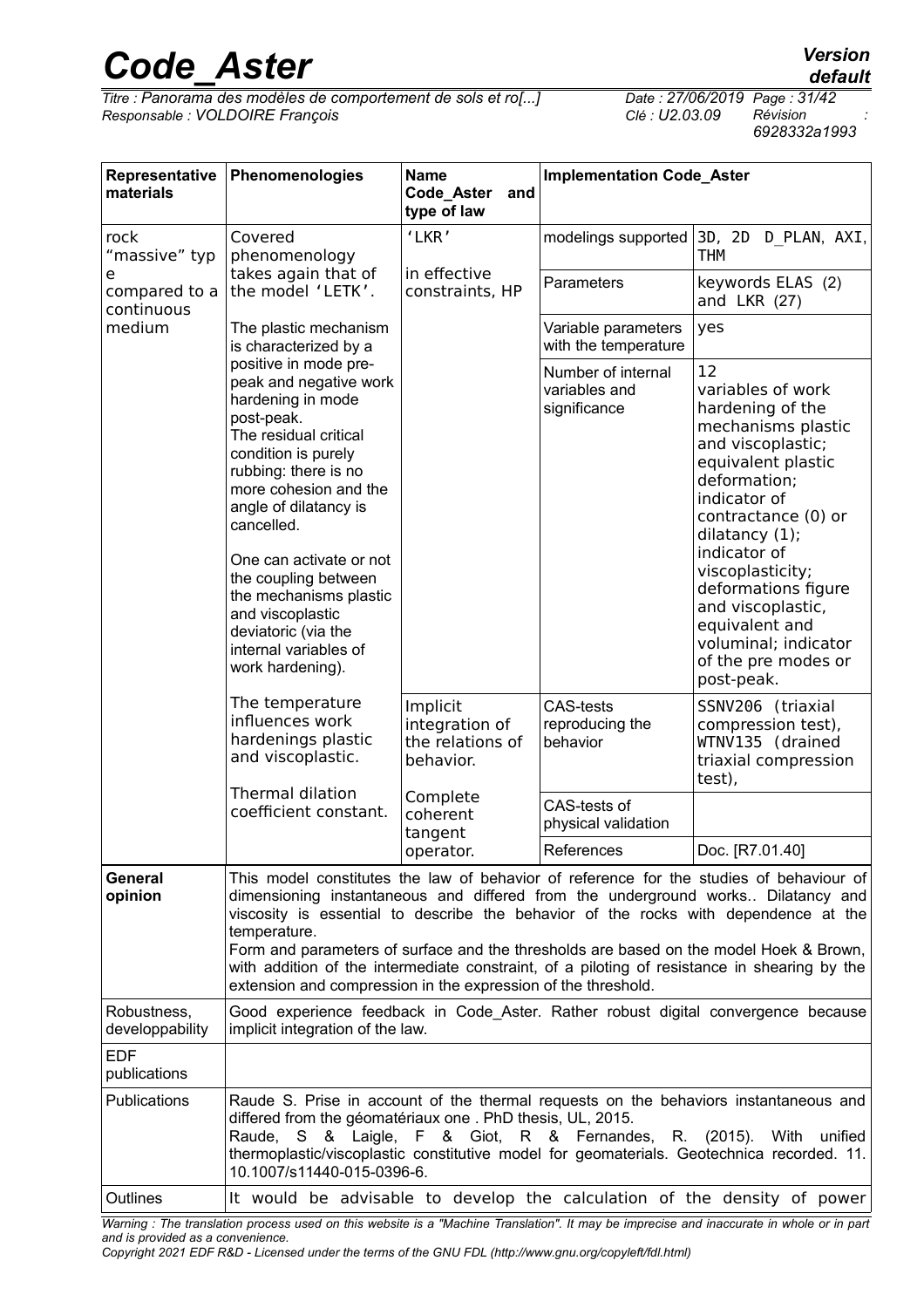*Titre : Panorama des modèles de comportement de sols et ro[...] Date : 27/06/2019 Page : 32/42 Responsable : VOLDOIRE François Clé : U2.03.09 Révision :*

| dissipated by the plastic mechanisms.<br>Taking into account of the anisotropic behavior structural coming from the history<br>of formation from the rock. |
|------------------------------------------------------------------------------------------------------------------------------------------------------------|
|------------------------------------------------------------------------------------------------------------------------------------------------------------|

### **2.4 Identification of the parameters of behavior of the rocks**

<span id="page-31-0"></span>One uses tests on test-tubes of rock: triaxial compression tests (shearing, field of average deformations, carried out on a sample not confined of rock), creep tests and relieving, tests of isotropic compression. These tests are carried out at various temperatures. Other tests on sample of rock are practised: tests of indentation to the cone for example to evaluate the elastic characteristics, prolonged until rupture, tests of extension, cylinder splitting tests. Lastly, certain tests are carried out in-situ, for example the evaluation of RQD.

A first class of parameters characterizes material:

- density of the dry rock,
- density of the saturated rock,
- porosity,
- degree of saturation,
- permeability,
- *RQD* (Rock'n'roll Quality Designation index), which evaluates discontinuities present in the rock (deterioration).

One second class of parameters characterizes material mechanically:

- elastic parameters (static, dynamic),
- parameters of creep, parameters of cyclic behavior,
- resistance in uniaxial pressing not confined,
- strength parameter of Hoek-Brown,
- celerities of the waves P and S.

*Code\_Aster* propose an ordering specific of assistance to the identification of the parameters of behavior of the rocks for the models 'DRUCK\_PRAGER' : CALC\_ESSAI\_GEOMECA, cf [U4.90.21]. It makes it possible to simulate for a point material various ways of loading characteristic of usual tests géomechanics in laboratory, monotonous/cyclic, drained/not drained, and post-to treat the got results.

For its use, it is advisable to choose the behavior, the parameters material necessary, and the data of loading of the test considered.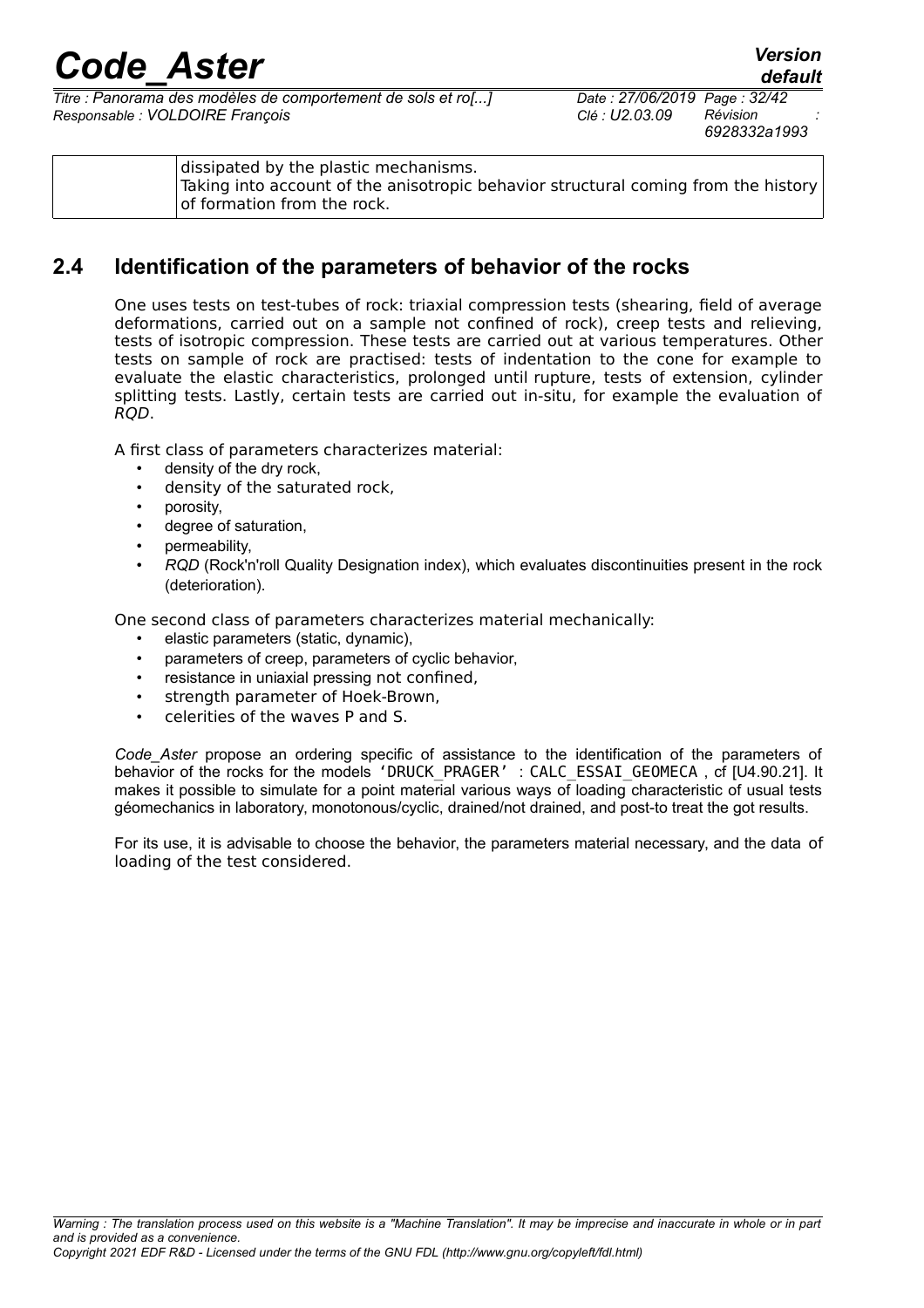*Titre : Panorama des modèles de comportement de sols et ro[...] Date : 27/06/2019 Page : 33/42 Responsable : VOLDOIRE François Clé : U2.03.09 Révision :*

*6928332a1993*

### **2.5 Modelings of the behavior of the joints**

<span id="page-32-0"></span>*interfaces* mediums made up of géomatériaux must also be modelled. One cannot be always satisfied with a perfect modeling by simple continuity of displacements, equivalent to the continuity of the vectorconstraint to the interface, supplemented for porous environments by the continuity of the pore water pressures.

The joint is presented in the form of a discontinuity, rough, possibly reinforced by a fill material.

Code Aster have particular finite elements of joint for studies in pure mechanics in 2D and 3D ( XXX\_JOINT ).

Particular finite elements of *joint* for coupled hydraulic studies (XXX\_JOINT\_HYME in 2D and 3D and XXX JHMS only in 2D) are also available: to see [R3.06.09] and [R7.02.15]: they represent the displacement and the pressure of fluid in the joint, in particular a flow of fluid inside (cubic law, to see [R7.01.25]). L' introduction of the fluid into the joint modifies the normal mechanical constraint.

Finite elements of joint (or fissures) for hydraulic studies coupled (saturated medium) in 2D, with support 1D, to see [R7.02.15], ( PLAN\_JHMS , AXIS\_JHMS ) aim at modelling the discontinuity of displacement through the joint and the flow darcéen in along the joint. It is considered that the field of pressure is continuous through the interface, while discontinuities of flow are authorized through the interface (contrary to the finite elements XXX JOINT HYME ) and a cubic law describes voluminal flow according to the gradient of pressure along the interface: the intrinsic permeability is thus cubic according to the opening of the joint (discontinuity of normal displacement).

Parameters of modeling of the hydraulic behavior of the joint (permeability, porosity, module of Biot, fluid viscosity…) are those of the porous environments, cf [R7.01.11].

One can thus take into account the propagation of the uplifts to an interface concrete-rock, a fluid flow within a crack in a porous environment. The table below indicates for each family of elements the meshs support, degenerated, which have a dimension in more compared to the geometry of the interface, and the degrees of freedom.

| Elements stop                                                                                                                                                                             | Mesh support                                        | Degrees of freedom                                                                                                   |
|-------------------------------------------------------------------------------------------------------------------------------------------------------------------------------------------|-----------------------------------------------------|----------------------------------------------------------------------------------------------------------------------|
| XXX JOINT<br>for linear P1 and quadratic grids<br>P2, in 2D and 3D.                                                                                                                       | QUAD4 ; QUAD8<br>HEXA8, PENTA6 ;<br>HEXA20, PENTA15 | Displacements of the two walls.                                                                                      |
| XXX JOINT HYME<br>for grids quadratic in<br>hydromechanics, in 2D and 3D.                                                                                                                 | QUAD <sub>8</sub><br>HEXA20, PENTA15                | P2 displacements of the two<br>walls; P2 pressures in the plan of<br>the interface.                                  |
| XXX JHMS<br>compatible with elements THM of the<br>solid mass in 2D or with the elements<br>pure mechanics 2D if the solid mass<br>is impermeable. Axisymmetric and<br>plane deformations | QUAD <sub>8</sub>                                   | Displacements of the two P2<br>walls; P1 pressures of the two<br>walls.<br>A multiplier of hydraulic<br>Lagrange P0. |

The following tables describe the models of behavior of *joint* to assign to interfaces between continuous mediums, modelled by finite elements of *joint* :

- 'JOINT MECA RUPT'
- 'JOINT\_MECA\_FROT' ;
- 'JOINT\_BANDIS' ;
- 'CZM\_LIN\_REG' ET 'CZM\_EXP\_REG'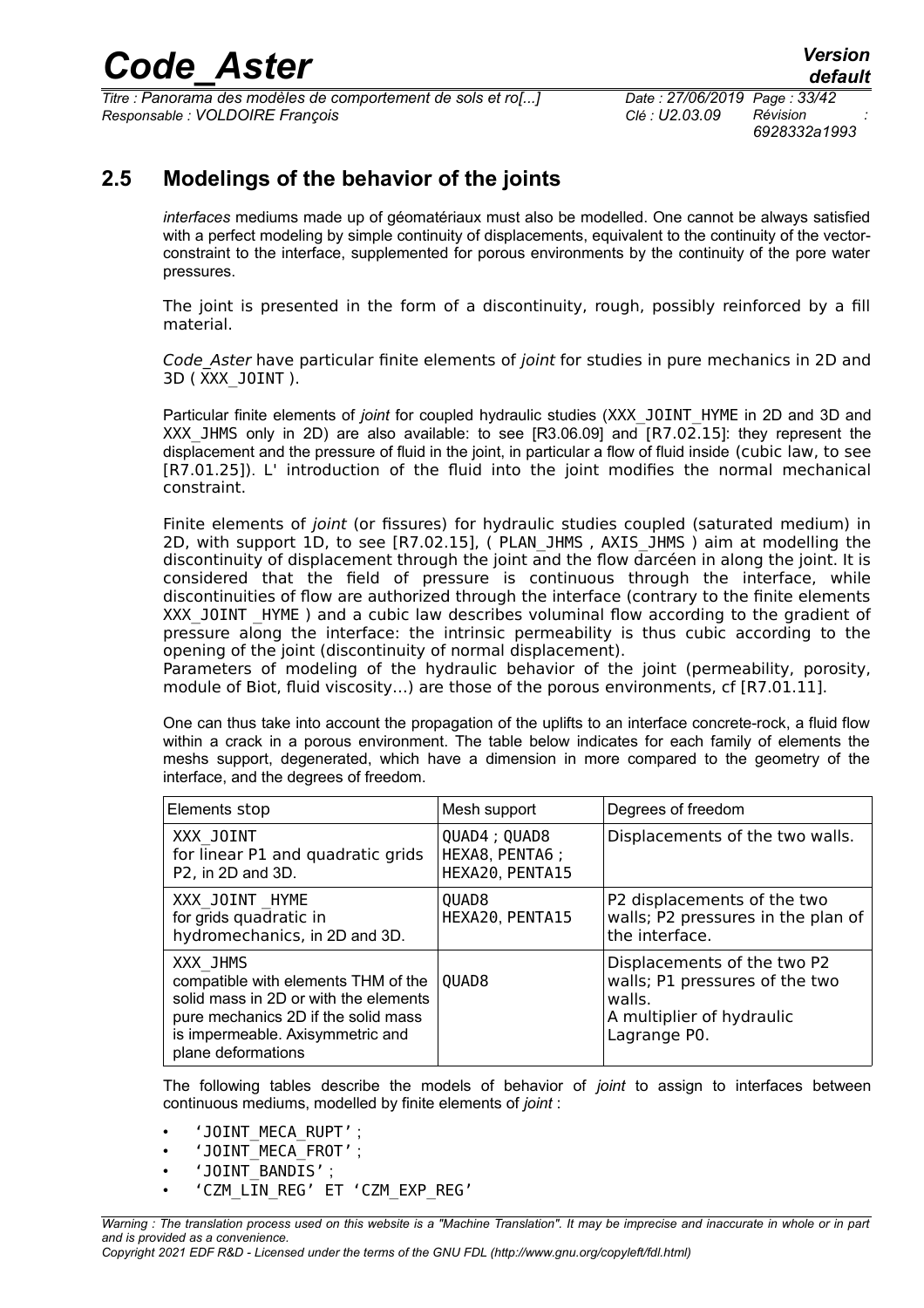*Titre : Panorama des modèles de comportement de sols et ro[...] Date : 27/06/2019 Page : 34/42*  $Responsible : VOLDOIRE$  *François* 

*6928332a1993*

| materials                                            | Representative Phenomenologies                                                                                                                                                                                                                                                                                                                                                                                         | <b>Name</b><br>Code_Aster<br>and<br>type of law                                                                                                                                                                                                                                                                                                                                                                       | <b>Implementation Code_Aster</b>                    |                                                                                                                                                                                                                                                                                                                                                                                                                                                                  |
|------------------------------------------------------|------------------------------------------------------------------------------------------------------------------------------------------------------------------------------------------------------------------------------------------------------------------------------------------------------------------------------------------------------------------------------------------------------------------------|-----------------------------------------------------------------------------------------------------------------------------------------------------------------------------------------------------------------------------------------------------------------------------------------------------------------------------------------------------------------------------------------------------------------------|-----------------------------------------------------|------------------------------------------------------------------------------------------------------------------------------------------------------------------------------------------------------------------------------------------------------------------------------------------------------------------------------------------------------------------------------------------------------------------------------------------------------------------|
| joints<br>concrete/rock                              | elastic behaviour<br>with very weak                                                                                                                                                                                                                                                                                                                                                                                    | 'JOINT MECA R<br>UPT'                                                                                                                                                                                                                                                                                                                                                                                                 | modelings supported                                 | XXX JOINT<br>XXX JOINT HYME                                                                                                                                                                                                                                                                                                                                                                                                                                      |
| or joined<br>concrete<br>concrete with<br>asperities | displacement.<br>Cohesive law and<br>progressive rupture<br>enter the lips of a<br>joint.<br>Not interpenetration<br>of the lips of the<br>joint.<br>Threshold of<br>tangential rupture<br>controlled by the<br>normal rupture.<br>Mode of slip without<br>friction.<br>Pas de tangential<br>rupture under pure<br>shearing.<br>Taking into account<br>of the influence of a<br>fluid on mechanics<br>via<br>pressure. | elastic law<br>cohésiv E lenitive<br>expressed on<br>jump of positive<br>normal<br>displacement.<br>In compression,<br>penalized resilient<br>contact.<br>Coefficient of<br>penalization of<br>the contact.<br>Implicit<br>integration, the<br>tangent matrix<br>is not-<br>symmetrical.<br>The localization<br>due to softening<br>is managed<br>natively by the<br>flattened<br>geometry of the<br>EF of interface. | Parameters                                          | keywords SIGMA MAX<br>(threshold criticizes<br>rupture in traction)<br>and KT, KN (rigidities<br>in requests normal<br>and tangential)<br>parameter of<br>penalization of the<br>contact<br>PENA CONTACT.<br>keyword<br>PRES CLAVAGE, which<br>identifies the<br>pressure of coulis<br>injected<br>keyword SAWING,<br>which identifies the<br>thickness of the sawn<br>band.<br>RHO FLUIDE density<br>and VISC FLUIDE the<br>dynamic viscosity of<br>the fluidE. |
|                                                      | Fluid flow of One<br>tenth of a poise,                                                                                                                                                                                                                                                                                                                                                                                 |                                                                                                                                                                                                                                                                                                                                                                                                                       | Variable parameters<br>with the temperature         | not                                                                                                                                                                                                                                                                                                                                                                                                                                                              |
|                                                      | which is regularized<br>for very weak<br>openings of joint.<br>Taking into account<br>of two industrial<br>processes: keying-up<br>and sawing; for<br>example local<br>pressure of coulis<br>injected.                                                                                                                                                                                                                 |                                                                                                                                                                                                                                                                                                                                                                                                                       | Number of internal<br>variables and<br>significance | 11.<br>Of which: indicator of<br>dissipation,<br>indicators of normal<br>and tangential<br>damage.<br>jumps normal and<br>tangential.<br>18 in the case<br>XXX JOINT HYME : of<br>which: gradient of<br>pressure, hydraulic<br>flow in the total<br>reference mark,<br>pressure of fluid.                                                                                                                                                                        |
|                                                      |                                                                                                                                                                                                                                                                                                                                                                                                                        |                                                                                                                                                                                                                                                                                                                                                                                                                       | <b>CAS-tests</b><br>reproducing the<br>behavior     | SSNP142 (rupture and<br>slip with under<br>pressures of a joint of<br>stopping, in 2D and<br>3D).<br>SSNP162 (in pure                                                                                                                                                                                                                                                                                                                                            |

*Warning : The translation process used on this website is a "Machine Translation". It may be imprecise and inaccurate in whole or in part and is provided as a convenience.*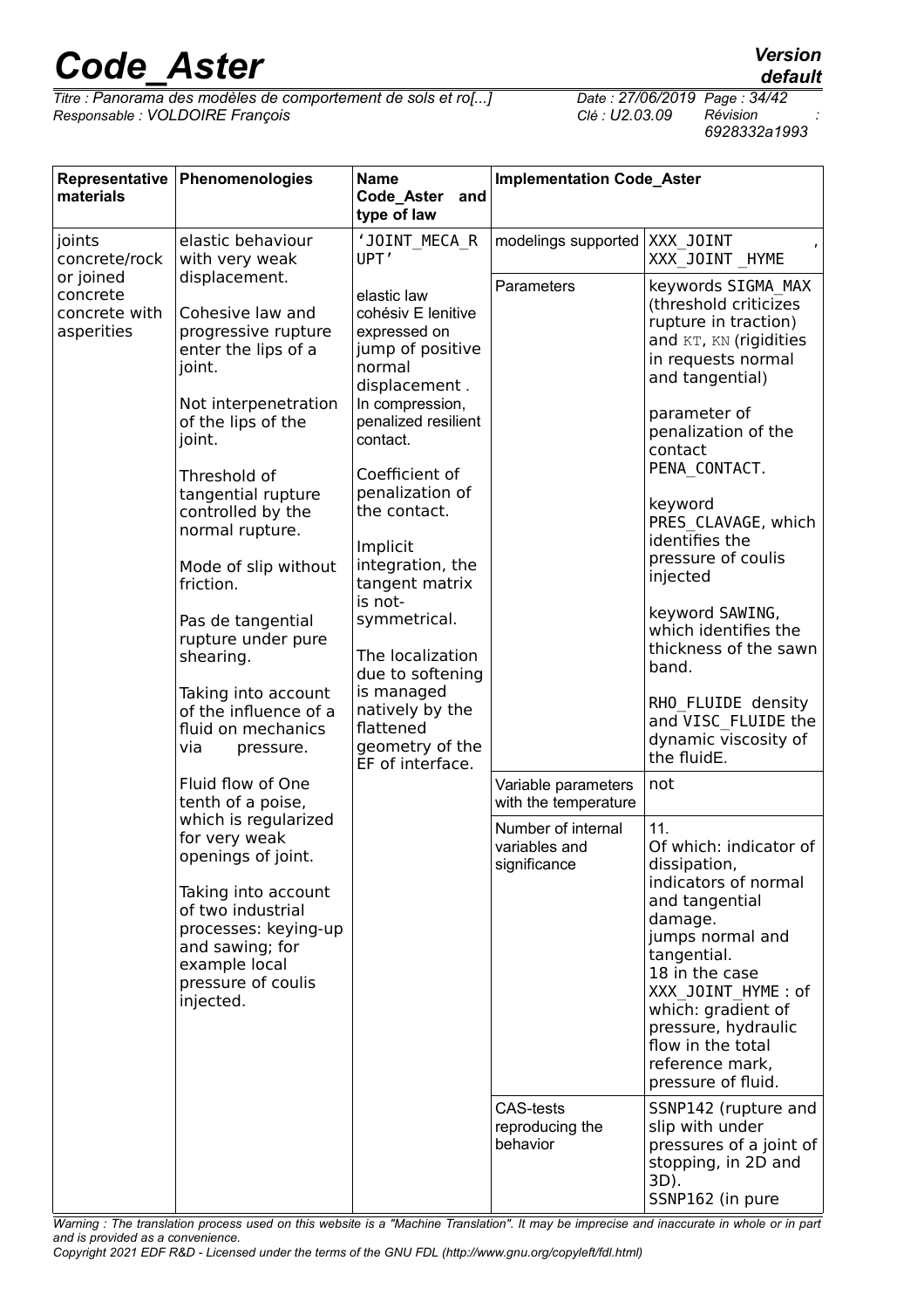| <b>Code Aster</b>              |                                                                                                 |                                     | <b>Version</b><br>default                                                                                       |
|--------------------------------|-------------------------------------------------------------------------------------------------|-------------------------------------|-----------------------------------------------------------------------------------------------------------------|
|                                | Titre : Panorama des modèles de comportement de sols et ro[]<br>Responsable : VOLDOIRE François | Clé : U2.03.09                      | Date: 27/06/2019 Page: 35/42<br>Révision<br>6928332a1993                                                        |
|                                |                                                                                                 |                                     | mechanics and<br>hydro-mechanical<br>coupled, 2D and 3D).<br>SSNP143 (processes<br>of keying-up and<br>sawing). |
|                                |                                                                                                 | CAS-tests of<br>physical validation |                                                                                                                 |
|                                |                                                                                                 | References                          | Doc. [R7.01.25].                                                                                                |
| General<br>opinion             | associated.                                                                                     |                                     | Only law available to represent the joints of the concrete dams and the industrial processes                    |
| Robustness,<br>developpability | capacity of the model thanks to implicit integration.                                           |                                     | Possible difficulties of convergence; however several types of application show a good                          |
| <b>Dublications</b>            |                                                                                                 |                                     |                                                                                                                 |

| l Publications             |                                                                                                                                                              |
|----------------------------|--------------------------------------------------------------------------------------------------------------------------------------------------------------|
| <b>FDF</b><br>publications | CFRAC 2010                                                                                                                                                   |
| <b>Outlines</b>            | Development of a complete energy formulation. Calculation of dissipated energies. Another<br>track: link reinforced with the law of the type $CZM$ $XXREG$ . |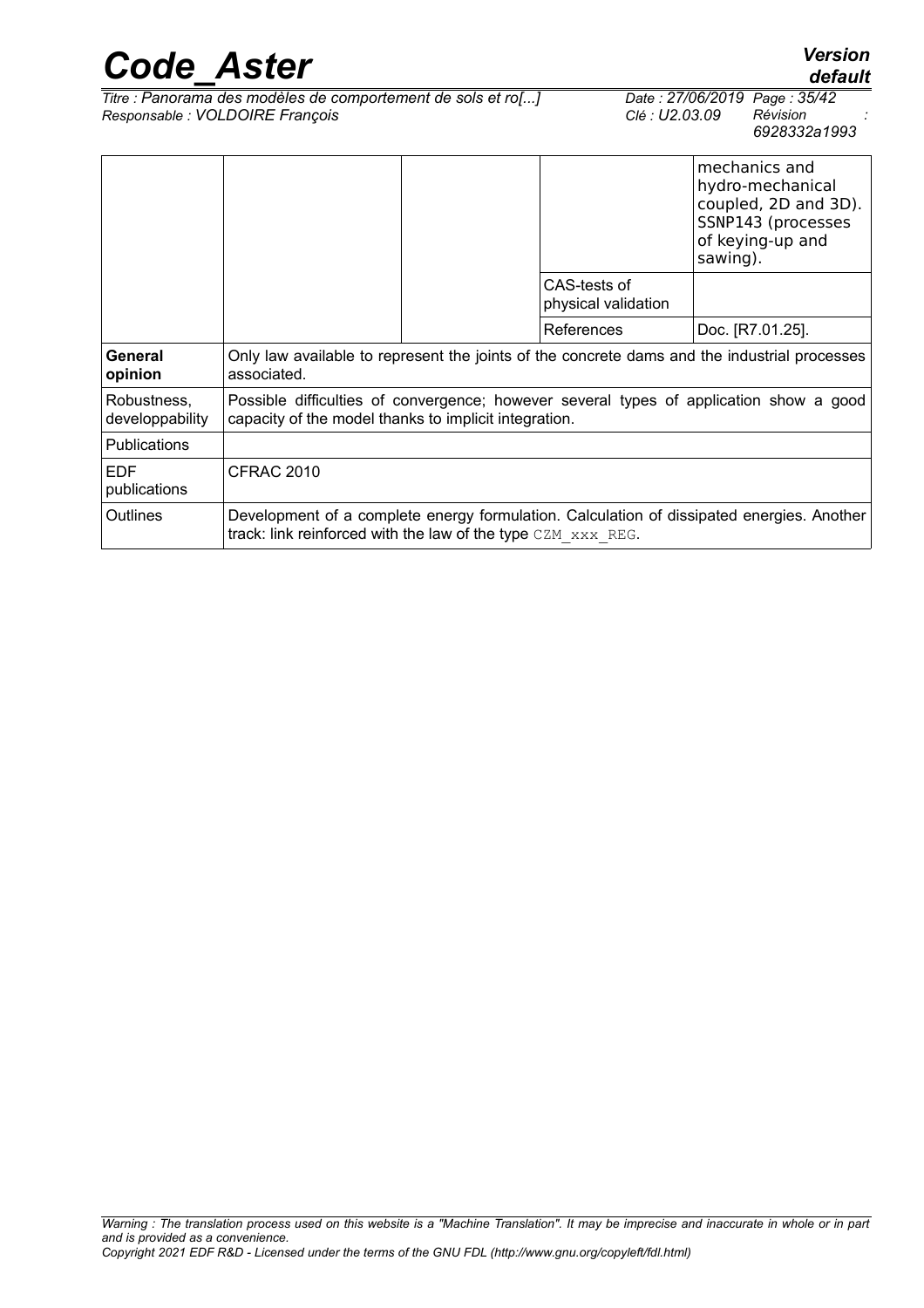*Titre : Panorama des modèles de comportement de sols et ro[...] Date : 27/06/2019 Page : 36/42*  $Responsible : VOLDOIRE$  *François* 

*6928332a1993*

| materials                         | Representative Phenomenologies                                                                                                                                                                                                                                                                                                                                                                                                                                                                                                                                                                   | <b>Name</b><br>Code_Aster<br>and<br>type of law                                                                                                                                                                                                                                                                                                                                 | <b>Implementation Code_Aster</b>                                                                                                                                    |                                                                                                                                                                                                                                                                                                                                                                                                                                                                                                                                                                                                                                                                                                                                                                                                                                                                                                                                                                                                                                |
|-----------------------------------|--------------------------------------------------------------------------------------------------------------------------------------------------------------------------------------------------------------------------------------------------------------------------------------------------------------------------------------------------------------------------------------------------------------------------------------------------------------------------------------------------------------------------------------------------------------------------------------------------|---------------------------------------------------------------------------------------------------------------------------------------------------------------------------------------------------------------------------------------------------------------------------------------------------------------------------------------------------------------------------------|---------------------------------------------------------------------------------------------------------------------------------------------------------------------|--------------------------------------------------------------------------------------------------------------------------------------------------------------------------------------------------------------------------------------------------------------------------------------------------------------------------------------------------------------------------------------------------------------------------------------------------------------------------------------------------------------------------------------------------------------------------------------------------------------------------------------------------------------------------------------------------------------------------------------------------------------------------------------------------------------------------------------------------------------------------------------------------------------------------------------------------------------------------------------------------------------------------------|
| joints<br>concrete/rock           | elastic behavior with<br>very weak                                                                                                                                                                                                                                                                                                                                                                                                                                                                                                                                                               | 'JOINT MECA F<br>ROT'                                                                                                                                                                                                                                                                                                                                                           | modelings supported                                                                                                                                                 | XXX JOINT,<br>XXX JOINT_HYME                                                                                                                                                                                                                                                                                                                                                                                                                                                                                                                                                                                                                                                                                                                                                                                                                                                                                                                                                                                                   |
| or joined<br>concrete<br>concrete | displacement and<br>elastic remainder for<br>the normal part.<br>not-interpenetration<br>of the lips in contact.<br>friction enters the<br>lips of a joint, in pure<br>slip (with phase of<br>adhesion).<br>Pas de loss of tensile<br>strength.<br>Taking into account<br>of the influence of a<br>fluid on mechanics<br>via<br>pressure.<br>Fluid flow of One<br>tenth of a poise,<br>which is regularized<br>for very weak<br>openings of joint.<br>Normal and<br>tangential viscous<br>damping, if the<br>element of joint is in<br>compression and<br>possibly in the<br>phases of traction. | It is an<br>elastoplastic<br>alternative of<br>the law of Mohr-<br>Coulomb, which<br>relates only to<br>tangential part.<br>non-aligned law<br>of flow total.<br>Coefficient of<br>penalization:<br>ensuring the<br>regularization<br>with an isotropic<br>parameter of<br>work hardening.<br>Implicit<br>integration, the<br>tangent matrix<br>is calculated<br>into implicit. | Parameters<br>Variable parameters<br>with the temperature<br>Number of internal<br>variables and<br>significance<br><b>CAS-tests</b><br>reproducing the<br>behavior | Keywords DRIVEN<br>(Coefficient of friction<br>of Coulomb) and<br>ADHESION (limit of<br>hasdhésion).<br>normal rigidity,<br>tangential rigidity.<br>RHO FLUIDE density<br>and VISC FLUIDE the<br>dynamic viscosity of<br>the fluid.<br>Keywords AMOR NOR<br>and AMOR TAN (normal<br>and tangential<br>damping);<br>keyword COEF AMOR<br>(case where the joint<br>is not in<br>compression).<br>not<br>11.<br>Of which: slip meter,<br>indicator of opening,<br>jump<br>normal<br>and<br>tangential<br>оf<br>displacement, normal<br>mechanical<br>constraint.<br>18<br>in.<br>the<br>case<br>XXX JOINT HYME : of<br>which:<br>gradient<br>of<br>hydraulic<br>pressure,<br>flow<br>in<br>the<br>total<br>reference<br>mark,<br>pressure of fluid.<br>SSNP142 (rupture and<br>slip with under<br>pressures of a joint of<br>stopping, in 2D and 3D).<br>SSNP162 (in pure<br>mechanics and<br>hydro-mechanical<br>coupled, 2D and 3D).<br>SDNV138 (joined<br>between two studs of<br>stopping in 3D, under<br>earthquake, without |

*Warning : The translation process used on this website is a "Machine Translation". It may be imprecise and inaccurate in whole or in part and is provided as a convenience.*

### *default*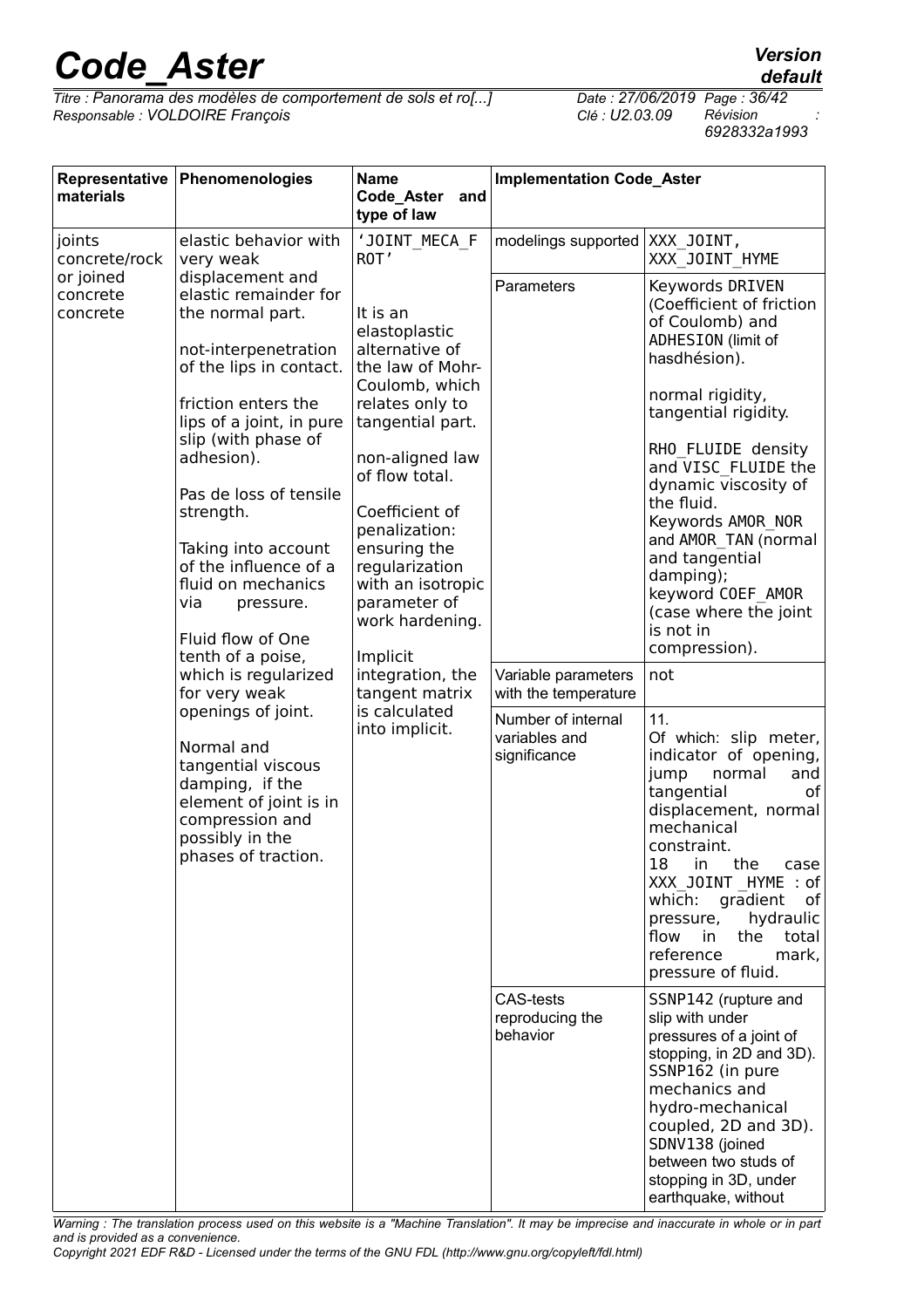| <b>Code Aster</b> | <b>Version</b> |
|-------------------|----------------|
|                   | default        |

*Titre : Panorama des modèles de comportement de sols et ro[...] Date : 27/06/2019 Page : 37/42*  $Responsible : VOLDOIRE$  *François* 

*6928332a1993*

|                                |  |                                     |            | adhesion nor fluid). |
|--------------------------------|--|-------------------------------------|------------|----------------------|
|                                |  | CAS-tests of<br>physical validation |            |                      |
|                                |  |                                     | References | Doc. [R7.01.25].     |
| General<br>opinion             |  |                                     |            |                      |
| Robustness,<br>developpability |  |                                     |            |                      |
| Publications                   |  |                                     |            |                      |
| <b>EDF</b><br>publications     |  |                                     |            |                      |
| Outlines                       |  |                                     |            |                      |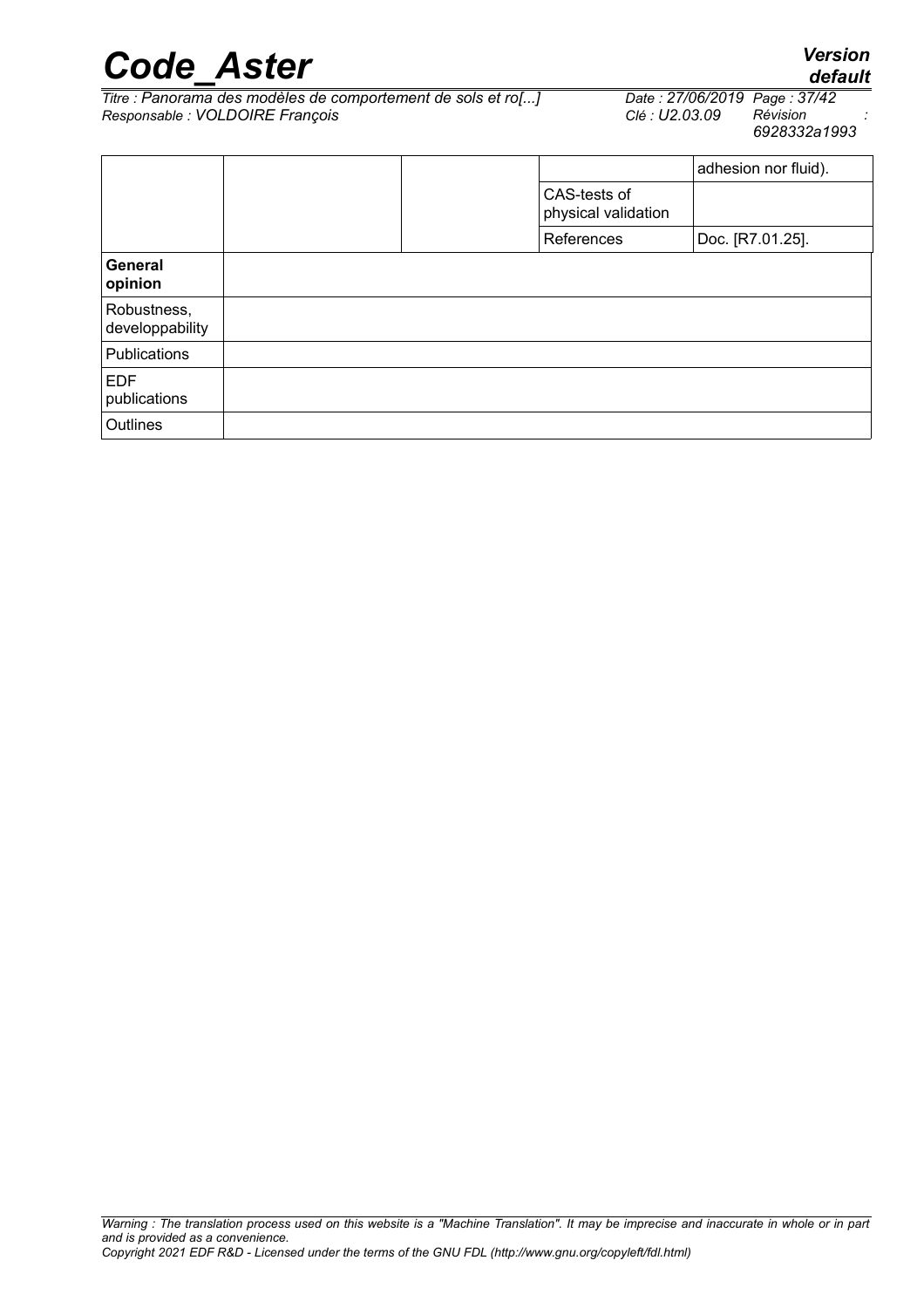*Titre : Panorama des modèles de comportement de sols et ro[...] Date : 27/06/2019 Page : 38/42*  $Responsible : VOLDOIRE$  *François* 

*6928332a1993*

| materials                                                                                                                                                                                                                                                                                                                                                                                                                                                                                                                                                                                                                                                                                                                                                                                                                                                                                                                                                                                                                                               | Representative Phenomenologies                                                                     | <b>Name</b><br>Code_Aster<br>and<br>type of law     | <b>Implementation Code_Aster</b>                                                                                                                                                                                                                                                                                                                                                                                                                     |                  |
|---------------------------------------------------------------------------------------------------------------------------------------------------------------------------------------------------------------------------------------------------------------------------------------------------------------------------------------------------------------------------------------------------------------------------------------------------------------------------------------------------------------------------------------------------------------------------------------------------------------------------------------------------------------------------------------------------------------------------------------------------------------------------------------------------------------------------------------------------------------------------------------------------------------------------------------------------------------------------------------------------------------------------------------------------------|----------------------------------------------------------------------------------------------------|-----------------------------------------------------|------------------------------------------------------------------------------------------------------------------------------------------------------------------------------------------------------------------------------------------------------------------------------------------------------------------------------------------------------------------------------------------------------------------------------------------------------|------------------|
| Joints (cracks)                                                                                                                                                                                                                                                                                                                                                                                                                                                                                                                                                                                                                                                                                                                                                                                                                                                                                                                                                                                                                                         |                                                                                                    | 'JOINT BANDIS                                       | modelings supported                                                                                                                                                                                                                                                                                                                                                                                                                                  | XXX JHMS         |
| rock/rock in a<br>The mechanical<br>behavior of<br>porous<br>environment.<br>discontinuity is<br>Coefficient of<br>described by the law<br>penalization:<br>ensuring the<br>of Bandis, in<br>effective constraints,<br>the contact of<br>between the normal<br>effective constraint<br>the lips.<br>and the normal<br>opening of joint. This<br>Parameter of<br>law is elastic<br>nonlinear.<br>energy for<br>On the tangential<br>adherence.<br>direction, the<br>behavior is supposed<br>Implicit<br>to be elastic.<br>is calculated<br>Can be associated<br>into implicit.<br>with a law with<br>regularized cohesive<br>zone: propagation of the<br>crack by a lenitive law:<br>of behavior<br>CZM LIN REG or<br><b>RELATION KIT</b><br>CZM EXP REG, to see<br>[R7.02.11].<br>fluid<br>Interstitial fluid with<br>DR UTIL',).<br>hydraulic coupling;<br>mass contributions of<br>fluid.<br>Not-interpenetration<br>of the lips in contact.<br>Fluid flow of One<br>tenth of a poise,<br>which is regularized<br>for very weak<br>openings of joint. | regularization of<br>regularization of<br>integration, the<br>tangent matrix<br>Use with relations | Parameters                                          | Initial normal rigidity,<br>tangential rigidity.<br>DMAX ouverasymptotic<br>ture joint;<br><b>GAMMA</b> empirical<br>coefficient of surface<br>roughness.<br>OUV FICT (parameter<br>of regularization law<br>of One tenth of a<br>poise if it solid mass is<br>impermeable to treat L<br>'flow in the quasi-<br>closed crack)<br>Keywords (constraint<br>criticizes with the<br>rupture) and (energy<br>of rupture) for the<br>law of cohesive zone. |                  |
|                                                                                                                                                                                                                                                                                                                                                                                                                                                                                                                                                                                                                                                                                                                                                                                                                                                                                                                                                                                                                                                         |                                                                                                    | to describe the                                     | Variable parameters<br>with the temperature                                                                                                                                                                                                                                                                                                                                                                                                          | not              |
|                                                                                                                                                                                                                                                                                                                                                                                                                                                                                                                                                                                                                                                                                                                                                                                                                                                                                                                                                                                                                                                         | ('LIQU SATU','HY                                                                                   | Number of internal<br>variables and<br>significance | 2 (besides those related<br>to the possible cohesive<br>law): variation of the<br>density, opening<br>of<br>the joint.                                                                                                                                                                                                                                                                                                                               |                  |
|                                                                                                                                                                                                                                                                                                                                                                                                                                                                                                                                                                                                                                                                                                                                                                                                                                                                                                                                                                                                                                                         |                                                                                                    | <b>CAS-tests</b><br>reproducing the<br>behavior     | WTNA111 (joint with<br>hydraulic coupling,<br>into axisymmetric).<br>WTNP125 (Déplétion of<br>a tank, in 2D plan).<br>WTNP126 (Igas<br>njection in a<br>fractured porous<br>environment, in 2D<br>plan).                                                                                                                                                                                                                                             |                  |
|                                                                                                                                                                                                                                                                                                                                                                                                                                                                                                                                                                                                                                                                                                                                                                                                                                                                                                                                                                                                                                                         |                                                                                                    | CAS-tests of<br>physical validation                 | WTNP128 (test of<br>splitting per corner of<br>the concrete under<br>pressure of fluid, in<br>2D plan, with law of<br>cohesive zone).                                                                                                                                                                                                                                                                                                                |                  |
|                                                                                                                                                                                                                                                                                                                                                                                                                                                                                                                                                                                                                                                                                                                                                                                                                                                                                                                                                                                                                                                         |                                                                                                    |                                                     | References                                                                                                                                                                                                                                                                                                                                                                                                                                           | Doc. [R7.02.15]. |
| <b>General</b><br>opinion                                                                                                                                                                                                                                                                                                                                                                                                                                                                                                                                                                                                                                                                                                                                                                                                                                                                                                                                                                                                                               |                                                                                                    |                                                     |                                                                                                                                                                                                                                                                                                                                                                                                                                                      |                  |
| Robustness,                                                                                                                                                                                                                                                                                                                                                                                                                                                                                                                                                                                                                                                                                                                                                                                                                                                                                                                                                                                                                                             | Weak experience feedback.                                                                          |                                                     |                                                                                                                                                                                                                                                                                                                                                                                                                                                      |                  |

*Warning : The translation process used on this website is a "Machine Translation". It may be imprecise and inaccurate in whole or in part and is provided as a convenience.*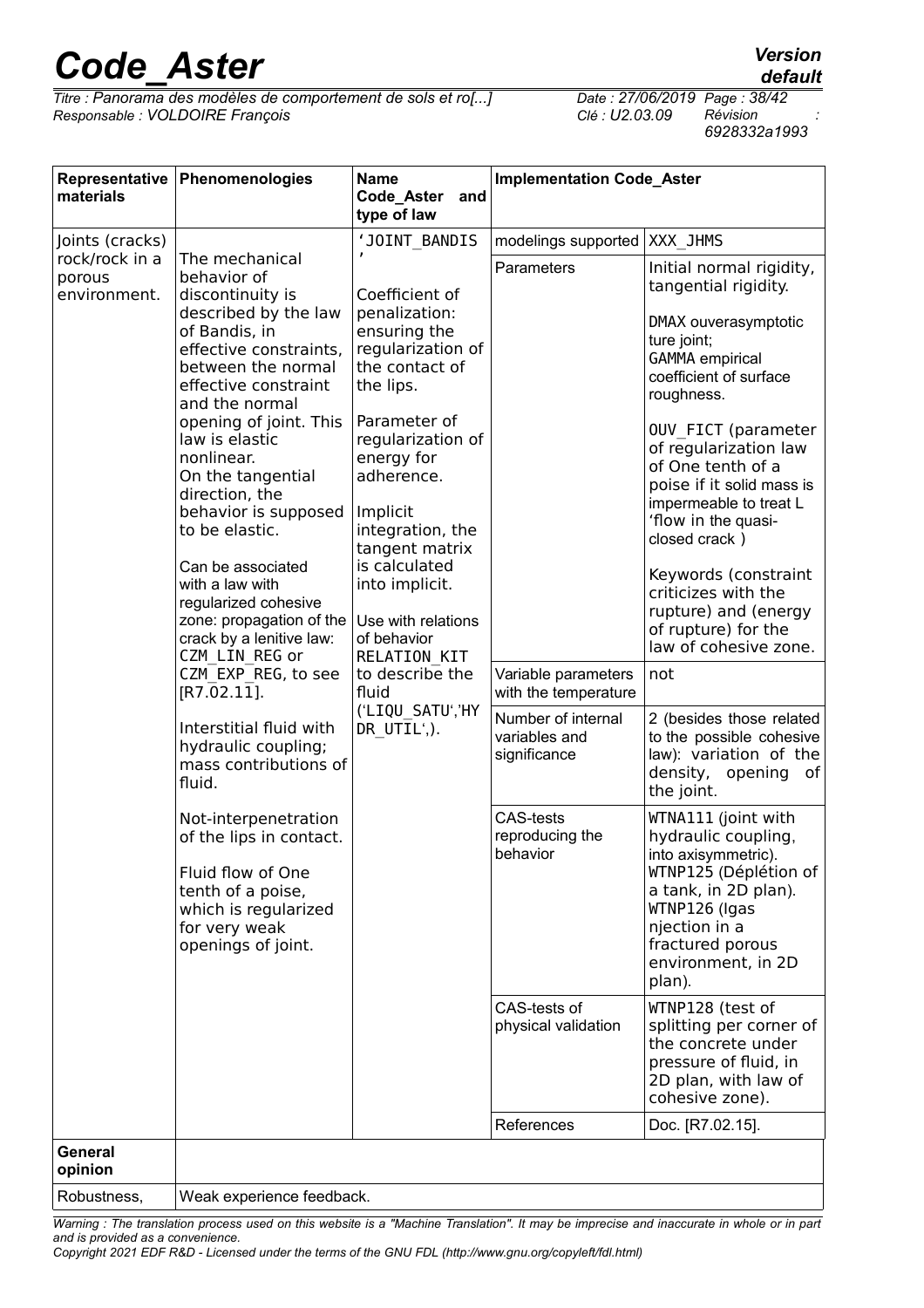*Titre : Panorama des modèles de comportement de sols et ro[...] Date : 27/06/2019 Page : 39/42*  $Responsible : VOLDOIRE$  *François* 

| developpability             |                                                                                                                                                                                                      |
|-----------------------------|------------------------------------------------------------------------------------------------------------------------------------------------------------------------------------------------------|
| Publications                | BANDIS, S., et al. "Fundamentals of rock'n'roll joined deformation", 1983, Int. J.<br>Mech Rock'n'roll. mining Sci. Geomech. Abstr., 20(6), 249-68.                                                  |
| <b>IEDF</b><br>publications | Benoît Carrier, Sylvie Granet. Numerical modeling of hydraulic fracture problem in permeable<br>medium using cohesive zone model. Engineering Fractures Mechanics, Elsevier, 2012.79,<br>pp.312-328. |
| <b>Outlines</b>             |                                                                                                                                                                                                      |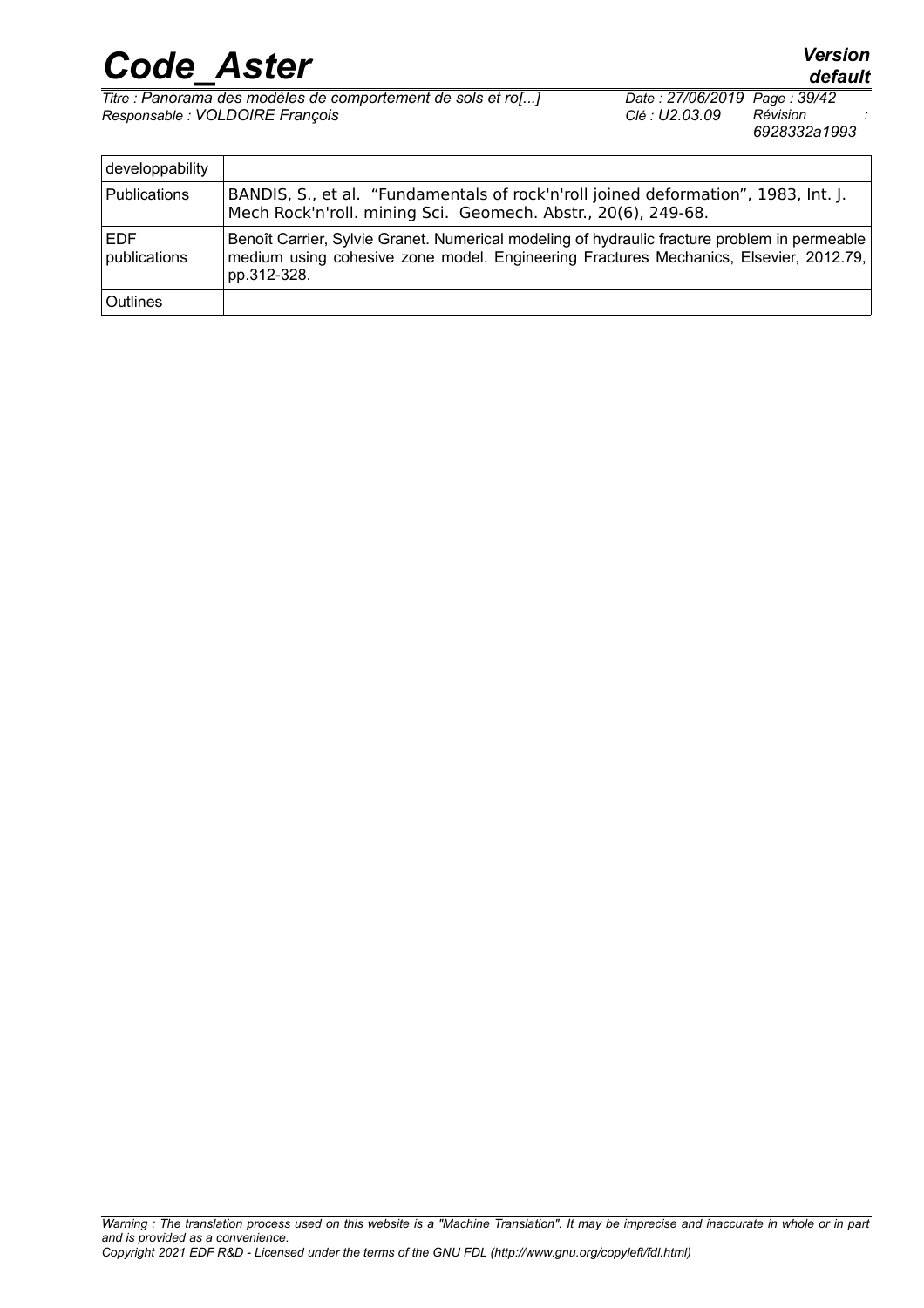*Titre : Panorama des modèles de comportement de sols et ro[...] Date : 27/06/2019 Page : 40/42*  $Responsible : VOLDOIRE$  *François* 

*6928332a1993*

| Representative<br>materials                                                          | Phenomenologies                                                                                                                                                                                             | <b>Name</b><br>Code_Aster<br>and<br>type of law                                                                                                                                                                                                                                                                                                                                                                                                           | <b>Implementation Code_Aster</b>                    |                                                                                                                                                                                                                                                                                                                                                                                                                                             |
|--------------------------------------------------------------------------------------|-------------------------------------------------------------------------------------------------------------------------------------------------------------------------------------------------------------|-----------------------------------------------------------------------------------------------------------------------------------------------------------------------------------------------------------------------------------------------------------------------------------------------------------------------------------------------------------------------------------------------------------------------------------------------------------|-----------------------------------------------------|---------------------------------------------------------------------------------------------------------------------------------------------------------------------------------------------------------------------------------------------------------------------------------------------------------------------------------------------------------------------------------------------------------------------------------------------|
| joints<br>concrete/rock<br>or joined<br>concrete<br>concrete in<br>pure<br>mechanics | elastic behaviour<br>with very weak<br>displacement.<br>Cohesive law and                                                                                                                                    | 'CZM xxx REG'<br>elastic law<br>cohésiv E lenitive<br>associated<br>expressed on the<br>standard with the<br>vector jump of<br>displacement.<br>In compression,<br>penalized resilient<br>contact.<br>Coefficient of<br>penalization of<br>the contact.<br>Implicit<br>integration, the<br>tangent matrix<br>is symmetrical.<br>The localization<br>due to softening<br>is managed<br>natively by the<br>flattened<br>geometry of the<br>EF of interface. | modelings supported                                 | XXX JOINT<br>on linear meshs QUAD4<br>in 2D (plan or axis) or<br>3D (<br>PENTA6<br>and<br>HEXA8)                                                                                                                                                                                                                                                                                                                                            |
|                                                                                      | progressive rupture<br>enter the lips of a<br>joint.<br>Not interpenetration<br>of the lips of the<br>joint.<br>Even threshold of<br>tangential and<br>normal rupture.<br>Mode of slip without<br>friction. |                                                                                                                                                                                                                                                                                                                                                                                                                                                           | Parameters                                          | Words- keys GC<br>(density of energy of<br>surface criticizes) and<br>SIGMA C (constraint<br>criticizes)<br>Parameter of<br>penalization of the<br>contact<br>PENA CONTACT.<br>Parameter of<br>penalization of<br>adherence<br>PENA ADHERENCE.                                                                                                                                                                                              |
|                                                                                      | The curve of<br>softening is linear for<br>the model<br>CZM LIN REG or<br>exponential for<br>CZM EXP REG.                                                                                                   |                                                                                                                                                                                                                                                                                                                                                                                                                                                           | Variable parameters<br>with the temperature         | not                                                                                                                                                                                                                                                                                                                                                                                                                                         |
|                                                                                      |                                                                                                                                                                                                             |                                                                                                                                                                                                                                                                                                                                                                                                                                                           | Number of internal<br>variables and<br>significance | 9. Of which: indicator of<br>dissipation,<br>value<br>of<br>dissipated energy, value<br>of<br>current<br>residual<br>energy, jumps<br>normal<br>and tangential.                                                                                                                                                                                                                                                                             |
|                                                                                      |                                                                                                                                                                                                             |                                                                                                                                                                                                                                                                                                                                                                                                                                                           | <b>CAS-tests</b><br>reproducing the<br>behavior     | SSNP118 (in statics,<br>piloting in mode 1,<br>2D PLAN JOINT then<br>with 3D JOINT);<br>SSNP133 (propagation<br>of crack by brittle<br>fracture in statics,<br>with snap-back, in 2D<br>PLAN JOINT);<br>SSNA115 (wrenching<br>of a rigid<br>reinforcement, in<br>statics, 2D<br>AXIS JOINT);<br>SSNV199 (propagation<br>of crack by brittle<br>fracture in statics,<br>3D, 3D JOINT);<br>SDNS105 (test of<br>wrenching in<br>dynamics, 2D). |
|                                                                                      |                                                                                                                                                                                                             |                                                                                                                                                                                                                                                                                                                                                                                                                                                           | CAS-tests of<br>physical validation<br>References   | Doc. [R7.02.11].                                                                                                                                                                                                                                                                                                                                                                                                                            |

*Warning : The translation process used on this website is a "Machine Translation". It may be imprecise and inaccurate in whole or in part and is provided as a convenience.*

*default*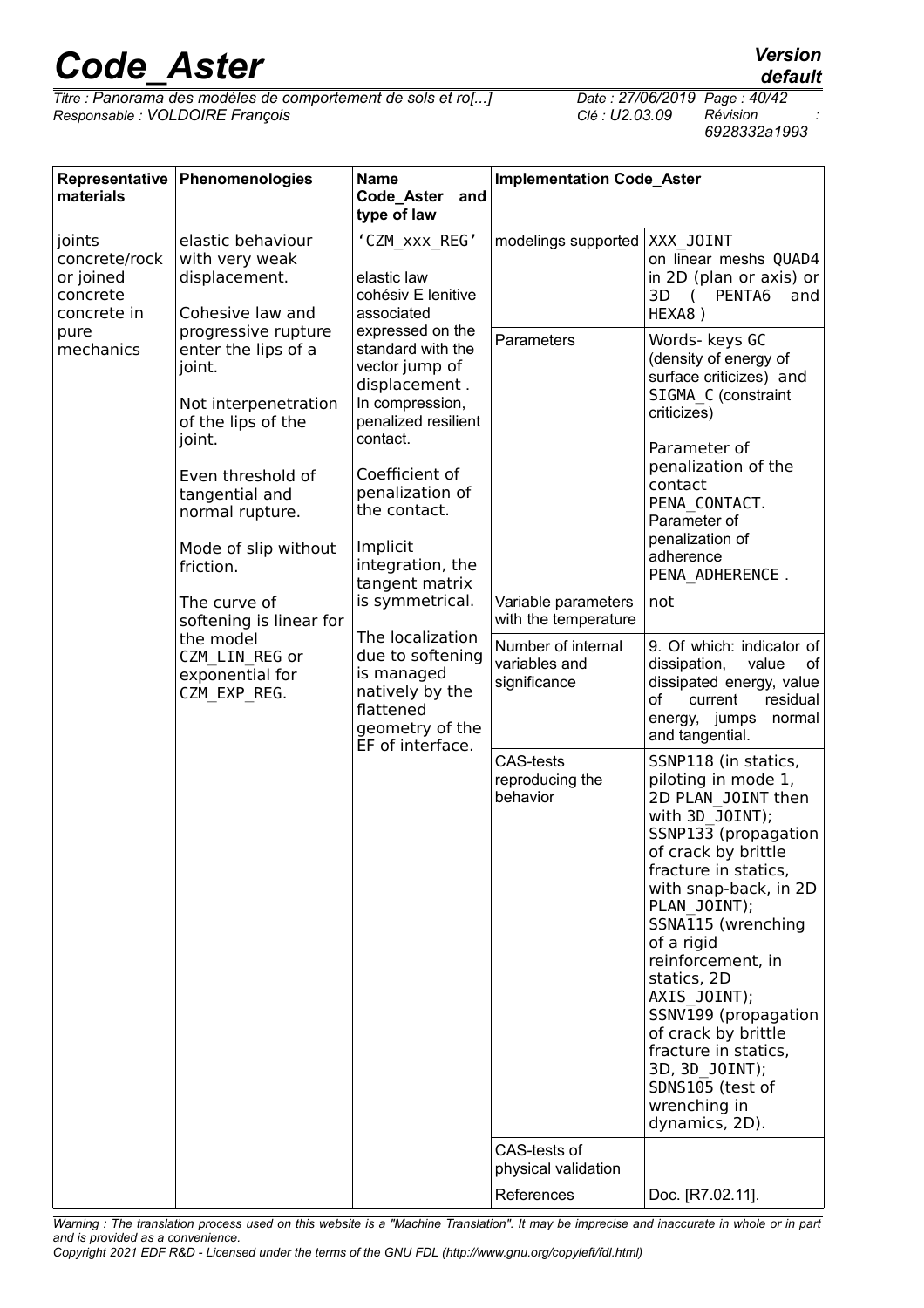*Code\_Aster Version Titre : Panorama des modèles de comportement de sols et ro[...] Date : 27/06/2019 Page : 41/42 Responsable : VOLDOIRE François Clé : U2.03.09 Révision :*

*6928332a1993*

| General<br>opinion             | It is a question of the simplest law and most robust to represent the rupture of a joint in pure<br>mechanics.                                                              |
|--------------------------------|-----------------------------------------------------------------------------------------------------------------------------------------------------------------------------|
| Robustness,<br>developpability |                                                                                                                                                                             |
| <b>Publications</b>            |                                                                                                                                                                             |
| <b>EDF</b><br>publications     | J.Laverne doctorate, Energy Formulation of the Rupture by Models of Cohesive Forces:<br>Theoretical considerations and Digital Establishments, UNIVERSITY PARIS XIII, 2004. |
| Outlines                       |                                                                                                                                                                             |

### **2.6 Identification of the parameters of behavior of the joints**

<span id="page-40-2"></span>It is allowed in general that limit of hasdhésion with the interface is lower or equal to the value of the cohesion of the least resistant material in contact to the interface.

### **3 What** *Code\_Aster* **cannot (still) make**

<span id="page-40-1"></span>No model is available in a direct way in *Code\_Aster* to represent:

- dependence of the permeability with the state of degradation of the géomatériau;
- <span id="page-40-0"></span>dependence of cohesion to the state of saturation.

### **4 References**

- 1. LEMAITRE J., CHABOCHE J.L.: "Mechanical of solid materials", ED. Dunod (1985).
- 2. [U2.04.05] Note of use of model THM.
- 3. [U2.04.08] static and dynamic Calculations of works géomechanics with the law of Hujeux.
- 4. [U4.51.11] Behaviors nonlinear, § 4.3.8.
- 5. [U4.90.21] Operator CALC\_ESSAI\_GEOMECA.
- 6. [R3.06.09] Finite elements of joint mechanics and finite elements of hydraulic joint coupled.
- 7. [R5.04.03] Modelings second gradient.
- 8.[R7.01.11] Models of behavior THHM.
- 9. [R7.01.13] Law CJS in géomechanics.
- 10. [R7.01.14] Law of behavior CAM\_CLAY.
- 11. [R7.01.15] Law of behavior of LAIGLE.
- 12. [R7.01.17] Law of behavior of the porous environments: model of BARCELONA.
- 13. [R7.01.18] Law of behavior of modified HOEK\_BROWN.
- 14. [R7.01.23] cyclic Law of behavior of Hujeux for the grounds.